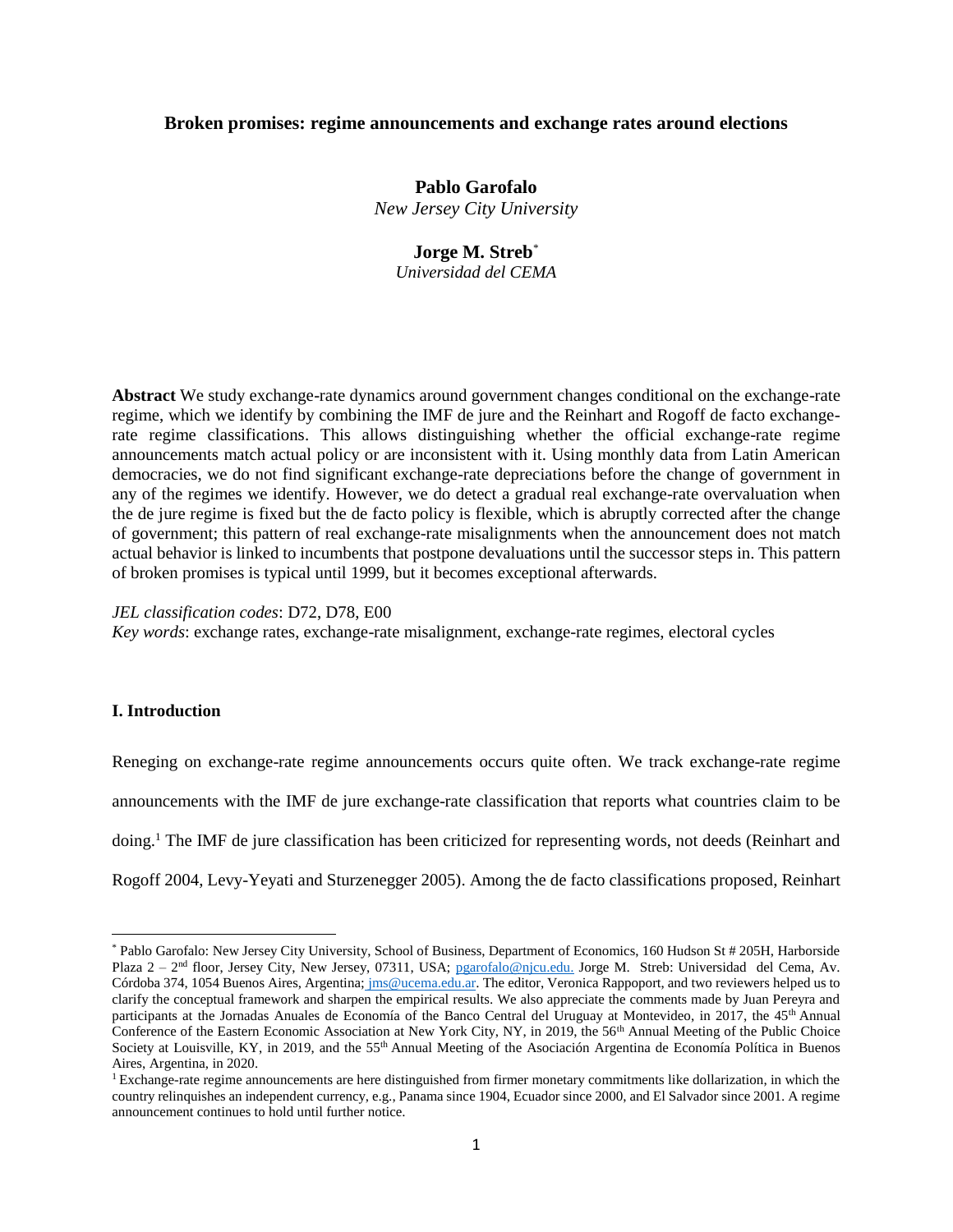and Rogoff (2004) reclassify exchange-rate arrangements by developing an algorithm based on the observed behavior of exchange rates, while parallel exchange rates are used if multiple markets are present. 2 While Reinhart and Rogoff (2004: 1) claim that the IMF exchange-rate classification is "a little better than random", we have reasons to suspect otherwise.

Using the IMF and RR classifications (henceforth, RR refers to Reinhart and Rogoff 2004), Figure 1 shows nominal exchange-rate variations around government changes (when an incumbent's term ends and a new administration is inaugurated) in Latin American countries, conditional on a fixed exchange-rate regime within the whole window. Devaluations are similar under both classifications up to the month of government change, but they increase considerably afterwards under the IMF de jure classification. This suggests that some exchange-rate pegs are sustained in the prelude to elections and government changes, but not afterwards.

<sup>&</sup>lt;sup>2</sup> In the next section we discuss the Levy-Yeyati and Sturzenegger (2005) classification.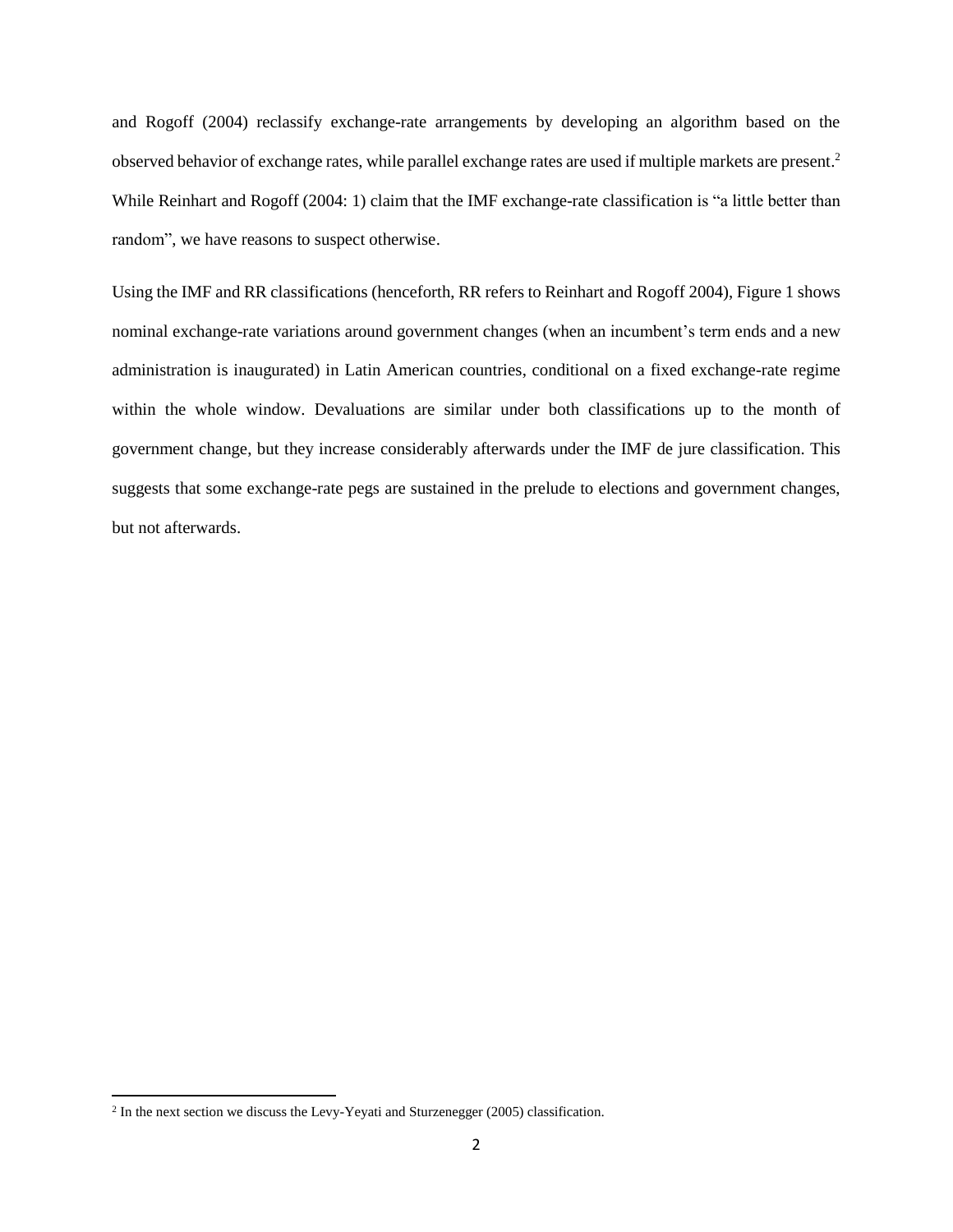



Note: Average exchange-rate variation during 19 [21] complete episodes in 21 Latin American countries (Argentina, Barbados, Bolivia, Brazil, Chile, Colombia, Costa Rica, Dominican Republic, Ecuador, El Salvador, Guatemala, Guyana, Honduras, Jamaica, Mexico, Nicaragua, Paraguay, Peru, Trinidad-Tobago, Uruguay and Venezuela) within 1980-1999 period computed with RR [IMF] fixed exchange-rate classification. Both classifications invariant throughout 12-month window. Dollarization episodes excluded.

Calvo and Reinhart (2002) show that many Latin American countries that claim to be floating are not doing so, a phenomenon known as "fear of floating". This occurs for instance when a country classified as floating is in reality pegging its exchange rate to, say, the US dollar. Conversely, Alesina and Wagner (2006) show that some countries often break commitments to pegging and end up floating more than what they announce, a phenomenon they call "fear of pegging". We analyze these mismatches around elections. Inspired by Alesina and Wagner (2006), we combine the de jure and de facto classifications to distinguish between "keeping" and "breaking" promises, i.e., between regime announcements that are consistent with observed market-based exchange-rate behavior and those that are not. As Genberg and Swoboda (2005) note, both announcements and actions may have useful information about exchange rate policy. We thus explore the behavior of exchange rates conditional on the regimes that we identify based on the consistency of the de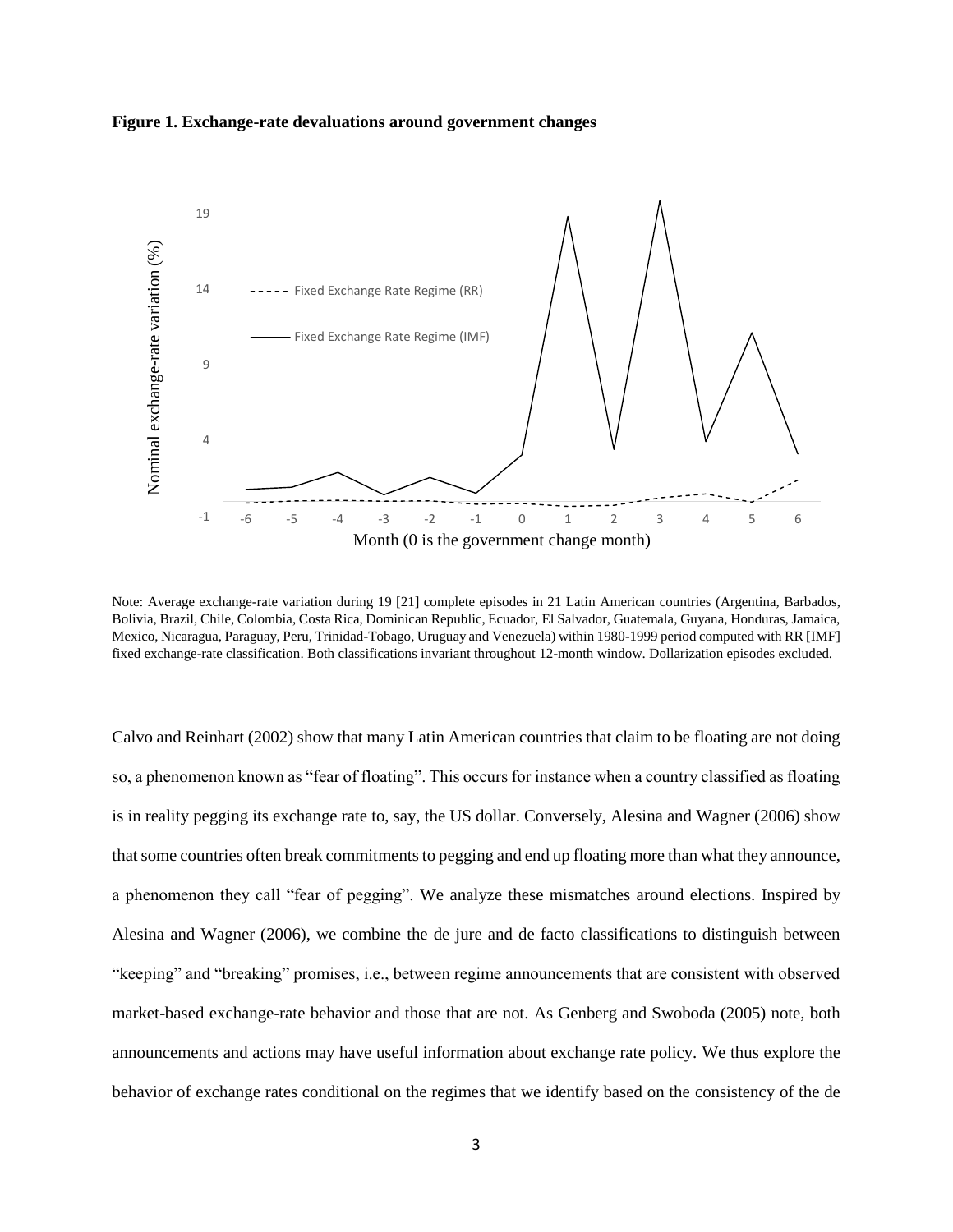jure and de facto classifications. To the best of our knowledge, nobody has analyzed this issue before. While there is ample evidence on the delay of exchange-rate adjustments when elections are coming up (e.g., Edwards, 1994; Stein and Streb, 2004; Stein, Streb, and Ghezzi, 2005; Cermeño, Grier, and Grier, 2010), we find that previous studies may suffer from downward bias because they do not control for either exchange-rate regimes or the consistency between the de jure and de facto classifications: their results are a weighted average of devaluations in inconsistent de jure fixed exchange-rate regimes, where we find that all the variability is concentrated, and all the other regimes, where no pattern is found. We henceforth focus on these inconsistent de jure fixed regimes that have been called "fear of pegging". <sup>3</sup> Observationally, de jure fixed regimes that are inconsistent with the de facto flexible behavior share identifiable underlying characteristics, namely, dual/multiple markets and high inflation before elections. These "fixed-inconsistent regimes", for short, always involve broken promises. On the contrary, "fear of floating" need not imply broken promises: Genberg and Swoboda (2005) point out that a country that may seem to be pegging its currency to another one might simply be following a similar monetary policy, so it is not breaking any commitment.

We first study the determinants of the exchange-rate regimes around elections using ordered logit models for both the IMF de jure and RR de facto regime classifications. As found, among others, by Klein and Marion (1997) and Gavin and Perotti (1997), there is no evidence that de jure regimes change before the government change date, but the probability of abandoning a fixed exchange-rate regime increases after the new administration is inaugurated. Additionally, we find that the probability of a flexible de facto regime increases before government changes. We then rely on a multinomial logit model, which is widely used for unordered categories, to study the consistency between de jure and de facto regimes. This is something novel in the literature on exchange-rate regimes. After government changes, we detect that the probability of fixed-inconsistent regimes, which are de facto flexible, decreases in relation to the probability of flexible-

 $\overline{a}$ 

<sup>3</sup> Inconsistent de jure fixed regimes are a slight modification of what Alesina and Wagner call "fear of pegging". We develop the rationale of this modification in section III.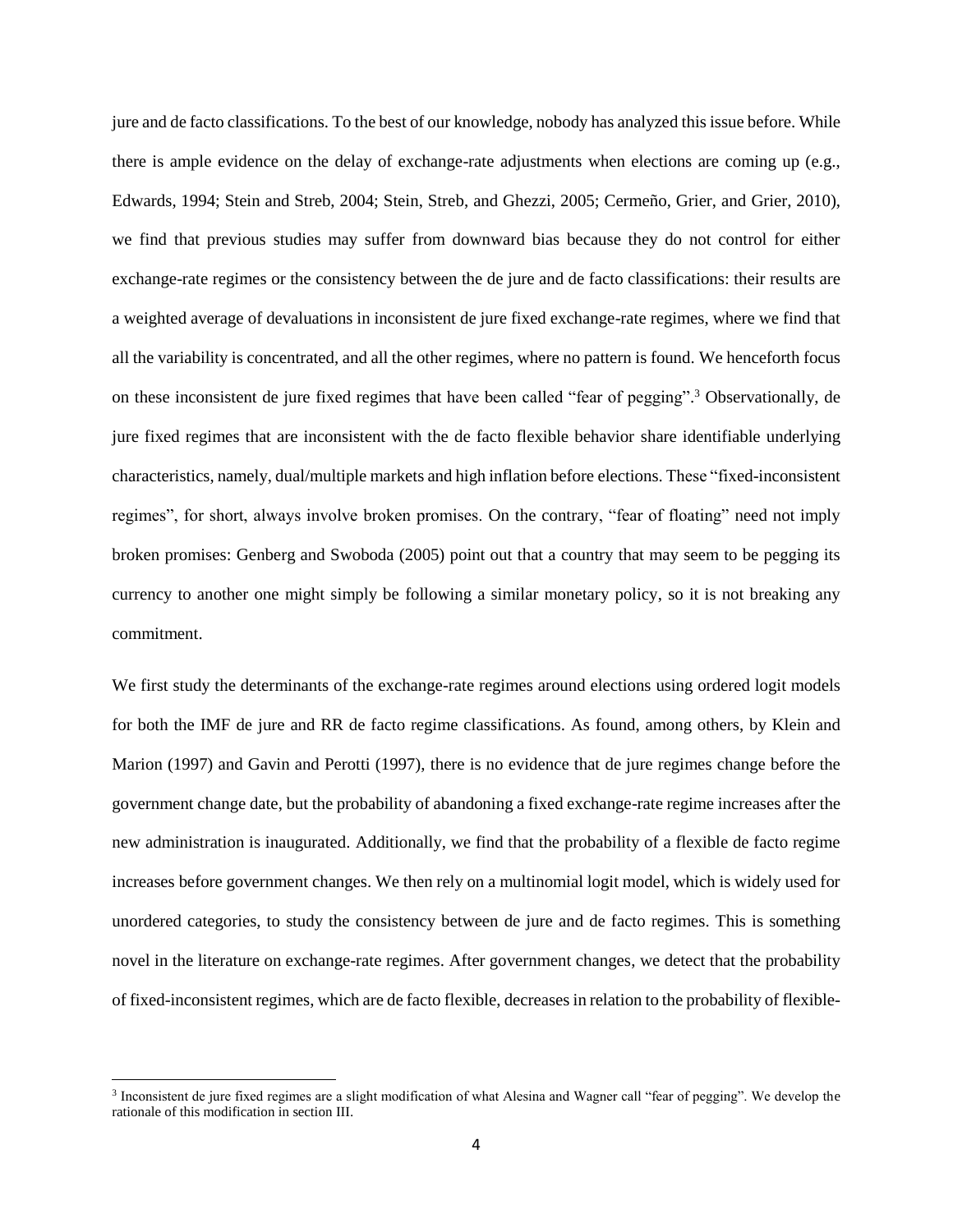consistent regimes, with are both de jure and de facto flexible. In other words, though the market regime behavior already involves some degree of float, the authorities announce so after the inauguration of a new government, not before.

Second, we study the dynamics of the real exchange rate around the government change month, conditional on whether the de jure regime matches the de facto regime before the month of the election, by using a dynamic distributed lag model and a difference-in-difference strategy. <sup>4</sup> We find that exchange-rate behavior during consistent and inconsistent de jure fixed regimes is not statistically different until the month of the government change, but it differs significantly in the first quarter after that. Hence, although fixedinconsistent regimes might tend to be episodes of "poor macroeconomic performance and inability to maintain monetary and fiscal stability" (Alesina and Wagner, 2006: 774), official exchange rates are sustained until the government change date.

Third, the paper contributes to the literature on real exchange-rate appreciations and their reversions. Goldfajn and Valdés (1999) show that real exchange-rate appreciations are usually reverted by nominal exchange-rate devaluations rather than by smooth inflation differentials. This nominal adjustment through sharp exchange-rate devaluations leads overvaluation to last longer during the buildup stage than during the reversion stage. In our sample of Latin American countries, the overvaluation of the real exchange rate occurs only for fixed-inconsistent regimes. Such overvaluation begins ten months before the government change date and lasts until two months after the government change (about one year of overvaluation), with a peak of 37% in the government change month. Reversion starts abruptly the next month and is completed in three months. This corroborates the Goldfajn and Valdés (1999) findings on the asymmetry between the buildup and reversion stages due to sudden nominal exchange-rate adjustments. While they do not characterize and describe the context in which these appreciation episodes take place, we identify one particular context where they occur: fixed-inconsistent regimes before government changes.

 $\overline{a}$ 

<sup>&</sup>lt;sup>4</sup> In Section III we explain how we construct our four-category regime classification that identifies de jure regime consistency, and in Section IV we tackle the endogeneity problem of these categories.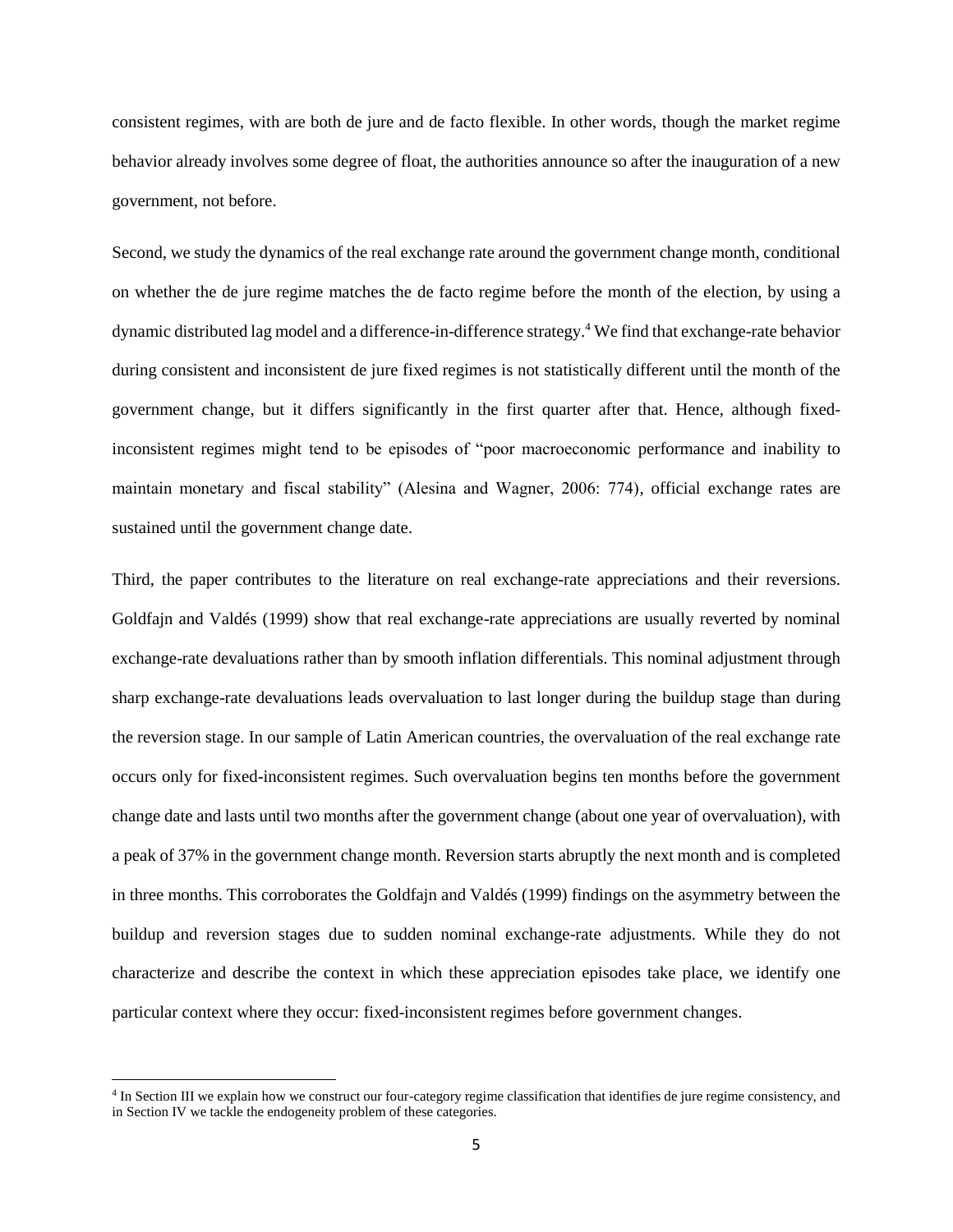Finally, we compare the 1980-1999 period, to which the findings described above apply, with the 2000- 2016 period. Though the IMF changed its traditional de jure classification for a de facto one after 1999, we can use the fact that dual/multiple regime practices are an underlying characteristic of inconsistent de jure fixed regimes to study the recent period. We find that dual/multiple regimes are almost non-existent during the 2000-2016 period, but we provide a case study for the only election where the regime is likely to be classified as fixed-inconsistent, the Argentine general election of 2015.

The rest of the paper is organized as follows. In Section II, we review the exchange-rate classification literature. In section III, we explain the methodology followed to identify consistent and inconsistent exchange-rate regime announcements. In Section IV, we present the econometric models and results. In Section V, we analyze the appreciation of the real exchange rate and its reversion. Section VI compares the 1980-1999 period with the most recent period by relying on the underlying characteristics of fixedinconsistent regimes. Section VII concludes.

### **II. Exchange-rate regime classifications**

The IMF developed a traditional exchange-rate regime classification.<sup>5</sup> Until 1999, it asked "country members to self-declare their arrangement as belonging to one of four categories" (Alesina and Wagner, 2006: 775): float, manage, crawl and fix. If a country announced the adoption of a floating regime in a specific year, "the IMF classified this country-year as floating even if in practice this country pegged its currency to, say, the US dollar" (Alesina and Wagner, 2006: 775). There are many reasons to seek other approaches to classifying exchange-rate regimes. For instance, empirical work on the cost and benefits of alternative exchange-rate arrangements can be misleading when there are significant deviations of the actual behavior from the pre-announced behavior; as pointed out by Reinhart and Rogoff (2004), Baxter and

 $\overline{\phantom{a}}$ 

<sup>5</sup> *Annual Report on Exchange Arrangements and Exchange Restrictions*.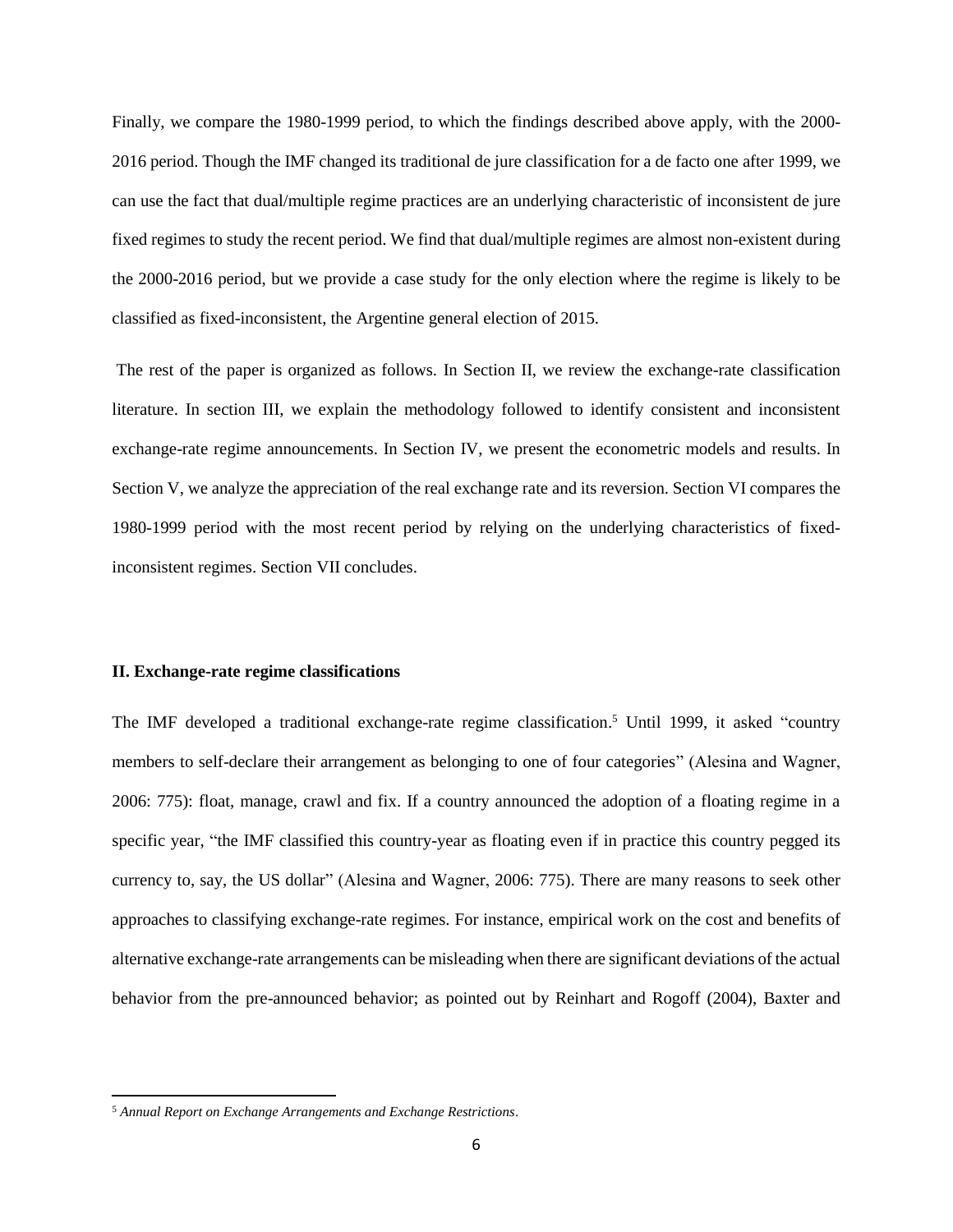Stockman (1989) found there are no significant differences in business cycles across exchange arrangements.

Reinhart and Rogoff (2004) provide a "natural classification" of exchange-rate regimes that relies on a broad variety of descriptive statistics to group episodes into a grid of regimes based on market-determined exchange-rate behavior. They provide detailed analyses to posit the importance of market-determined exchange rates as the best indicator of the underlying monetary policy. They first do so by showing that the market exchange rate consistently anticipates devaluation of the official rate, and not vice-versa. Second, they find that the market-determined exchange rate keeps up with inflation while the official rate does not as much. Additionally, they remark that "it is not unusual for dual or parallel markets (legal or otherwise) to account for the lion's share of transactions with the official rate being little more than symbolic." (Reinhart and Rogoff 2004: 10).

To create the natural classification, they first check whether there is a unified rate instead of dual or parallel (black) markets. If there is a dual or parallel market, given the relevance of the market-determined rate explained above, they classify the regime as de facto using the market-determined exchange rate. If there is no parallel market, they examine summary statistics to verify the official de jure arrangement, if any, going forward from the date of the announcement. If the regime is verified, it is then classified as de jure accordingly. If the de jure regime fails verification, they seek a de facto statistical classification based on the behavior of the exchange rate if the rate of inflation is below 40 percent. When annual inflation is above 40 percent, the exchange rate is classified as "freely falling"*.* A similar statistical classification is conducted when there is no preannounced path for the exchange rate.

Levy-Yeyati and Sturzenegger (2005) also provide a de facto classification of exchange-rate regimes. Besides exchange rates, their algorithm uses base money and international reserves. While both classifications have their merits, the RR classification suits our analysis better because it provides a monthly classification that allows us to observe switching regimes, if any, around elections and government change dates that is important to determine the endogeneity of the regime. Moreover, Levy-Yeyati and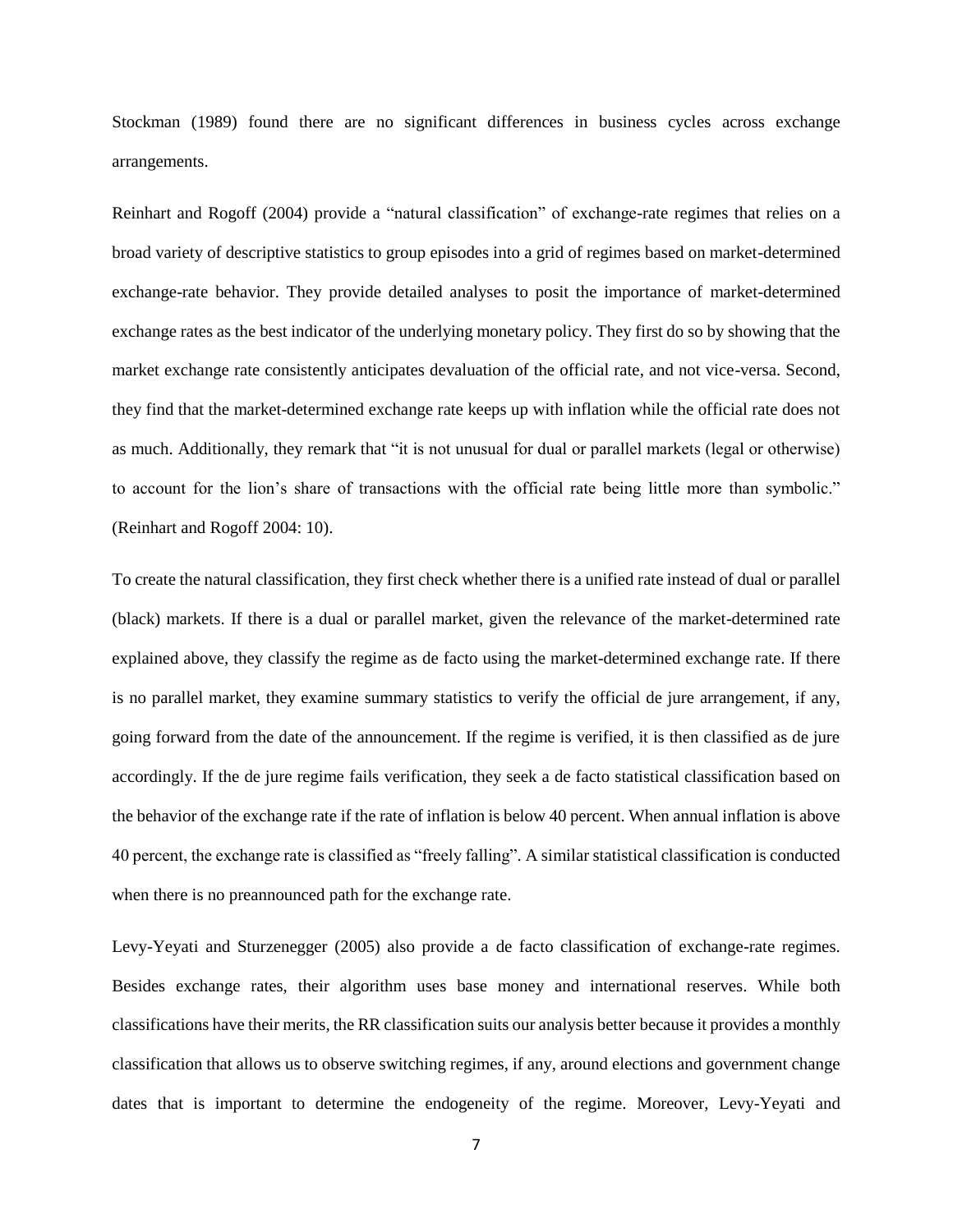Sturzenegger (2005) use the official exchange rate in their de facto algorithm, rather than market rates. Like Alesina and Wagner (2006: 797), we are interested in how de facto behavior deviates from announced official policies, so this also points to the RR classification.

### **III. Consistency of de jure and de facto exchange-rate regimes**

In order to identify consistent and inconsistent de jure regimes (whether the official pre-announced regime matches the actual policy or not) we follow an approach similar to Alesina and Wagner (2006). To quantify broken promises, which we call "inconsistencies", they take the difference between the coarse RR and IMF classifications. If the official pre-announced (de jure) regime is, say, manage [float], when the IMF classification equals 3 [4], while the natural classification is, say, float [manage], when the RR classification equals 4 [3], then the difference is positive [negative] and called "fear of pegging" ["fear of floating"]. In Figure 2 all the possible combinations that form either fear of pegging or fear of floating are depicted. The upper left shaded area represents fear of pegging, while the lower right, fear of floating. Each cell has three numbers X,  $Y(Z)$ , where X represents the RR classification, Y the IMF classification, and  $Z = X - Y$ . Note that  $Z < 0$  represents fear of floating,  $Z > 0$ , fear of pegging, and  $Z = 0$ , consistent de jure regimes.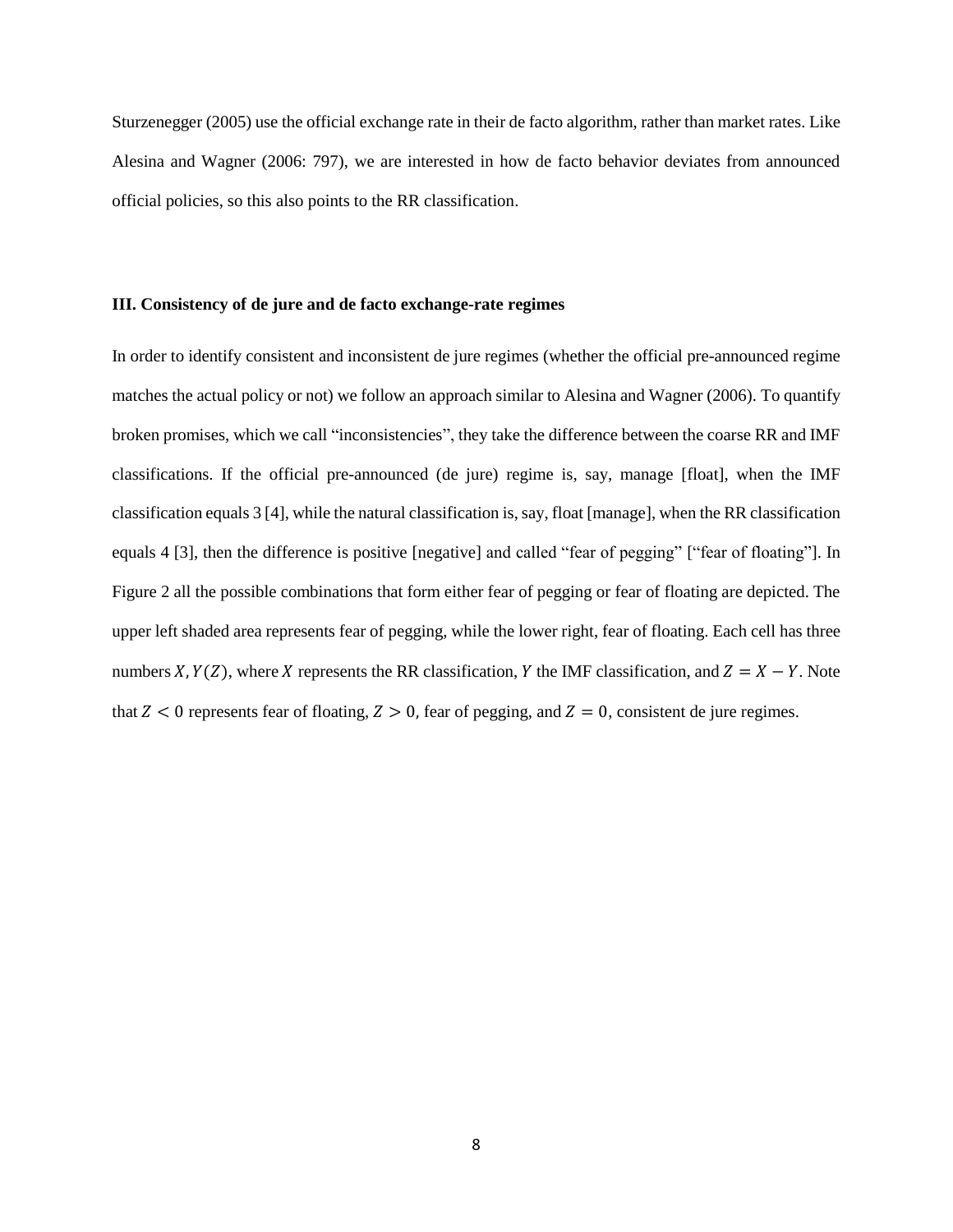### **Figure 2. Classification of de jure exchange-rate regimes by Alesina and Wagner (2006)**

| (actual policy) |            |            |            |            |                                                        |
|-----------------|------------|------------|------------|------------|--------------------------------------------------------|
| Float           | $4,1(+3)$  | $4,2(+2)$  | $4,3(+1)$  | 4,4(0)     |                                                        |
| Manage          | $3,1 (+2)$ | $3,2(+1)$  | 3,3(0)     | 3,4(1)     |                                                        |
| Crawl           | $2,1(+1)$  | 2,2(0)     | $2,3(-1)$  | $2,4( -2)$ |                                                        |
| Fix             | (0)<br>1,1 | $1,2( -1)$ | $1,3( -2)$ | $1,4( -3)$ |                                                        |
|                 | Fix        | Crawl      | Manage     | Float      | <b>IMF</b> de jure<br>classification<br>(announcement) |

**RR de facto classification** 

Note: Each cell contains three numbers,  $X, Y(Z)$ .  $X$  represents RR classification and  $Y$  IMF classification, where 4 is float, 3 manage, 2 crawl, and 1 fix, while  $Z = X - Y$ . Fear of floating, with more managing than announced ( $Z < 0$ ), in dark gray area. Fear of pegging, with more floating than announced  $(Z > 0)$ , in light gray area. Source: Alesina and Wagner (2006).

This classification does not control for the intensity of the differences between the RR and IMF classifications. It applies equally to  $Z = -3$  and  $Z = -1$ , without distinguishing between strong and weak fear of floating (an analogous observation holds for  $Z > 0$  regarding the different intensities of fear of pegging). This issue is the starting point for our regime classification below. Our main innovation lies in dividing consistent de jure regimes into fixed (fix or crawl) and flexible (manage or float). We create the categories using a two-dimensional classification system: fix versus flexible and consistent versus inconsistent. Our approach is depicted in Figure 3. There we observe four categories of de jure regimes: (1) fixed-consistent, the striped area at the bottom left, (2) flexible-consistent, the unshaded area at the top right*,* (3) fixed-inconsistent (strong fear of pegging), the light gray area at the top left, and (4) flexibleinconsistent (strong fear of floating), the dark gray area at the bottom right. Note that in our case  $Z = 0$  or  $Z = \pm 1$  correspond to consistent de jure regimes categories, when there is either a match between the actual policy and the de jure regime ( $Z = 0$ ) or a weak departure ( $Z = \pm 1$ ). This is how we differentiate the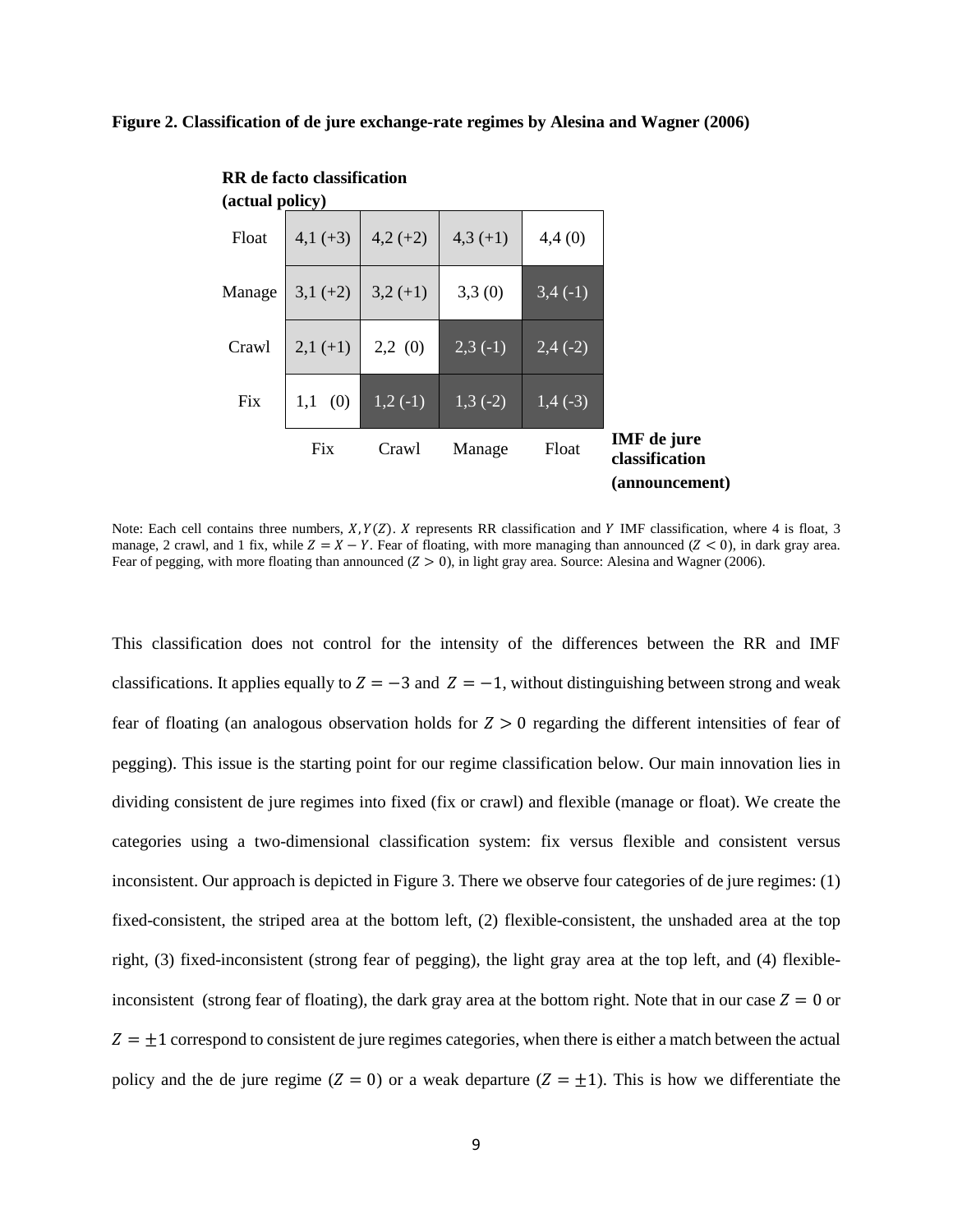intensity of the episodes in our analysis, i.e.,  $Z \leq abs(1)$  belongs to consistent de jure regimes, while  $Z >$  $abs(1)$  belongs to inconsistent ones.

### **Figure 3. Alternative classification of de jure exchange-rate regimes**



Note: Each cell contains three numbers,  $X, Y(Z)$ . *X* represents RR classification and *Y* IMF classification, where 4 is float, 3 manage, 2 crawl, and 1 fix.  $Z = X - Y$ . De jure regimes: flexible-inconsistent  $(Z < -1)$  in dark gray area, fixed-inconsistent  $(Z > -1)$ 1) in light gray area, fixed-consistent in striped area, and flexible-consistent in unshaded area.

#### **IV. Data, econometric specifications and results**

Our main focus is real exchange-rate dynamics around government change dates conditional on the consistency of the de jure exchange-rate regimes. We first study the determinants of the exchange-rate regime policies and to what extent they are sensitive to the electoral window. This is an important question to answer since regime types will be used as controls in the study of exchange-rate dynamics. Therefore, netting out covariates, we would like to see how endogenous regimes are around government changes, if at all. We can only carry out these econometric analyses for the 1980-1999 period because the IMF abandoned its de jure classification after that.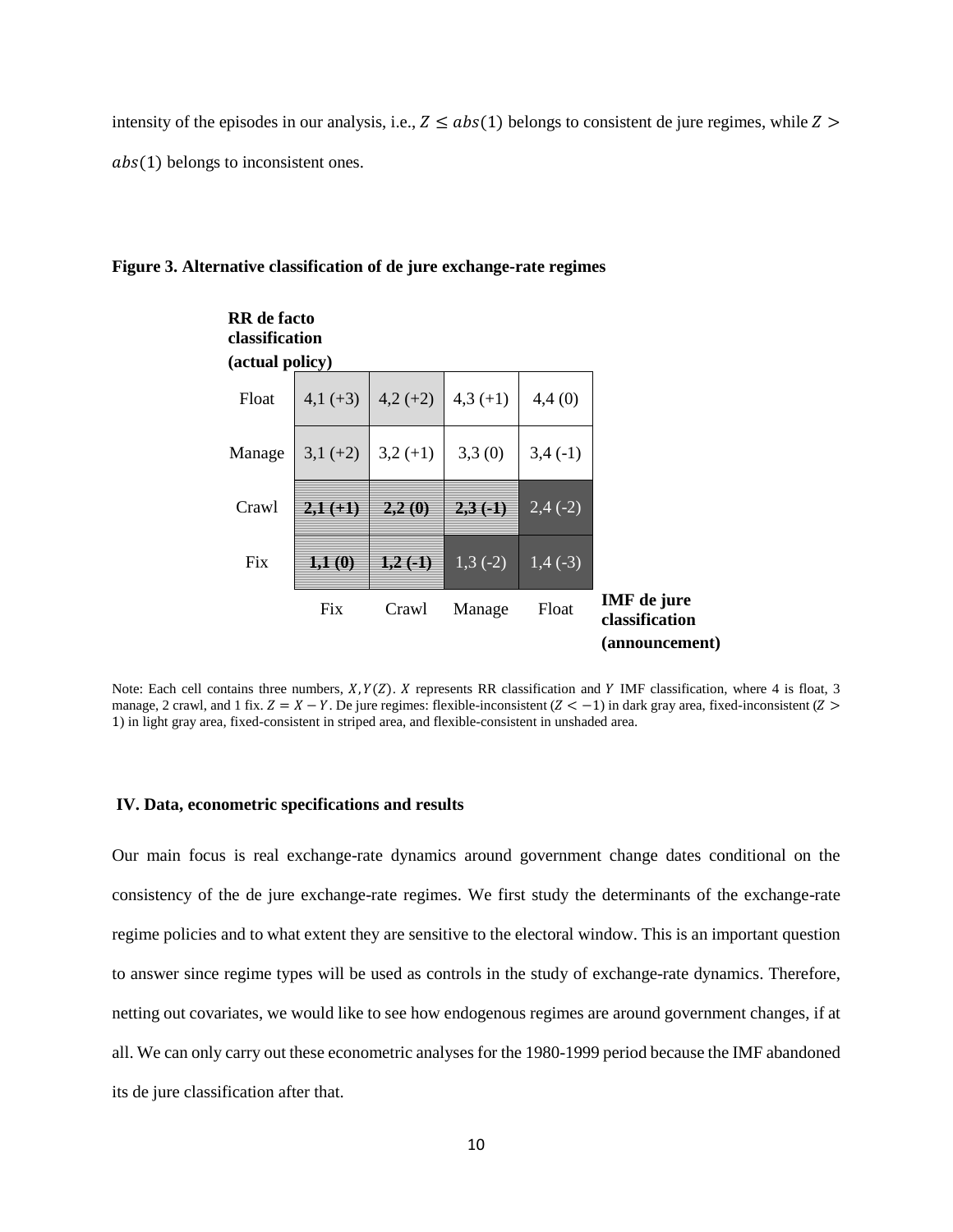We collect monthly data on exchange rates and inflation from twenty-one Latin American countries from the *IMF International Financial Statistics* over the 1980-1999 period. The countries are Argentina, Bolivia, Brazil, Chile, Colombia, Costa Rica, Dominican Republic, Ecuador, El Salvador, Guatemala, Guyana, Honduras, Jamaica, Mexico, Nicaragua, Panama, Paraguay, Peru, Trinidad-Tobago, Uruguay, and Venezuela. <sup>6</sup> We construct the series of multilateral real exchange rate, which is a trade-weighted average of bilateral real exchange rates. We follow the Goldfajn and Valdés (1999) approach of using only trading partners above 4 percent of overall trade. Also, as in Goldfajn and Valdés (1999), we fixed trade weights using trade flows of an intermediate year (1995 in our case) from the UN *International Trade Statistics*  Yearbook.<sup>7</sup> The RR "natural" monthly exchange-rate regime classification comes from Ethan Ilzetzki's website, an up-to-date version of the original data from Carmen M. Reinhart's webiste.<sup>8</sup> The "traditional" IMF annual exchange-rate regime classification comes from the IMF's *Annual Report on Exchange Arrangements and Exchange Restrictions (AREAER)*. We conducted a country-by-country study to transform the IMF annual classification into monthly series by reviewing all AREAER manuals from 1980 to 1999 (see details, methodology, and sources in Appendix A).

### **A. Duration of exchange-rate regimes**

 $\overline{\phantom{a}}$ 

We compare regime duration inside and outside the electoral window, because exchange-rate estimations controlling for regime at election time may be biased if regime duration is sensitive to the electoral window. We proceed to report summary statistics for our four-category regime classification: (i) fixed-inconsistent, de jure fixed in the IMF classification and de facto flexible in the RR classification, (ii) fixed-consistent,

<sup>6</sup> Chile, El Salvador, Guyana, Jamaica, Paraguay, and Trinidad and Tobago are dropped from the sample when the full set of covariates is used due to missing observations in control variables for these countries. We thus work with two samples: a reduced sample where these countries are excluded, and an extended sample where they are included. Results for the reduced sample are very similar with and without covariates. Results for the extended sample are only available without covariates. While results without controls are somewhat smaller in magnitude for the extended sample, they are significant in both cases.

If Identical qualitative results were found using only the bilateral real exchange rate with the U.S. This may be because the U.S is the main trade partner for almost all Latin American countries. We therefore conclude that our results should not be sensitive to the year of weights used. These alternative results are available upon request.

<sup>8</sup> <https://www.ilzetzki.com/irr-data> for Ethan Ilzetzki, and [http://www.carmenreinhart.com](http://www.carmenreinhart.com/) for Carmen M. Reinhart.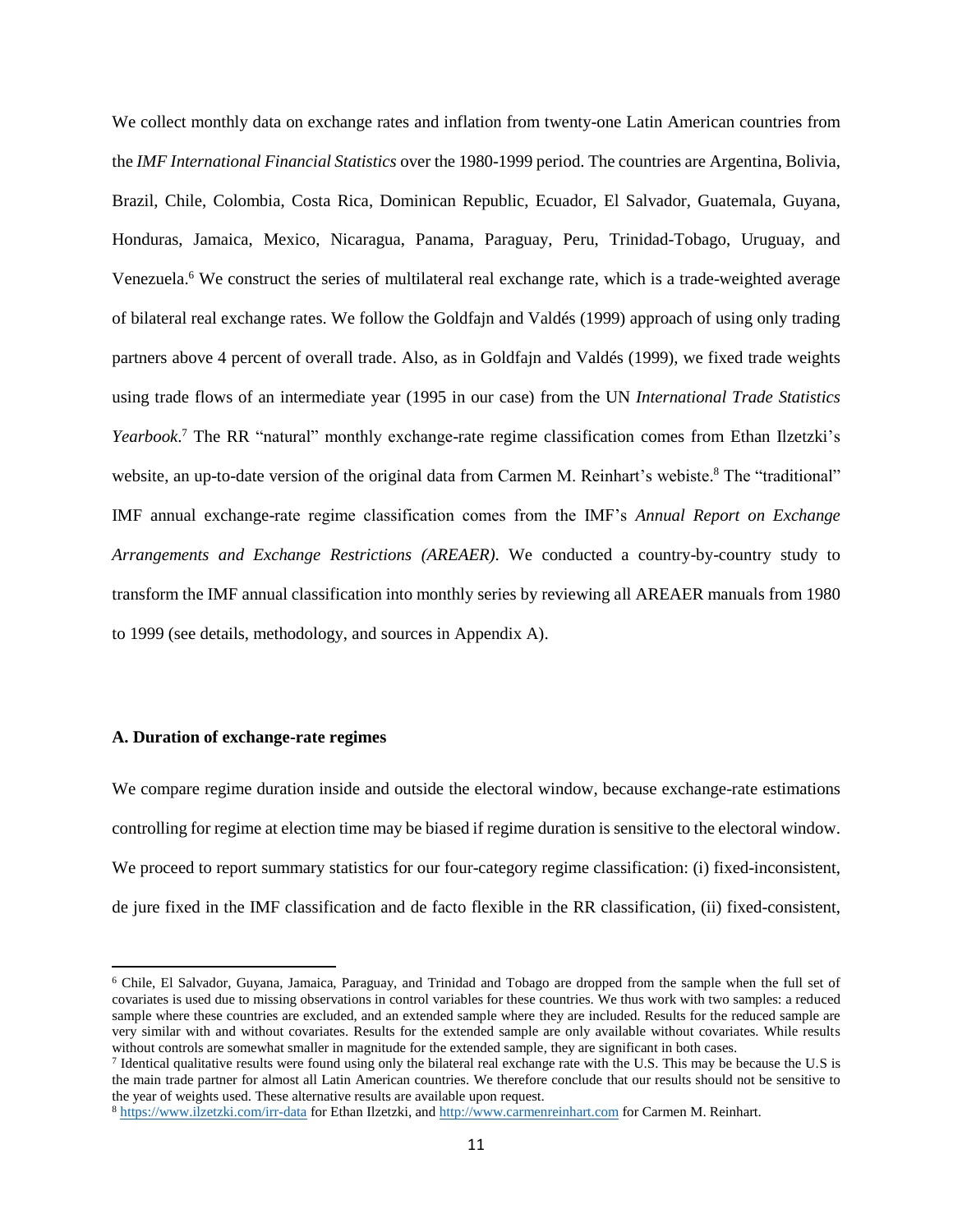both de jure and de facto fixed, (iii) flexible-inconsistent, de jure flexible and de facto fixed, and (iv) flexible-consistent, both de jure and de facto flexible.

In order to compare regime duration inside and outside the electoral window, we generate with a uniform distribution a random number between 1 and 240 in order to select a month in the 1980-1999 period for a given country. Then we observe which of the four regime classifications that month belongs to and construct  $a \pm 12$  month windows to see the duration of that regime. For example, some episodes change at, say, month −5 (that is, the classification at month 0 started on month -5), while some episodes change at, say, +5 (that is, the classification at month 0 ended on month +5). We repeat this randomization 50 times for each country and count afterwards for each month the percentage of episodes in which the regime continues to equal that of month 0. This randomization process allows us to have an idea of the duration of regimes, independently of the covariates. We conduct exactly the same exercise around government change months. The percentage of episodes in each category is very similar for both windows: 15.4% [17.6%] are fixed-inconsistent regimes for the random [government change] month 0, 28.3% [27.5%] are flexible-inconsistent regimes, 22.9% [22.0%] are fixed-consistent regimes, and 33.5% [33.0%] are flexible-consistent regimes. This similarity suggests that the distribution of regimes is not sensitive to the electoral window. Results are displayed in Figure 4.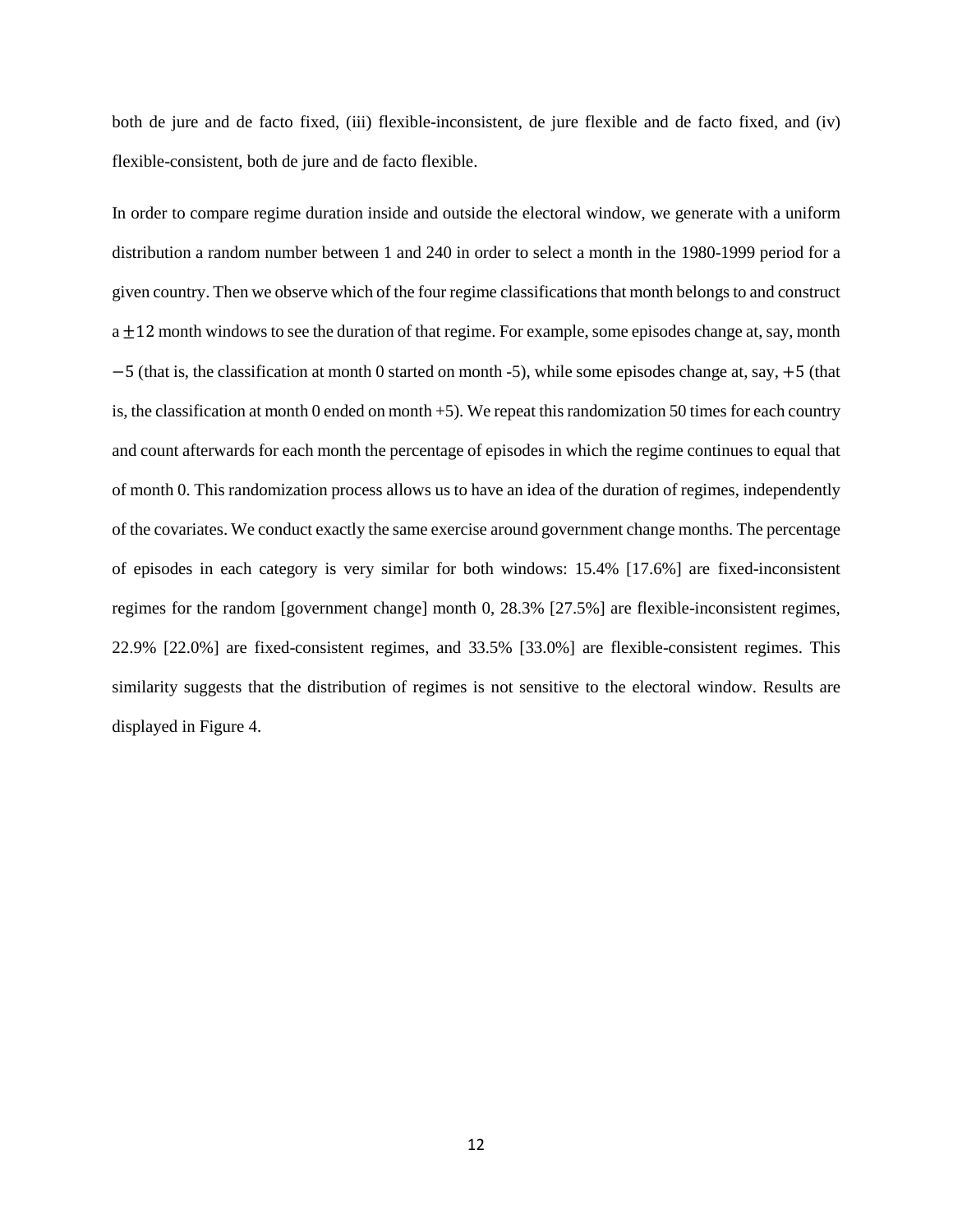

**Figure 4. Duration of regime classifications around random and government-change months**

Notes. Regime episodes at government change month 0: fixed-inconsistent, 16; flexible-inconsistent, 25; flexible-consistent, 30; fixed-consistent, 20. Regime episodes at random month 0: fixed-inconsistent, 169; flexible-inconsistent, 311; flexible-consistent, 368; fixed-consistent, 252.

When looking at the duration of the regimes in Figure 4, about 95% of the episodes of fixed-consistent regimes (bottom-left graph) were already in that category 11 months before month 0 for both windows, and about 90% of the episodes continue to belong to this category 11 months later. Distributions are also similar for flexible-inconsistent (upper-right graph), and flexible-consistent regimes (lower-right graph). The exception is given by fixed-inconsistent regimes (upper-left graph). There appears to be a longer duration of cases in this category before month 0 for the government change window, for instance, at month -6 100% of the episodes already belong to this category in contrast to only 87% for the random data window. Although this sounds problematic, in the next subsection we show that, after netting out covariates, the probability of inconsistent fixed regimes does not increase when government change approaches. In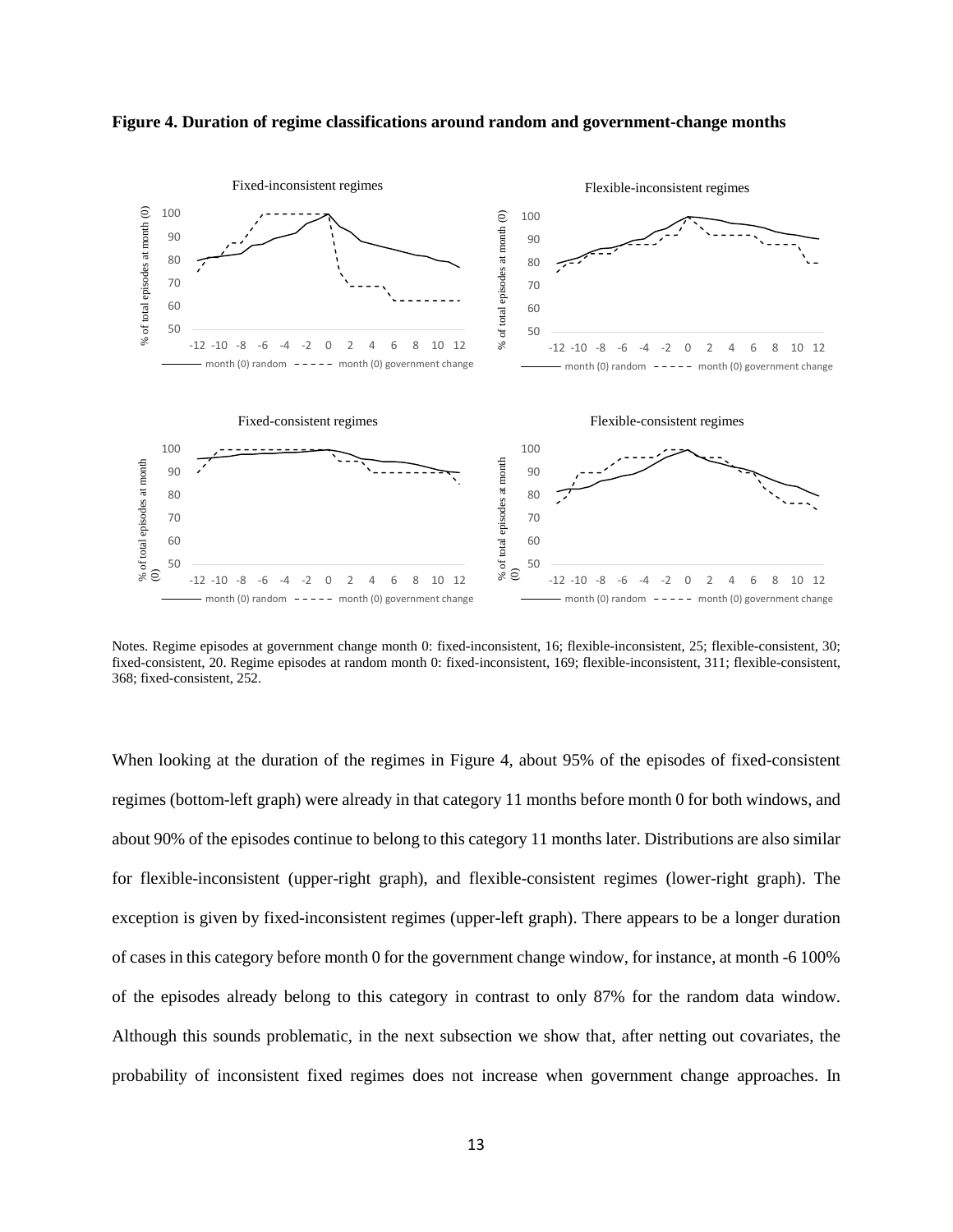contrast, the abrupt decrease after government changes anticipates a finding below: some incumbents switch categories from inconsistent fixed to consistent flexible.

# **B. Determinants of exchange-rate regimes**

We use two estimation methods in this subsection. We first study the IMF de jure and the RR de facto regime classification separately for the period 1980-1999 to compare with the findings in previous studies. Since both classifications represent clear ranks with a meaningful order (i.e., fix, crawl, manage and float), ordered logit models are the appropriate option. Then we study the determinants of our novel regime classification, i.e., de jure fixed and flexible regimes that are either consistent or inconsistent, as shown in Figure 4. Since it is hard to construct a meaningful order, the most suitable option is to adopt the multinomial logit model where the probability of a category is computed in relation to a selected base category. We use inconsistent de jure fixed regimes as the base category. For both estimation methods, we use the same set of covariates to identify regime determinants, based on the following set of conditional probabilities:

$$
P(\text{regime } Y_{it} = y | \mathbf{X}_{it}, \text{govch}(\mathbf{q}^{-})_{it}^{q}, \text{govch}(\mathbf{q}^{+})_{it}^{q}), \tag{1}
$$

where *i* and *t* stand for country and month, respectively. For the ordered logit model, where the categories present a clear rank order, the dependent variable is either the de jure or the de facto exchange-rate regime, and *y* takes value 1 (2) [3] {4} if the regime is fix (crawl) [manage] {float}. For the multinomial logit model, where the categories are not ruled by any apparent rank order, the dependent variable *y* takes value 1 (2) [3] {4} if the de jure regime is fixed-consistent (flexible-inconsistent) [fixed-inconsistent] {flexibleconsistent}. **govch** $(q^{-})_{it}^{q} = (govch(-3)_{it}^{q})$  $\frac{q}{it}$  govch(-2) $\frac{q}{it}$  $\frac{q}{it}$  govch $(-1)_{it}^q$  $\frac{q}{it}$  govch $(0)^q_{it}$  $\binom{q}{i}$  is a matrix of four dummy variables.  $govch(0)^q$  takes value of 1 in the months 0 to 2 before the government change month (month 0 is when the government changes),  $g \omega ch(-1)^q$  takes value of 1 in the months 3 to 5 before the government change month, while  $govch(-2)^q$  and  $govch(-3)^q$  are defined similarly. Note that although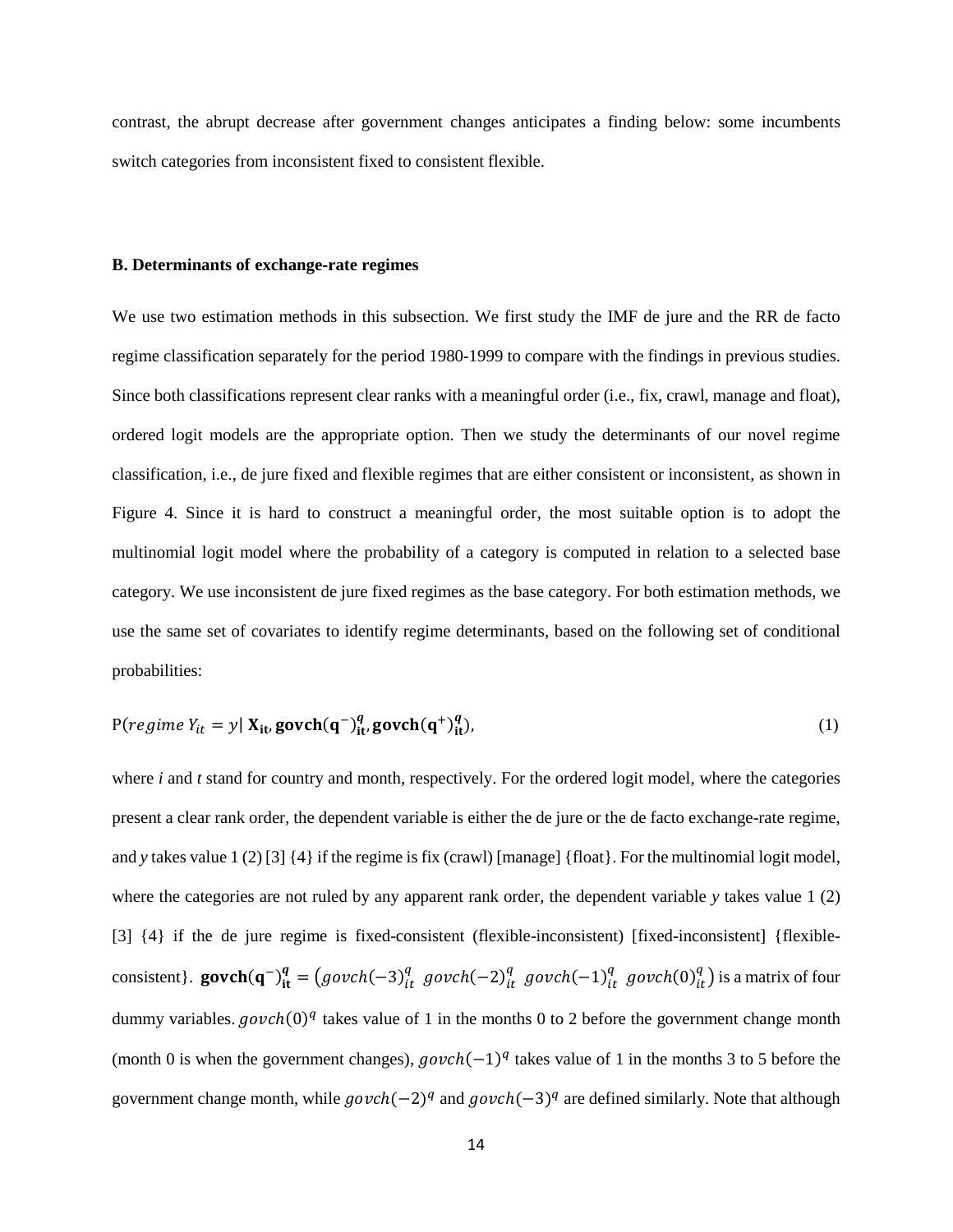the data is monthly, we are defining dummy variables per quarters (the superscript "*q*" stands for quarter). Analogously,  $\text{govch}(q^+)^q_{it} = (govch(+1)^q_{it})$  $\frac{q}{it}$  govch $(+2)_{it}^q$  $\frac{q}{it}$  govch $(+3)_{it}^q$  $\frac{q}{it}$  govch $(+4)_{it}^q$  $\binom{q}{it}$  is constructed for the 12 months following the month of the change of government using four quarterly dummy variables.

X is a matrix composed by the following time-varying controls: (i) *Portfolio*, the sum of the absolute value of inward and outward flows of portfolio investment and financial derivatives as a percentage of GDP, from the IMF *International Financial Statistics*. This variable is used by Levy-Yeyati, Sturzenegger, and Reggio (2010) as a proxy variable for capital mobility. Based on the "impossible trinity" argument, policymakers should give up on either monetary policy or exchange-rate policy in environments with high capital mobility. Thus, intermediate regimes are less viable. Alternatively, given the "currency mismatch" argument, we should expect more commitments to pegging; (ii) *Foreign.Liab.pc*, foreign liabilities per capita, from the IMF *International Financial Statistics*. Countries with important foreign liabilities may be more prone to fix their currency since sharp nominal depreciation of the currency impact on the solvency of the non-tradable sector's balance sheets. Alesina and Wagner (2006), and Levy-Yeyati, Sturzenegger, and Reggio (2010) use foreign liabilities over monetary aggregates instead. The problem with this variable is that for Latin American countries, money demand is extremely unstable during the 80's and beginning of the 90's due to high inflation regimes. In crisis episodes during high inflation, money demand falls while the monetary authority lets the exchange rate float, creating a positive relation between foreign liabilities and flexible regimes, totally opposed to the currency mismatch hypothesis;<sup>9</sup> (iii) *Size*, real GDP in dollars, from the IMF *International Financial Statistics*. As noted in Levy-Yeyati, Sturzenegger, and Reggio (2010), smallness favors a more stable exchange rate through the higher propensity of small economies to trade internationally, and by limiting the scope for the use of a national unit of account; (iv) *ToT,* terms of trade. When terms of trade are high, Latin American countries tend to fix their exchange rates as a device for accumulating international reserves in their central banks, probably to be insured against sudden stops

 $\overline{\phantom{a}}$ 

<sup>9</sup> We indeed find a significant positive coefficient when foreign liabilities over money are used, so the probability of a flexible regime increases when foreign liabilities to money increase. There is instead a negative coefficient with our transformation of foreign liabilities normalized with population. The latter is consistent with the currency mismatch hypothesis, as found in Levy-Yeyati, Sturzenegger, and Reggio (2010) for their regime classification. Results are shown below.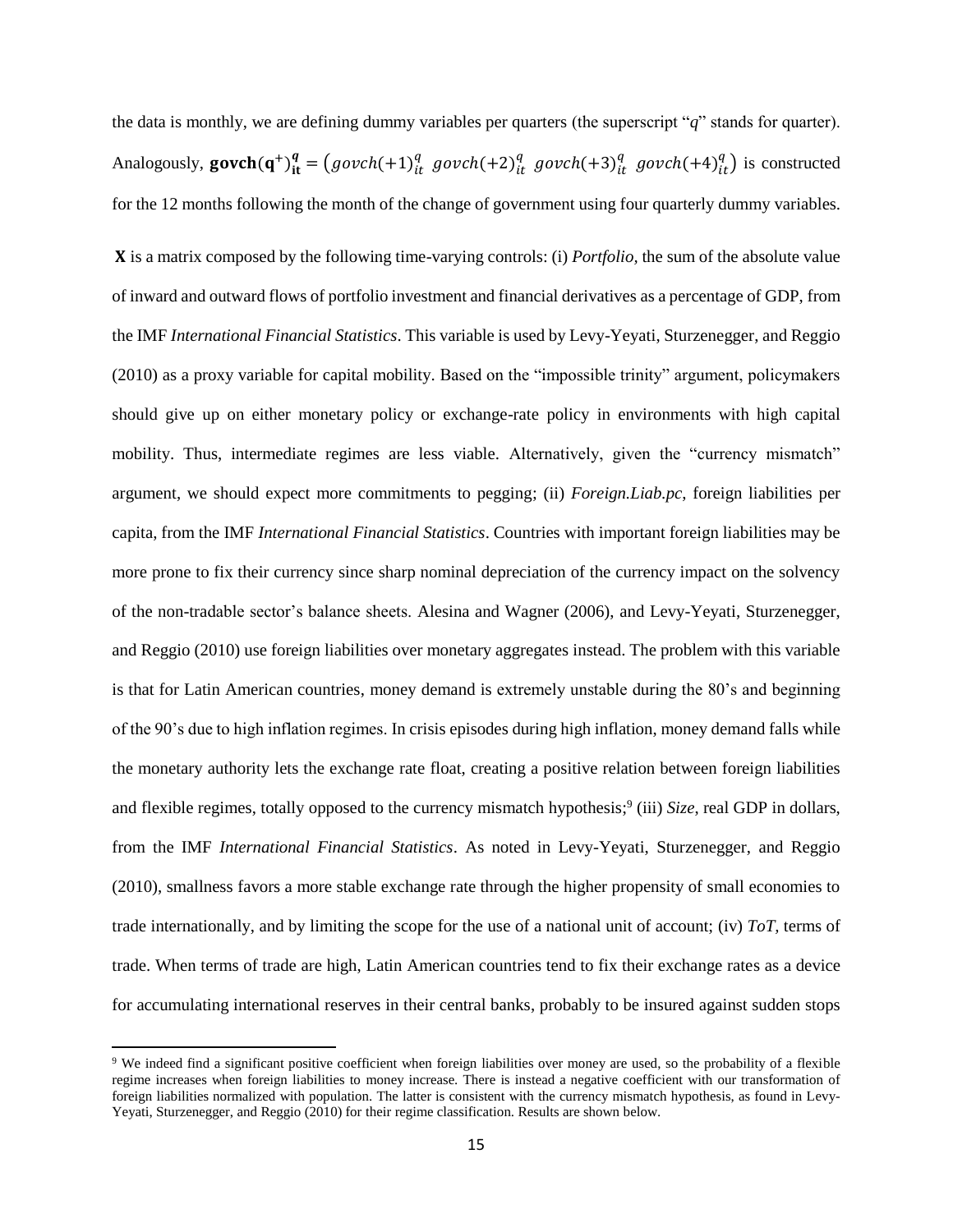(Jeanne, 2007; Jeanne and Rancière, 2011); (v) *U.S.interest*, the U.S. interest rate in real terms, from the IMF *International Financial Statistics*. Calvo et al. (1993) and Fernandez-Arias and Montiel (1996) find that the U.S interest rate is a determinant for capital inflows in Latin America.<sup>10</sup> When U.S interest rate increases, capital outflows may be stopped by letting the exchange rate float. This effect should be exacerbated when economies keep more open capital accounts; (vi) *Openness*, exports plus imports over GDP, from the IMF *International Financial Statistics*. The decision of pegging could be correlated with trade openness since highly open economies are in favor of a more stable exchange rate, as Levy-Yeyati, Sturzenegger, and Reggio (2010) note; finally, (vii) *Default*, a dummy variable that takes value 1 if the country has defaulted the external debt and 0 otherwise, from Carmen M. Reinhart's website, is used to control for the fact that these economies cannot sustain their currency given a high macroeconomic instability, so they let their currency float or, more precisely, freely fall.

Among the seven controls describe above, five are available only at annual frequencies. These are *Portfolio*, *Foreign.Liab.pc*, *Size*, *ToT*, and *Default*. For the first four, we use the log differential method to construct within-year imputation with constant monthly percentage change within each year. *Default* is left at its annual frequency given that it is a dummy variable. The rest, *U.S.interest* and *Openness* are available at monthly frequencies so interpolation is not necessary. Given the possibility of reverse causality, we decided to use 1-month lagged values of the variables available at monthly frequency. For the variables available at annual frequency that were interpolated using log differences, we adopt 12-months lagged value instead. Except for *Default* and dummy variables for government change, the rest of the variables are expressed in natural logs.

 $\overline{\phantom{a}}$ 

<sup>&</sup>lt;sup>10</sup> When the U.S. Treasury Bill rate is used instead, results are qualitatively the same.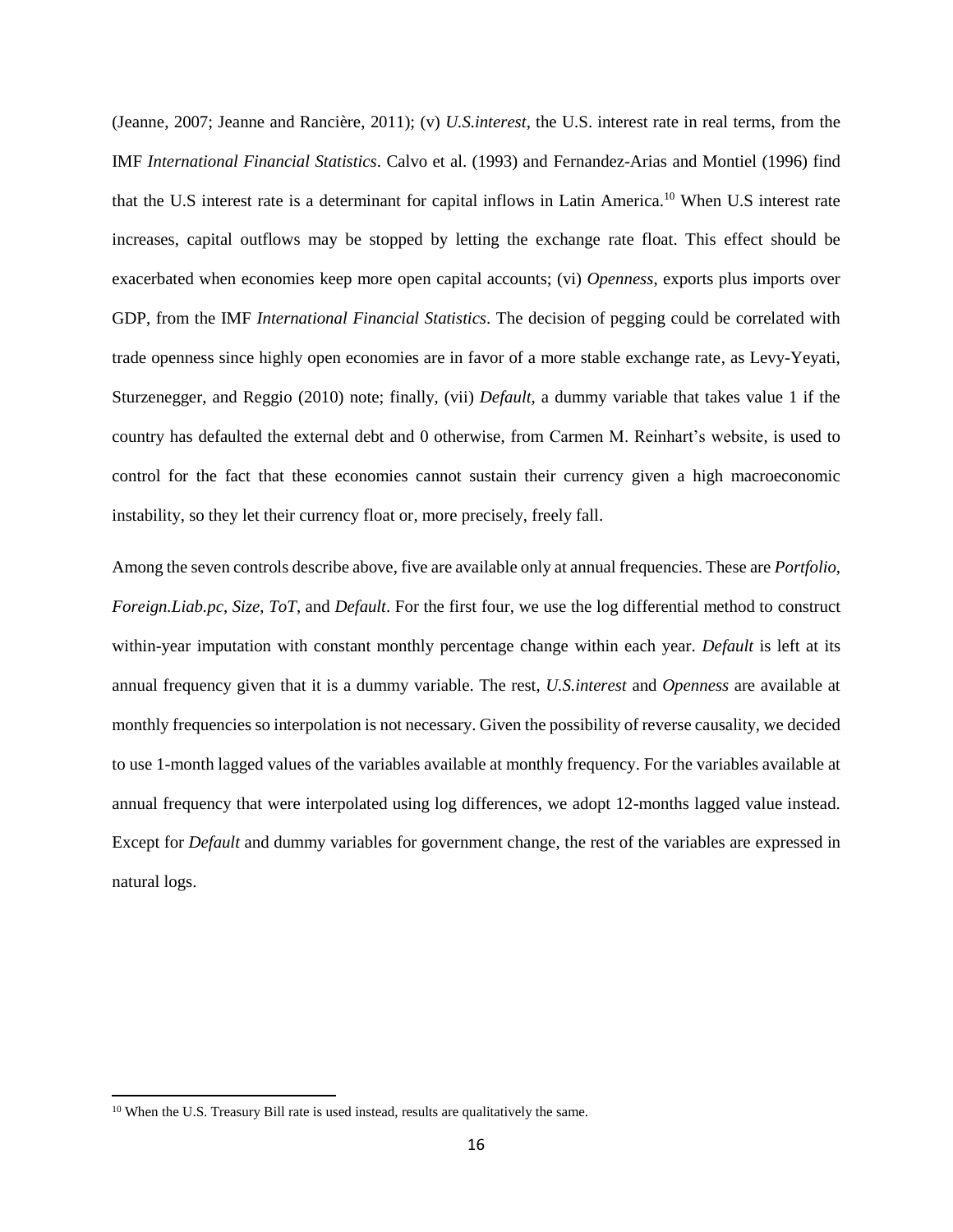|                                 | (1)                   | (2)                   |                                | (3)                                    |                                   |
|---------------------------------|-----------------------|-----------------------|--------------------------------|----------------------------------------|-----------------------------------|
|                                 | IMF (de<br>jure)      | RR (de<br>facto)      | Consistent<br>de jure<br>fixed | Inconsistent<br>de jure<br>flexible    | Consistent<br>de jure<br>flexible |
|                                 |                       |                       |                                | relative to inconsistent de jure fixed |                                   |
|                                 |                       |                       |                                |                                        |                                   |
| $ln$ Portfolio <sub>t-12</sub>  | $0.046**$             | $-0.045**$            | $0.166***$                     | $0.168***$                             | $0.104***$                        |
|                                 | [0.021]               | [0.019]               | [0.033]                        | [0.043]                                | [0.030]                           |
| $ln$ Foreign. Liab. $pc_{t-12}$ | 0.012                 | $-0.049***$           | $0.265***$                     | $0.201***$                             | $0.297***$                        |
|                                 | [0.009]               | [0.009]               | [0.016]                        | [0.022]                                | [0.018]                           |
| $ln Size_{t-12}$                | $-0.006$              | $-0.041$              | 1.403***                       | $1.172***$                             | 1.576***                          |
|                                 | [0.041]               | [0.040]               | [0.105]                        | [0.110]                                | [0.104]                           |
| $ln\ ToT_{t-12}$                | $-0.656$              | $-2.564***$           | 4.141***                       | 10.357***                              | 3.193**                           |
|                                 | [0.485]               | [0.438]               | [1.383]                        | [1.379]                                | [1.310]                           |
| $ln U.S. Interest_{t-1}$        | $-2.333***$           | $-0.017$              | $-0.897***$                    | $-4.550***$                            | $-2.517***$                       |
|                                 | [0.135]               | [0.124]               | [0.219]                        | [0.248]                                | [0.237]                           |
| $ln$ Openness <sub>t-1</sub>    | $0.464***$            | $-0.297***$           | $0.883***$                     | $0.665***$                             | $1.331***$                        |
|                                 | [0.109]               | [0.105]               | [0.222]                        | [0.232]                                | [0.227]                           |
| $Default_{t-12}$                | $0.588***$            | $1.573***$            | $-0.660***$                    | $-0.493*$                              | $1.604***$                        |
|                                 | [0.100]               | [0.099]               | [0.227]                        | [0.273]                                | [0.221]                           |
| $govch(-3)^q$                   | 0.048                 | $0.297*$              | $-0.025$                       | 0.040                                  | 0.481                             |
|                                 | [0.166]               | [0.160]               | [0.383]                        | [0.414]                                | [0.395]                           |
| $govch(-2)^q$                   | 0.125                 | $0.434***$            | $-0.434$                       | $-0.176$                               | 0.288                             |
|                                 | [0.169]               | [0.163]               | [0.341]                        | [0.379]                                | [0.351]                           |
| $govch(-1)^q$                   | 0.163                 | $0.449***$            | $-0.503$                       | $-0.326$                               | 0.228                             |
|                                 | [0.170]               | [0.163]               | [0.321]                        | [0.372]                                | [0.327]                           |
| govch(0) <sup>q</sup>           | 0.201                 | $0.464***$            | $-0.530$                       | $-0.227$                               | 0.213                             |
|                                 | [0.172]               | [0.166]               | [0.325]                        | [0.366]                                | [0.326]                           |
| $govch(+1)^q$                   | $0.595***$            | $0.630***$            | 0.183                          | 0.229                                  | 0.985**                           |
|                                 |                       |                       | [0.397]                        | [0.431]                                |                                   |
|                                 | [0.172]<br>$0.483***$ | [0.167]<br>$0.496***$ | 0.246                          | 0.341                                  | [0.387]                           |
| $govch(+2)^q$                   |                       |                       |                                |                                        | $0.838**$                         |
|                                 | [0.169]               | [0.162]               | [0.399]                        | [0.421]                                | [0.392]                           |
| $govch(+3)^q$                   | $0.346**$             | $0.322**$             | 0.249                          | 0.020                                  | 0.411                             |
|                                 | [0.169]               | [0.158]               | [0.378]                        | [0.414]                                | [0.386]                           |
| $govch(+4)^q$                   | $0.396**$             | 0.255                 | 0.106                          | 0.080                                  | 0.080                             |
|                                 | [0.172]               | [0.160]               | [0.375]                        | [0.410]                                | [0.376]                           |
| Observations                    | 2,557                 | 2,592                 |                                | 2,662                                  |                                   |

**Table 1. Determinants of exchange-rate regimes. Ordered and multinomial logit models**

Notes: Estimation of Equation (1) with ordered logit models in Columns 1 and 2. Dependent variable equals 1 (2) [3] {4} if regime is fix (crawl) [manage] {float}. Estimation of Equation (1) with multinomial logit in Column 3. Dependent variable equals 1 (2) [3] {4} if de jure regime is fixedconsistent (flexible-inconsistent) [fixed-inconsistent] {flexible-consistent}; results relative to fixed-inconsistent category. Reduced sample includes Argentina, Bolivia, Brazil, Colombia, Costa Rica, Dominican Republic, Ecuador, El Salvador, Guatemala, Honduras, Mexico, Nicaragua, Peru, Uruguay, and Venezuela over 1980-1999 period. Non-democratic episodes excluded based on Polity IV Project. Dollarization episodes also excluded. Robust standard errors in brackets. (\*) [\*\*] {\*\*\*} stands for significance at (10%) [5%] {1%}.

The estimations of equation 1 under the IMF de jure and the RR de facto exchange-rate regimes for ordered logit models are shown in Table 1, Columns 1 and 2. In Column 3, we present the results for the multinomial logit model. Results of the ordered and multinomial logits have different interpretations. For the former, a positive (negative) estimator indicates that the probability of more flexible (fixed) regime increases if the corresponding covariate shows a marginal increase, but the estimator does not predict at first sight what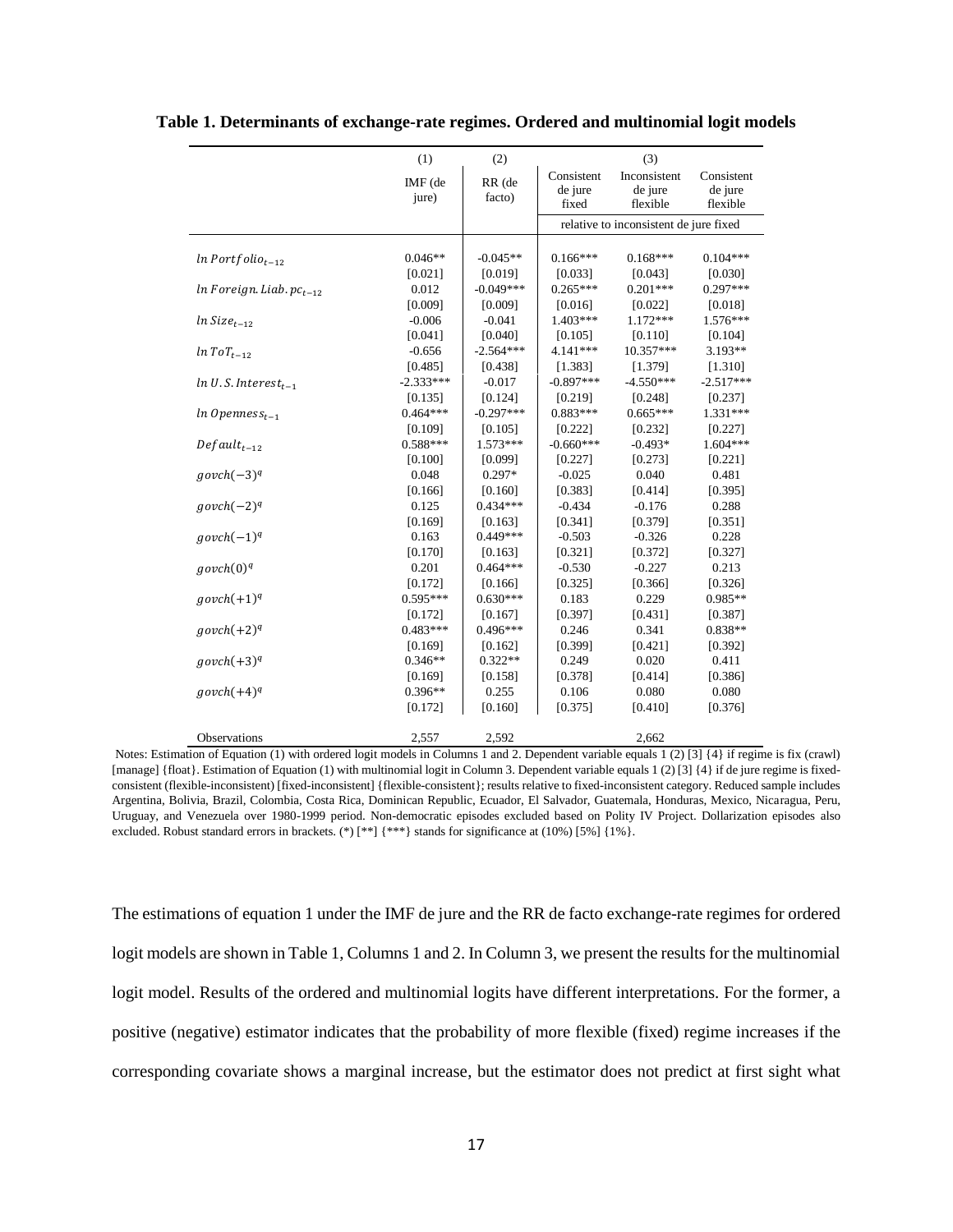happens with the probabilities of the middle categories; in Appendix B, we present the full set of marginal effects for each of the categories using mean values of covariates. For the latter, each coefficient is understood as the increase in the probability of category  $i = 1,2,4$  in relation to the category 3 (base) for a marginal increase of the independent variable, if its coefficient is positive; again, we provide the full set of marginal effects in Appendix B at mean values of covariates.

Here we first focus on the econometric results in Table 1 for each of the covariates, and relate them to the well-known literature on the de jure and de facto regime determinants.<sup>11</sup> Our innovation in relation to the literature is the study of our novel regime classification that is divided into consistent and inconsistent de jure regimes (results are displayed in Column 3 of Table 1). We then focus on the issue of endogeneity of regimes around the government change date.

For the RR de facto classification in Column 2, the probability of observing fixed regimes tends to increases as the de facto capital account openness increases (i.e.,  $Portfolio = -0.045^{**}$  in Column 2). This is consistent with the "currency mismatch" hypothesis of Levy-Yeyati, Sturzenegger, and Reggio (2010). By contrast, we observe that de jure flexible regimes tend to increase as the de facto capital account openness increases (i.e.,  $Portbolic = 0.046**$  in Column 1). Altogether, these may be suggestive of an increase in flexible-inconsistent regimes. In Column 3, we find that the facto fixed regimes, in both the fixed-consistent and flexible-inconsistent versions, are the most likely outcomes compared to fixed-inconsistent regimes (i.e., 0.166∗∗∗ and 0.168∗∗∗ , respectively). Moreover, fixed-inconsistent regimes are less likely since all three coefficients are positive (i.e., all regimes are more likely in relation to the base category). While foreign liabilities per capita ( $For eign. Liab. pc$ ) is close to zero and insignificant for the IMF de jure classification in Column 1, it is significantly negative in de facto classification in Column 2 (i.e., Foreign. Liab.  $pc = -0.049***$ , which is consistent with the currency mismatch hypothesis. We corroborate this finding in Column 3 by observing that both types of fixed regimes, consistent, in Column 3-i, and inconsistent, in Column 3-ii, are more likely in relation to inconsistent fixed regimes (i.e., 0.265∗∗∗

 $\overline{\phantom{a}}$ 

<sup>&</sup>lt;sup>11</sup> The connection between regression coefficients and changes in probabilities is detailed in Appendix B.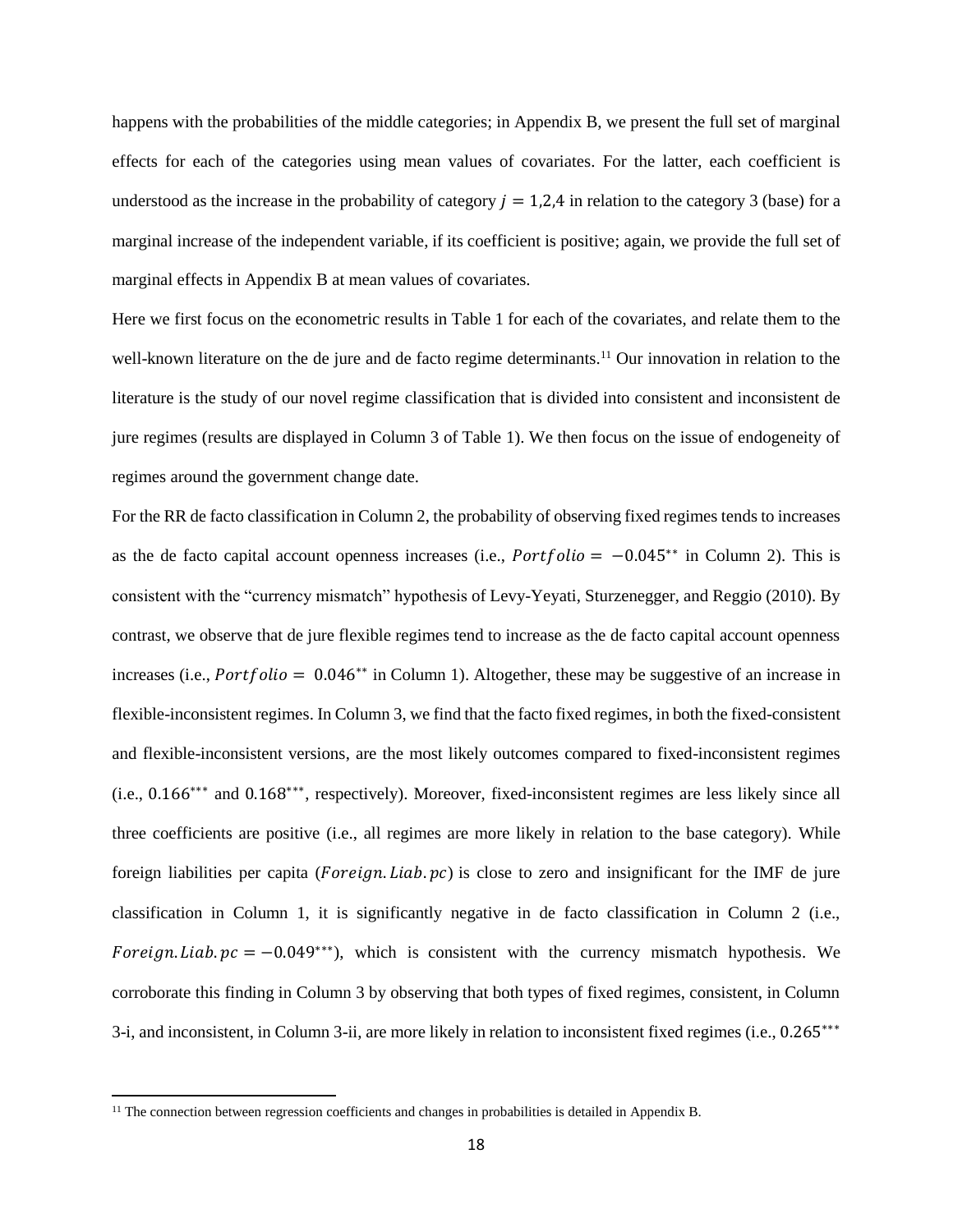and 0.201<sup>\*\*\*</sup>, respectively). Consistent flexible regimes are also more likely relative to inconsistent fixed regimes (i.e., 0.297∗∗∗ in Column 3-iii). This corroborates that inconsistent fixed regimes do not go handin-hand with liability dollarization, mainly because those are episodes of highly macroeconomic instability. *Size* is insignificant in both columns 1 and 2, while we would have expected it to be positive at least for the de facto classification. However, in line with Levy-Yeyati, Sturzenegger, and Reggio (2010), we observe in Column 3 that the consistent flexible category is the most likely outcome given that its estimator is the greatest among all three. This indicates that indeed flexible regimes are more likely in bigger countries, while inconsistent fixed is the less likely outcome given that the three estimators are positive. *ToT* has the predicted negative sign in the de facto classification of Column 2, while in the de jure classification it is close to zero and insignificant. In column 3, both de facto fixed regimes, the fixed-consistent of Column 3 i and the flexible-inconsistent of Column 3-ii, are the most likely outcomes when terms of trade increase. This is consistent with the strategy of pegging the exchange rate to acquire international reserves as, probably, an insurance device, as found in Jeanne (2007) and Jeanne and Rancière (2011). In addition, given that all three estimators are positive, it indicates that the less likely outcome when terms of trade increase is a fixed-inconsistent regime. This should occur because the increase in terms of trade tends to create a trade balance surplus that increases the supply of foreign currency, which may alleviate exchange rate pressures during high macroeconomic instability. U.S. interest is close to zero and insignificant in the de facto regime of Column 2. Regarding the de jure regime, in Column 1, we observe a strong increase in the likelihood of a peg as *U.S.interest* increases since the estimator is significant and negative. Altogether, this evidence might indicate the increase of de jure fixed regimes that cannot be sustained in the medium/short run, that is to say, fixed-inconsistent regimes. This seems to occur given that an increase in the U.S. interest rate produces capital outflows from the Latin American region, as found in Calvo et al. (1993) and Fernandez-Arias and Montiel (1996). The de jure regime may try to signal stability as an attempt to control the market instability with mere words. The findings in column 3 corroborate this view, since all three estimators are significantly negative, which indicates that the likelihood of fixed-inconsistent regimes increases when the US interest rate increases. *Openness* possesses the predicted negative sign in the de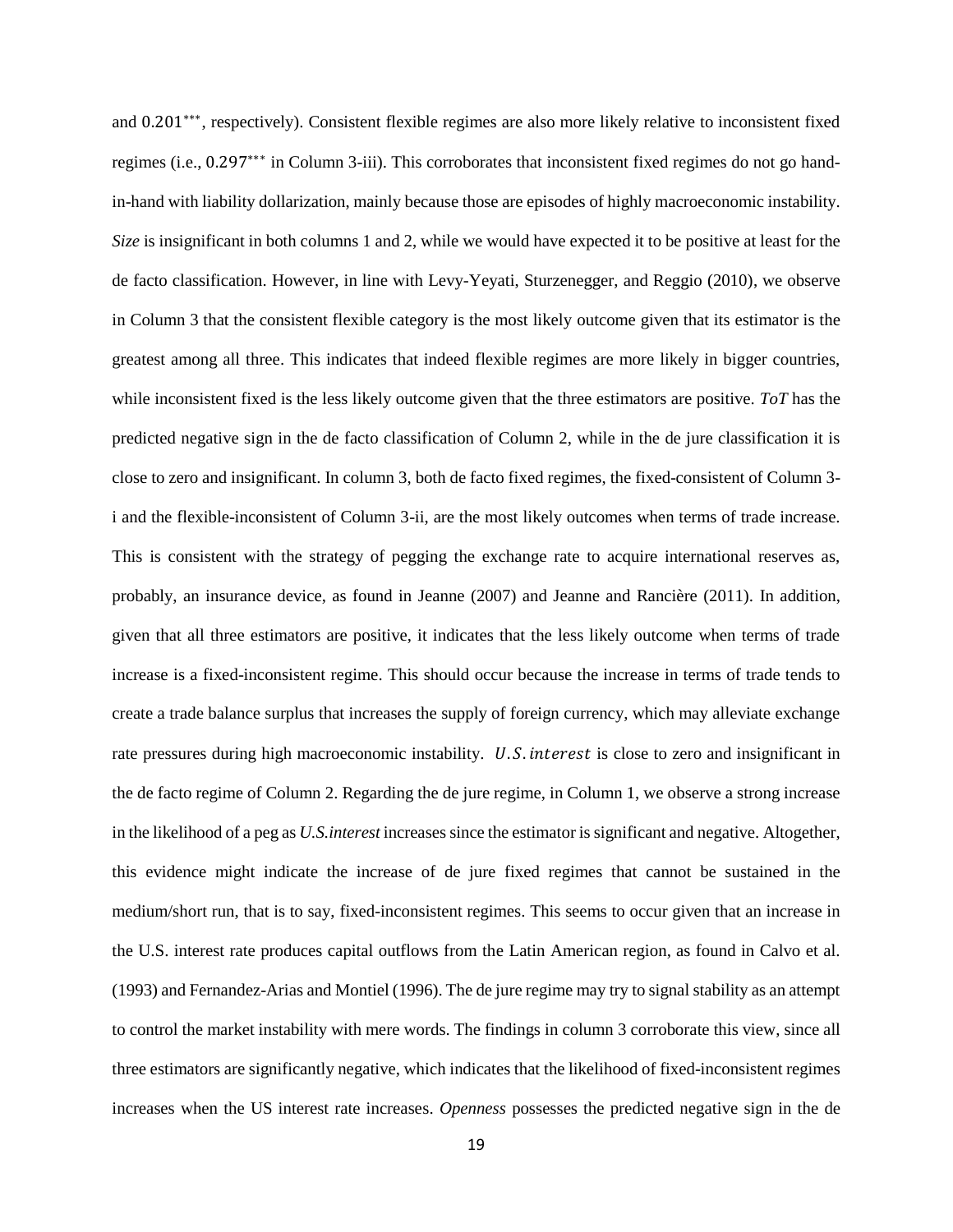facto classification of Column 2 (i.e., more open economies are in favor of a more stable exchange rate). However, the de jure regime on column 1 is significantly positive. Complementing this with the analysis of column 3, we observe that fixed-inconsistent regimes are less likely when *openness* increases, while consistent fixed and flexible regimes become much more likely. This suggests that open economies are more compatible with macroeconomic strength. We observe that the market-based exchange rate tends to float when economies default on their debt (i.e.,  $\text{Default} = 1.573***$  in Column 2), while the de jure keeps up with the market behavior (i.e.,  $Default = 0.588***$  in Column 1). Column 3 reveals that defaults definitely decreases the probability of de facto fixed regimes, in both the consistent fixed and inconsistent flexible versions, in relation to inconsistent fixed regimes (i.e., in Column 3-i  $Default = -0.660***$ , in Column 3-ii  $Default = -0.493***$ ). It also reveals that the most likely outcome is consistent flexible regimes (column 3-iii is the only positive coefficient), which is congruent with the findings in columns 1 and 2 (that is, de jure and the facto regime becomes more flexible, so does the consistency of flexible regimes).

Now we move on to the issue of endogeneity of regimes around the government change date. The de jure regime does not seem to change in the four quarters leading up to a government change, since  $govch(-3)^q$ ,  $govch(-2)^q$ ,  $govch(-1)^q$  and  $govch(0)^q$  are not significant in Column 1. This is important since it indicates that the potential endogeneity of the de jure regimes are not likely to be strongly affected by the endogeneity of regime announcement.<sup>12</sup> After government changes, estimators  $\text{growth}(+1)^q$ ,  $\text{growth}(+2)^q$ , and  $\text{growth}(+3)^q$  in Column 1 are significantly positive, indicating that the new government tends to announce more floating.<sup>13</sup> As to the de facto classification, the exchange rate tends to be more flexible both before and after the government change date, since the estimators  $g (obch(-3)^q, g (obch(-2)^q, g (obch(-1)^q, \text{and } g (obch(0)^q, g (obch(+1)^q, g (obch(+2)^q, g (obch(+3)^q, \text{a})))$ and  $govch(+4)^q$  are significantly positive.

l

<sup>&</sup>lt;sup>12</sup> In Appendix B, the marginal effects of  $govch(-3)^q$ ,  $govch(-2)^q$ ,  $govch(-1)^q$ , and  $govch(0)^q$  are small and insignificant as well.

<sup>&</sup>lt;sup>13</sup> These results resemble the findings in Klein and Marion (1997), and Gavin and Perotti (1997). The finding in Blomberg, Frieden, and Stein (2005) that the duration of pegs increases before elections and decreases afterwards is congruent with this pattern.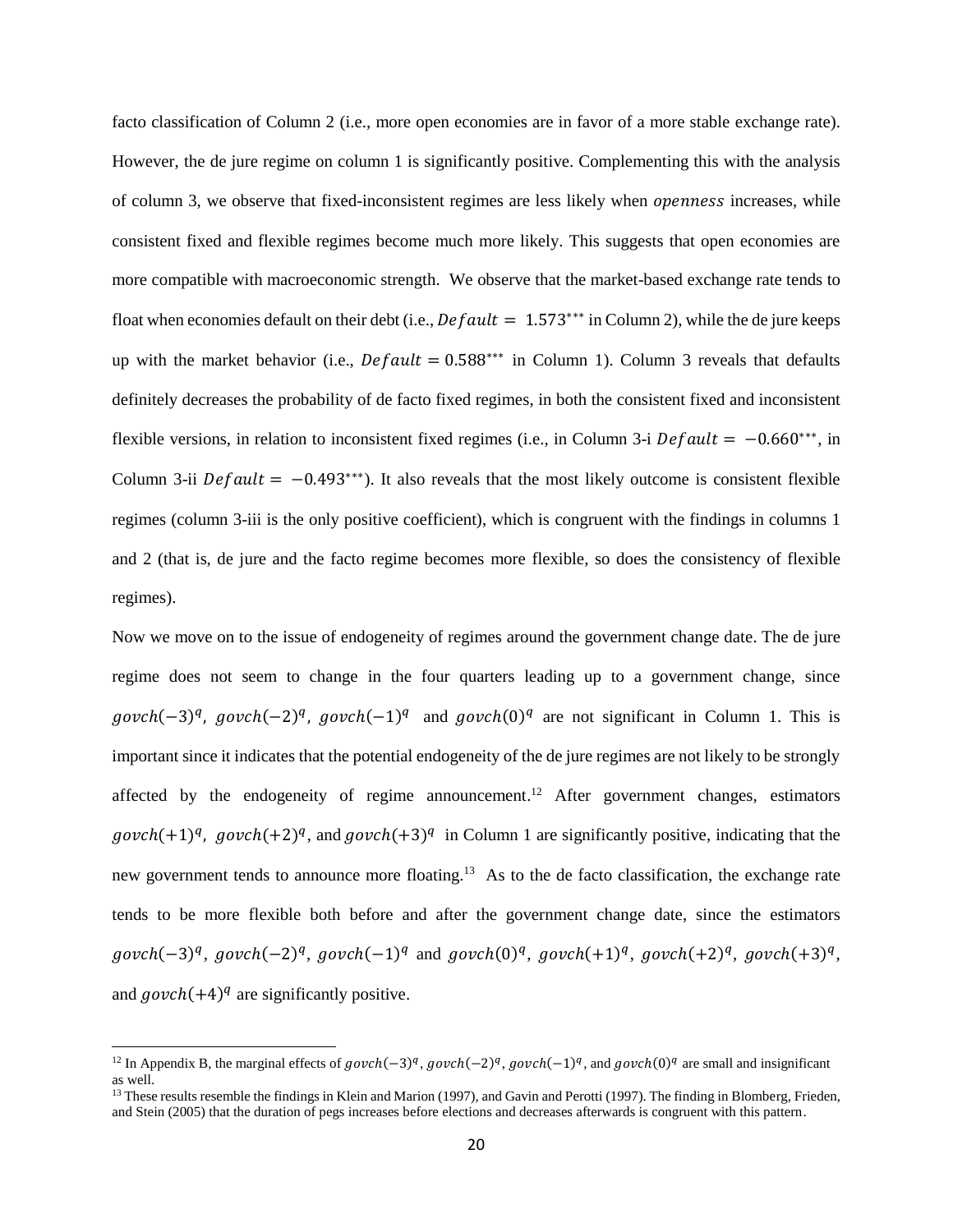Results in Column 3, where we use our novel regime classification of Figure 3, indicates that no regime is more likely to occur before government changes in relation to inconsistent de jure fixed regimes. This is congruent with the analysis in Figure 4 above, in which regime duration distribution are quite similar for all the regimes in the 12 months before either government changes or a randomly generated month 0. After government changes, we observe in Column 3 that for the first two quarters the probability of flexibleconsistent regimes increases in relation to fixed-inconsistent regimes  $(govch(+1)^q = 0.985^{***}$  and  $govch(+2)^q = 0.838^{**}$ ). This indicates that the monetary authority announces flexible regimes the first few months after a government change in an already flexible de facto environment. This is congruent with the sharp, sudden drop of inconsistent de jure fixed regimes right after government changes in the upper left graph of Figure 4, which contrasts with the behavior after a randomly selected month 0.

### **C. The dynamics of the real exchange rate**

 $\overline{\phantom{a}}$ 

After finding that there is no statistical evidence that exchange-rate regime announcements vary before government changes, we study the dynamics of the real exchange rate around government changes conditional on consistent/inconsistent de jure regimes. We use a dynamic distributed lag model of the form: Δ ln( $RER_{it}$ ) =  $\sum_{k=1}^{3} a_k$  Δ ln $\left(RER_{i,t-k}\right) + \Delta W_{it}'\beta +$  govch $_{it}'\delta +$  govchFl<sub>it</sub>  $\delta_{FI}$  + govchFEI<sub>it</sub>  $\delta_{FEI}$  + **govchFEC<sub>it</sub>**  $\delta_{\text{FEC}} + e_{it}$ , (2)

where *i* and *t* stand for country and month. The dependent variable is the log difference of the real exchange rate. We control for three distributed lags to capture persistency.<sup>14</sup> **govch**<sup>'</sup><sub>it</sub>  $(govch(-3)^q govch(-2)^q govch(-1)^q govch(0)^q govch(+1)^q govch(+2)^q govch(+3)^q govch(+4)^q)'$ represents quarterly dummy variables, where  $govch(\pm l)^q$  takes value one if the government change is  $\pm l$ quarters away.  $(govchFI)[govchFEI] {govchFEC}$  is the interaction between govch with an (inconsistent and fixed) [inconsistent and flexible] {consistent and flexible} de jure regime; the omitted category are consistent de jure fixed regimes. The regime classification used for the entire electoral window is invariant

<sup>&</sup>lt;sup>14</sup> Results are totally invariant to the inclusion of one lag instead. Results with one lag are available upon request.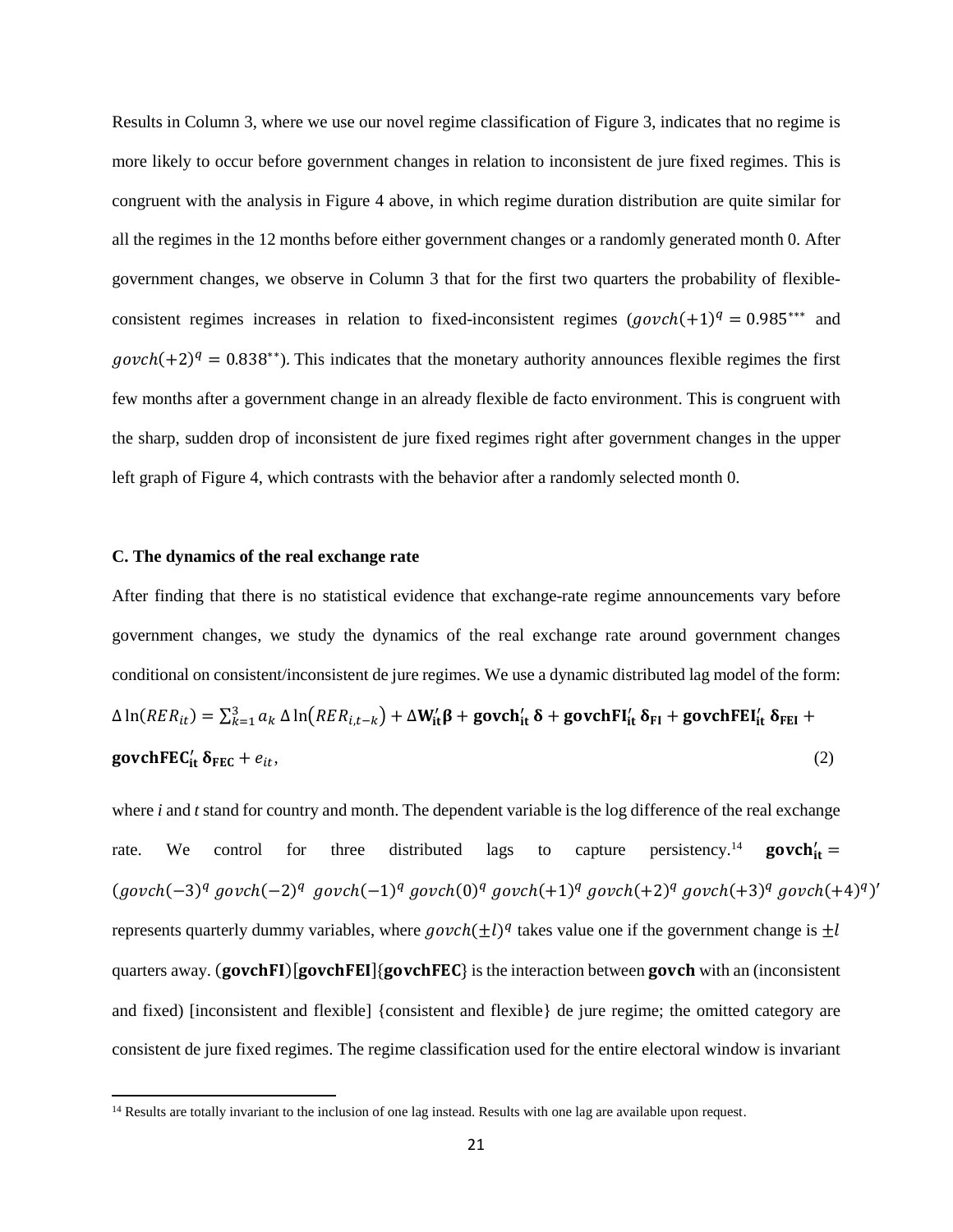and equal to the classification at the month before the elections, which is typically two or three months before government changes.<sup>15</sup> **W** is a matrix of time-varying controls that attempt to control for both determinants of exchange-rate dynamics and regime announcement. In that regard, we use the same set of variables employed in the estimation of Equation (1) to control for determinants of regime announcement, namely, *Porfolio*, *Foreign.Liab.pc*, *Size, ToT*, *U.S.interest*, *Openness*, *Default*. Given that an expansion in the size of government will induce an appreciation of the real exchange rate when government demand is biased towards non-tradable goods, as stressed in Goldfajn and Valdés (1999), we add government expenditure as a ratio of GDP, *Govsize*. Given that we could not corroborate that our regressors produce a co-integrating vector,<sup>16</sup> we decided to estimate the model in first differences, as done in Cermeño, Grier, and Grier (2010). However, our results do not change significantly once we study Equation (2) in levels.<sup>17</sup> Finally, given the possibility of reverse causality, we decided to use 1-month lagged values of the variables in  $W$ . For the variables available at annual frequency that were interpolated using log differences, we adopted 12-months lagged value instead. Except for *Default* and dummy variables for government change, the rest of the variables are in natural logs. Results are displayed in Table 2. Column 1 shows the results of the estimation of Equation (2) for a set of quarterly dummy variables that indicates the proximity of government change date up to  $\pm 4$  quarters. Column 2 replicates Column 1 without using covariates, while Column 3 replicates Column 2 for the extended sample, which includes those countries that we lost due to covariate limitations.

In Column 1 of Table 2, the real exchange rate decreases (i.e., appreciates) moderately during the last quarter up to the government change for inconsistent de jure fixed regimes, but the result is not significant (govchFI(0)<sup>q</sup> = -4.832); after the government change, we observe a 17% depreciation of the real exchange rate during the first quarter  $(govchFI(+1)^q = 17.312^*)$ . Linear Combination 1, which shows

 $\overline{\phantom{a}}$ 

<sup>&</sup>lt;sup>15</sup> Results are virtually unchanged when we use the value six months before elections instead. Results under the latter are available upon request.

<sup>&</sup>lt;sup>16</sup> We ran Engle-Granger tests for each country and in almost all the countries the hypothesis of co-integration was rejected. Only Argentina, Bolivia, Guatemala, Honduras and Uruguay showed evidence of co-integration at 5% significance or higher. Test results are available upon request.

<sup>&</sup>lt;sup>17</sup> Results are available upon request.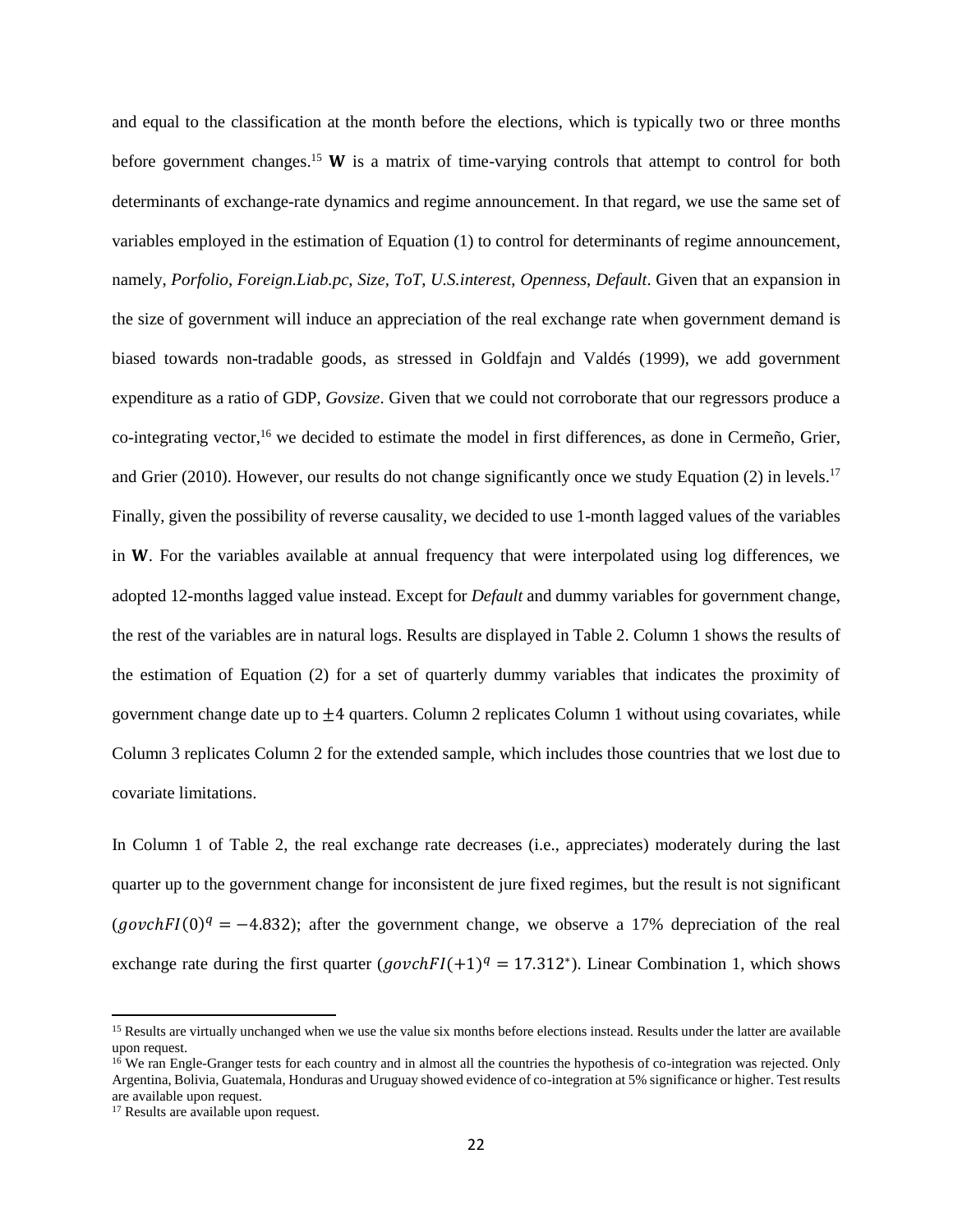the difference estimator for the two quarters, is not statistically significant, but Linear Combinations 2, 3, and 4, which progressively extend the window to cover the two, three and four quarters around the government change date, do capture statistically significant depreciation differentials of 16, 11 and 9%; the significant depreciation during the second quarter  $(govchFI(+2)^q = 9.469^*)$  undoubtedly contributes to this. Column 2, without including any time-varying covariate, are almost the same as those in Column 1. This indicates that the empirical design produces a plausible exogenous variation of regime adoptions, as shown in Figure 4.<sup>18</sup> When we include the extended sample in Column 3 that we lost due to the lack for availability of covariates, the effects drop substantially, but they are all statistically significant.<sup>19</sup>

 $\overline{\phantom{a}}$ 

<sup>&</sup>lt;sup>18</sup> Appendix D1 shows that the results are also robust to allowing for conditional heteroskedasticity.

<sup>&</sup>lt;sup>19</sup> The linear combinations for the countries that are only in the extended sample, though smaller in magnitude, are also positive and statistically significant. For example, Linear Combination 4 is 9.371\*\* for the reduced sample, 4.932\*\* for the extended sample, and 2.268\*\*\* for the extra countries. These regression results are available upon request.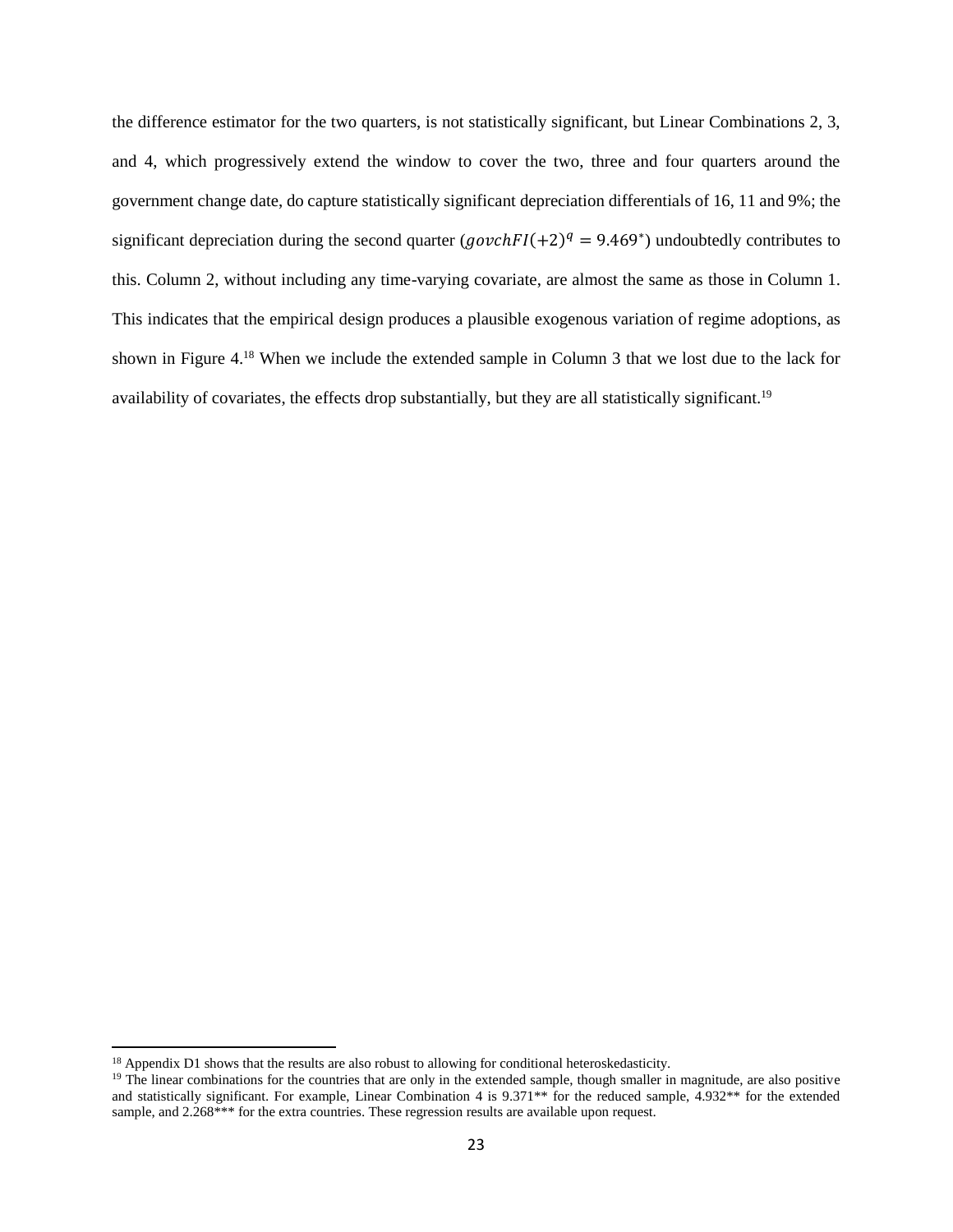| Dependent variable<br>∆ln <i>RER</i> |           | (1)      | (2)       |         | (3)         |         |  |
|--------------------------------------|-----------|----------|-----------|---------|-------------|---------|--|
| Type of sample                       |           | Reduced  | Reduced   |         | Extended    |         |  |
| Covariates included?                 |           | Yes      | No        |         | No          |         |  |
|                                      |           |          |           |         |             |         |  |
| $govch(-3)^q$                        | $-0.358$  | [0.392]  | $-0.208$  | [0.374] | $-0.116$    | [0.286] |  |
| $govch(-2)^q$                        | 0.417     | [0.277]  | 0.586*    | [0.289] | 0.362       | [0.264] |  |
| $govch(-1)^q$                        | $-0.540*$ | [0.281]  | $-0.328$  | [0.295] | $-0.508**$  | [0.225] |  |
| $govch(0)^q$                         | $-0.070$  | [0.649]  | 0.222     | [0.583] | 0.911       | [0.790] |  |
| $govch(+1)^q$                        | 0.697     | [0.624]  | 0.706     | [0.642] | 0.019       | [0.402] |  |
| $govch(+2)^q$                        | 0.148     | [0.281]  | 0.109     | [0.190] | $-0.271$    | [0.283] |  |
|                                      |           |          |           | [0.352] | 0.272       | [0.250] |  |
| $govch(+3)^q$                        | 0.028     | [0.357]  | 0.233     |         |             |         |  |
| $govch(+4)^q$                        | $-0.376$  | [0.441]  | $-0.322$  | [0.419] | 0.221       | [0.413] |  |
| $govchFI(-3)^{q}$                    | $-2.647$  | [2.526]  | $-2.757$  | [2.705] | $-1.181$    | [1.512] |  |
| $govchFI(-2)^{q}$                    | $-2.754$  | [2.960]  | $-3.027$  | [2.592] | $-2.015*$   | [1.113] |  |
| $govchFI(-1)^{q}$                    | 0.470     | [0.833]  | $-0.130$  | [0.969] | $-0.964$    | [1.084] |  |
| $govchFI(0)^q$                       | $-4.832$  | [6.787]  | $-5.060$  | [6.503] | $-3.416$    | [2.405] |  |
| $govchFI(+1)^q$                      | 17.312*   | [9.345]  | 16.899*   | [8.908] | 9.054*      | [4.837] |  |
| $govchFI(+2)^{q}$                    | 9.469*    | [5.188]  | 8.665     | [5.227] | 2.499       | [2.771] |  |
| $govchFI(+3)^{q}$                    | 0.525     | [1.035]  | 0.389     | [1.003] | $-0.413$    | [0.916] |  |
| $govchFI(+4)^q$                      | 0.663     | [0.942]  | 0.556     | [0.726] | 1.013       | [0.996] |  |
|                                      |           |          |           |         |             |         |  |
| govchFEI $(-3)^q$                    | 0.818     | [0.592]  | 0.897     | [0.517] | $-0.112$    | [0.500] |  |
| $govchFEI(-2)^{q}$                   | $-0.367$  | [0.447]  | $-0.360$  | [0.406] | $-0.727***$ | [0.217] |  |
| $govchFEI(-1)^q$                     | 1.331**   | [0.507]  | 1.061**   | [0.373] | $0.595*$    | [0.310] |  |
| $govchFEI(0)^q$                      | $-0.375$  | [0.669]  | $-0.613$  | [0.592] | $-1.229$    | [0.789] |  |
| $govchFEI(+1)^q$                     | $-0.623$  | [0.694]  | $-0.554$  | [0.693] | $-0.002$    | [0.455] |  |
| $govchFEI(+2)^q$                     | $-0.891$  | [0.957]  | $-0.300$  | [0.350] | 0.119       | [0.324] |  |
| $govchFEI(+3)^{q}$                   | $-0.636$  | [0.431]  | $-0.510$  | [0.474] | $-0.142$    | [0.357] |  |
| $govchFEI(+4)^q$                     | 0.364     | [0.598]  | 0.529     | [0.513] | $-0.095$    | [0.487] |  |
|                                      |           |          |           |         |             |         |  |
| $govchFEC(-3)^q$                     | $-0.814$  | [1.068]  | $-1.020$  | [1.083] | $-0.921$    | [0.782] |  |
| $govchFEC(-2)^q$                     | $-0.626$  | [1.328]  | $-0.813$  | [1.437] | $-0.360$    | [0.933] |  |
| $govchFEC(-1)^q$                     | 1.545     | [1.637]  | 1.426     | [1.579] | 1.314       | [1.187] |  |
| $govchFEC(0)^q$                      | 0.151     | [1.038]  | $-0.241$  | [1.077] | $-0.203$    | [1.235] |  |
| $govchFEC(+1)^q$                     | 0.543     | [1.572]  | 0.509     | [1.575] | 0.897       | [1.068] |  |
| $govchFEC(+2)^q$                     | $-0.425$  | [0.643]  | $-0.524$  | [0.606] | $-0.522$    | [0.559] |  |
| $govchFEC(+3)^q$                     | 0.293     | [0.652]  | $-0.112$  | [0.672] | $-0.394$    | [0.587] |  |
| $govchFEC(+4)^q$                     | 0.843     | [0.636]  | 0.463     | [0.684] | $-0.520$    | [0.546] |  |
| Observations                         |           | 2,236    | 2,236     |         | 4,008       |         |  |
| R-squared                            |           | 0.083    | 0.056     |         | 0.028       |         |  |
|                                      |           |          |           |         |             |         |  |
| Linear Combination 1                 | 22.14     | [15.150] | 21.96     | [14.35] | 12.47**     | [6.498] |  |
| <b>Linear Combination 2</b>          | 15.57**   | [7.190]  | 15.38**   | [7.070] | 7.967**     | [3.650] |  |
| <b>Linear Combination 3</b>          | 11.47**   | [5.766]  | 11.39**   | [5.605] | 5.845**     | [2.775] |  |
| <b>Linear Combination 4</b>          | 9.433**   | [4.761]  | $9.371**$ | [4.766] | 4.932**     | [2.226] |  |
|                                      |           |          |           |         |             |         |  |

**Table 2. Exchange rate variation around government changes**

Notes: Estimation of Equation (2). Reduced sample includes Argentina, Bolivia, Brazil, Colombia, Costa Rica, Dominican Republic, Ecuador, Guatemala, Honduras, Mexico, Nicaragua, Panama, Peru, Uruguay, and Venezuela over 1980-1999 period. Extended sample also includes Barbados, Chile, El Salvador, Guyana, Jamaica, and Paraguay. *FI*, *FEI*, and *FEC* stand for fixed-inconsistent, flexible-inconsistent, and flexibleconsistent regimes; flexible-consistent is omitted category. Non-democratic episodes excluded based on Polity IV Project. Dollarization episodes also excluded. Controls used, but not reported, listed under Equation (2). OLS used for estimations. Linear Combination  $k = 1,2,3,4$ :  $govchFl(+1)<sup>q</sup> - govchFl(0)<sup>q</sup>$ , 1  $\frac{1}{2}(govchFI(+2)^{q} + govchFI(+1)^{q} - govchFI(0)^{q} - govchFI(-1)^{q}),$   $\frac{1}{3}$  $\frac{1}{3}(govchFI(+3)^{q} +$  $govchFl(+2)^q + govch Fl(+1)^q - govchFl(0)$  $^{q}$  – govchFI(-1)<sup>q</sup> – govchFI(-2)<sup>q</sup>),  $\frac{1}{2}$  $\frac{1}{4}(govchFl(+4)^{q} + govchFl(+3)^{q} +$  $govchF I(+2)^q + govchF I(+1)^q - govchF I(0)^q - govchF I(-1)^q - govchF I(-2)^q - govchF I(-3)^q$ ). Robust standard errors reported in brackets at right of each estimator. (\*) [\*\*] {\*\*\*} stands for significance at (10%) [5%] {1%}.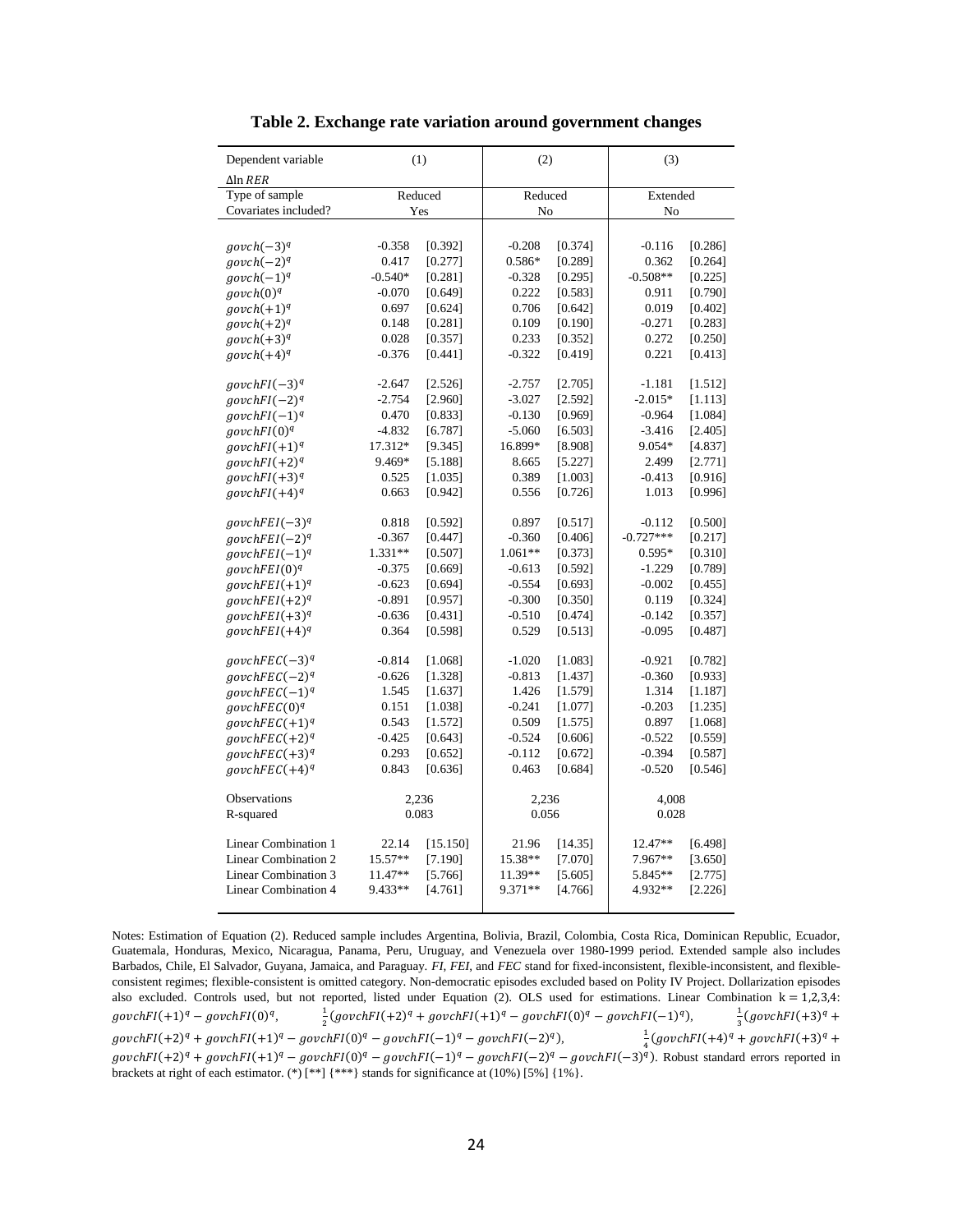#### **V. Real exchange-rate misalignments around government changes**

In the previous section we studied the short and medium-term dynamics of the real exchange rate and found that there is a slight and insignificant appreciation quarter to quarter during the year leading to the government change under inconsistent de jure fixed regimes, and a strong and significant depreciation after the change of government. In this section we explicitly study the real exchange-rate misalignment consequences of pegging the exchange rate when it is not consistent given the market exchange-rate behavior following the analysis in Goldfajn and Valdés (1999). We control for the stochastic trends of the exchange rate by applying the Hodrick-Prescott filter country by country to each series.<sup>20,21</sup> Then the series are decomposed in two components:

$$
\ln(RER_{it}) = \ln(RER_{it})_{cycle} + \ln(RER_{it})_{trend}.\tag{4}
$$

We identify the trend component as the long run RER equilibrium, and the cycle as departures from that equilibrium. When the cyclical component is negative, the RER is overvalued; when it is positive, it is undervalued. Goldfajn and Valdés (1999) identified four appreciation phases of the real exchange rate: *history*, when the appreciation hits 5%; *start*, when the appreciation hits a threshold (e.g., 10%, 15%); *peak*, when the appreciation reaches the highest value; and *end*, when the appreciation is back to the 5% history stage, which is considered as a statistical reversion of the appreciation process. We use this classification in order to identify when an appreciation represents a significant overvaluation of the exchange rate, in this case, 5% and above. The advantage of using logs is that  $\ln(RER_{it})_{cycle}$  already represents the percentage of overvaluation (below the trend) or undervaluation (above the trend). We then estimate the following equation using OLS:

 $\overline{\phantom{a}}$ 

 $20$  To filter the RER series, we use a smoothing parameter of 129,600, which is the value Ravn and Uhlig (2002) suggest to use with monthly data.

<sup>&</sup>lt;sup>21</sup> In Appendix C we use the Hamilton (2018) filtering technique, since the Hodrick-Prescott filter usually introduces a spurious dynamic relation into the series. Results are qualitatively the same.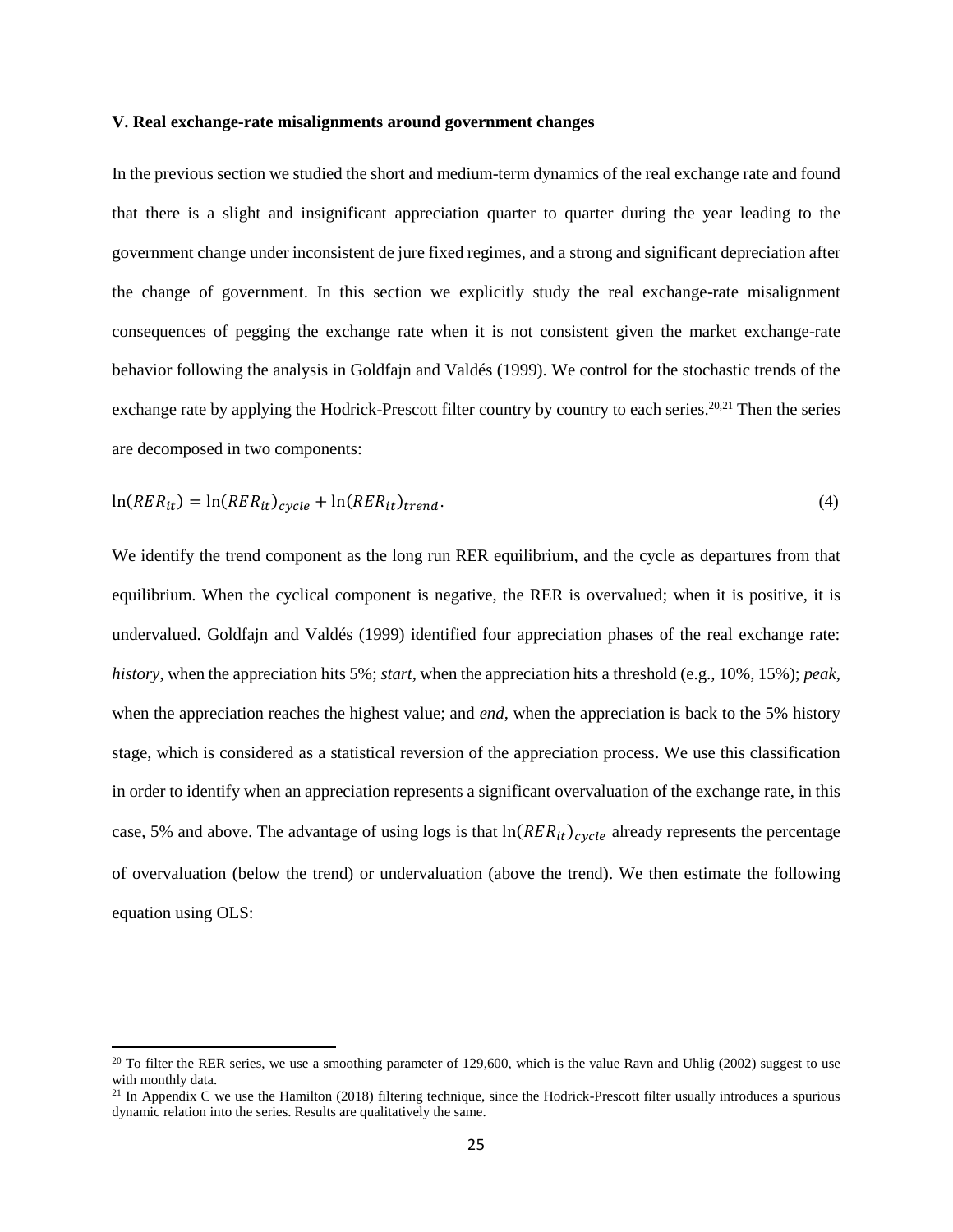$$
\ln(RER_{it})_{cycle} = \alpha + \sum_{i=0}^{17} govch(-i)_{it}^{m} \cdot \beta_{(-i)} + \sum_{i=1}^{18} govch(+i)_{it}^{m} \cdot \beta_{(+i)} +
$$
  
\n
$$
\sum_{i=0}^{17} govchFI(-i)_{it}^{m} \cdot \beta_{FI(-i)} + \sum_{i=1}^{18} govchFI(+i)_{it}^{m} \cdot \beta_{FI(+i)} + \sum_{i=0}^{17} govchFEI(-i)_{it}^{m} \cdot
$$
  
\n
$$
\beta_{FEI(-i)} + \sum_{i=1}^{18} govchFEI(+i)_{it}^{m} \cdot \beta_{FEI(+i)} + \sum_{i=0}^{17} govchFEC(-i)_{it}^{m} \cdot \beta_{FEC(-i)} +
$$
  
\n
$$
\sum_{i=1}^{18} govchFEC(+i)_{it}^{m} \cdot \beta_{FEC(+i)} + \epsilon_{it}.
$$
\n(5)

In this particular case, we use monthly, rather than quarterly, dummy variables to identify precisely the months at which the overvaluation begins, and when it is reverted. Afterwards, we collapse these monthly dummy variables into semesters to observe medium run misalignments. For the sake of presentation, results of the monthly dummy variables are shown in Figure 5, while the semestral dummy variables are shown in Table 3.





Notes: Graphic representation of estimators of Equation (5) for cyclical component of RER, detrending RER series with Hodrick-Prescott filter (smoothing parameter of 129,600). Results relative to fixed-consistent episodes. Reduced sample used. Vertical bars represent 95% confidence intervals of estimators based on robust standard errors for fixed-inconsistent estimators around government change date.

In Figure 5, we observe that a significant overvaluation occurs only for the inconsistent de jure fixed regimes announcement. The 5% history threshold is hit at month 10 before the government change, and a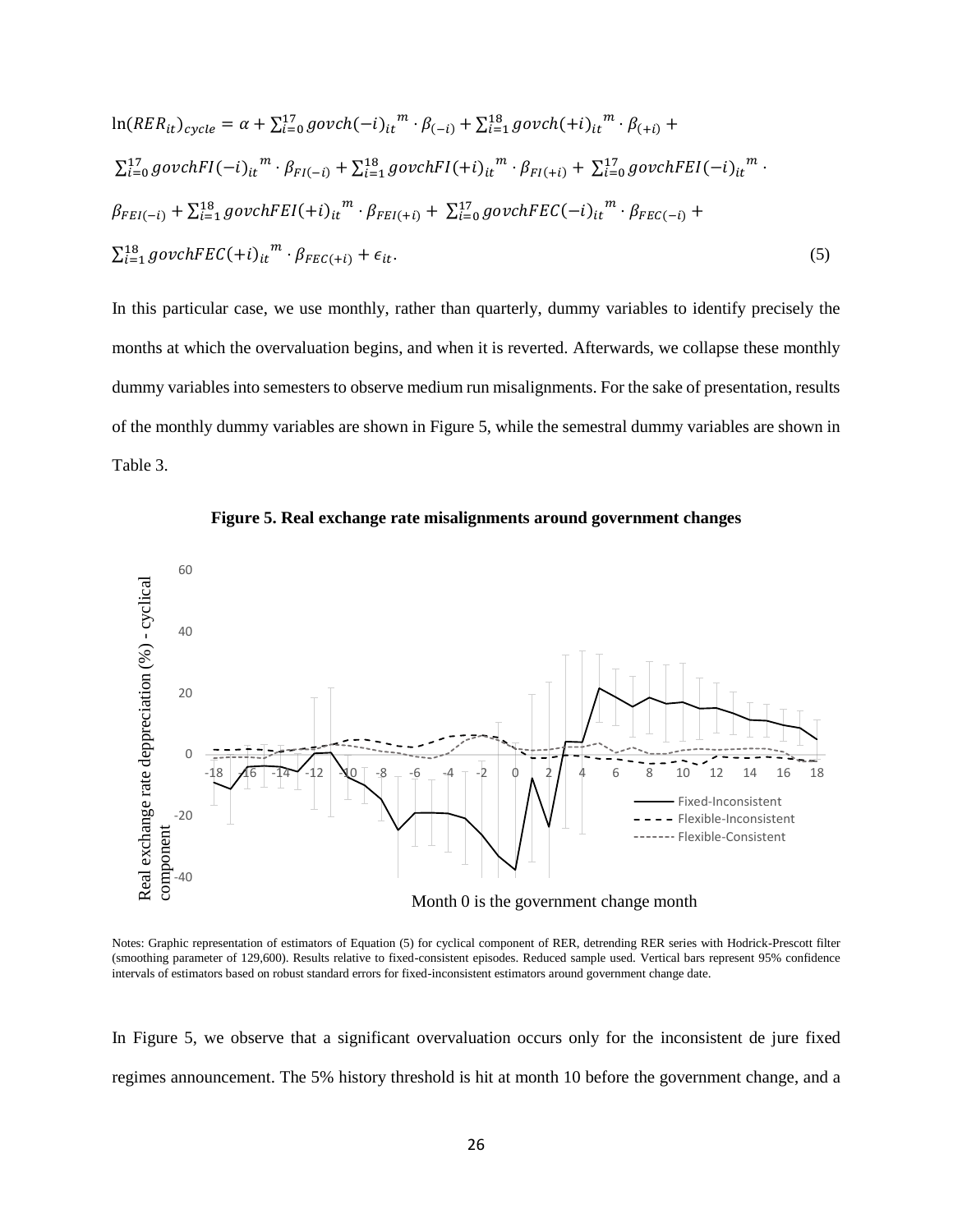peak of 37% is reached at the government change month, i.e., the history/peak stage last ten months, while the peak/end period lasts only three, being completed mostly in the first month. We observe that after the government change date, there is a process of undervaluation, which becomes significant at month 5 (undervaluation of 22%), but the process reverts smoothly in 14 months, when the real exchange rate reaches its equilibrium (i.e., back to below 5% of undervaluation). Here, there is something important to stress: when the exchange rate is overvalued, a quick one-month correction is observed, which indicates that this is done through a strong nominal devaluation, as highlighted in Goldfajn and Valdés (1999). However, when the exchange rate is undervalued, as we observe in month +5, the correction takes place smoothly through either a gradual correction of the nominal exchange rate that corrects the initial overshooting that brings about an undervaluation, or an organized correction of inflation differentials. This difference between real exchange-rate reversion in the appreciation and depreciation phases is not treated in Goldfajn and Valdés (1999). Hence, our paper highlights the large asymmetries of the reversions that occur during both the overvaluation and undervaluation phases. Furthermore, Goldfajn and Valdés (1999) identify appreciation dynamics without characterizing and describing the context in which these appreciations take place. We identify one particular context where these appreciations occur: elections in which there is poor macroeconomic performance.

Finally, Table 3 shows the collapsed six-month dummy variables to capture average medium term behavior. For the inconsistent de jure fixed regimes, the six-month average overvaluation hits a six-month average of 25% during the last semester before government change, which is reverted during the first semester after government change, followed by 16% undervaluation during the second semester, that then declines to 9% the third semester.<sup>22 23</sup>

l

 $22$  We also produce both the month-to-month figure and the semester-to-semester table of the real exchange rate misalignments by employing the Hamilton (2018) filter. Results, shown in Appendix C, do not change significantly.

 $^{23}$  Appendix D2 allowing for conditional heteroskedasticity shows that the results are robust.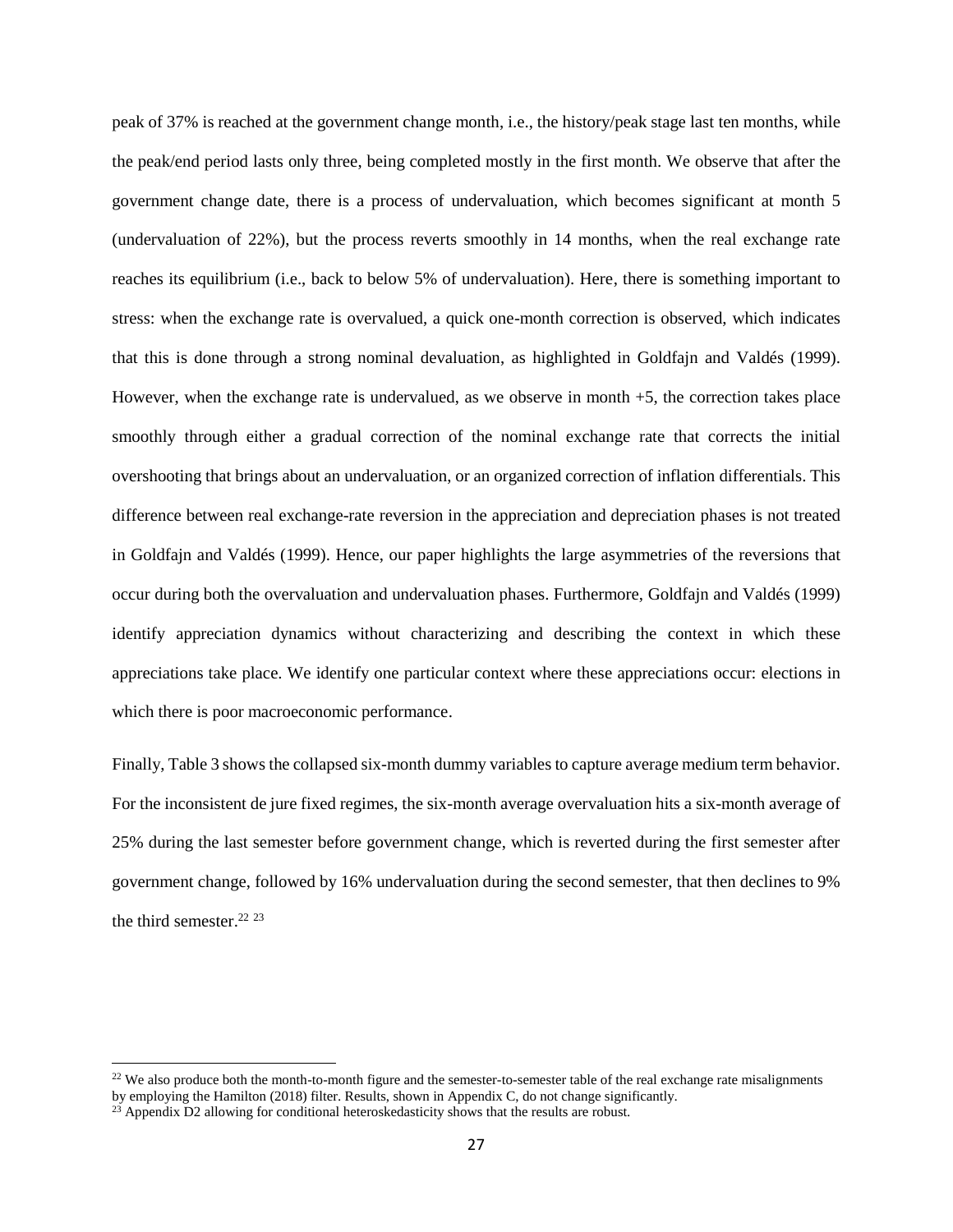|  | Table 3. Real exchange rate misalignments using six-month dummy variables |  |  |
|--|---------------------------------------------------------------------------|--|--|
|  |                                                                           |  |  |

| Dependent variable       | (1)           |         |
|--------------------------|---------------|---------|
| $ln(RER_{it})_{cycle}$   |               |         |
|                          |               |         |
| $govch(-2)^s$            | $-1.5133$     | [1.008] |
| $govch(-1)^s$            | $-2.6879***$  | [0.962] |
| govch(0) <sup>s</sup>    | $-3.0408***$  | [0.934] |
| $govch(+1)^s$            | 0.9747        | [1.070] |
| $govch(+2)^s$            | 1.0024        | [1.035] |
| $govch(+3)^s$            | $-0.4071$     | [0.926] |
| $govchFI(-2)^s$          | $-4.5510**$   | [2.191] |
| $govchFI(-1)^s$          | $-12.3445***$ | [3.038] |
| govchFI(0) <sup>s</sup>  | $-25.4982***$ | [5.556] |
| $govchFI(+1)^s$          | 2.9813        | [6.359] |
| $govchFI(+2)^s$          | 16.2924***    | [2.226] |
| $govchFI(+3)^s$          | 9.7655***     | [1.305] |
| $govchFEI(-2)^s$         | 1.7333        | [1.090] |
| $govchFEI(-1)^s$         | 3.7338***     | [1.004] |
| govchFEI(0) <sup>s</sup> | 5.0865***     | [1.012] |
| $govchFEI(+1)^s$         | $-0.9429$     | [1.046] |
| $govchFEI(+2)^s$         | $-2.2551**$   | [1.128] |
| $govchFEI(+3)^s$         | $-1.2326$     | [1.021] |
| $govchFEC(-2)^s$         | 0.4289        | [1.283] |
| $govchFEC(-1)^s$         | 1.6642        | [1.582] |
| govchFEC(0) <sup>s</sup> | 2.8312        | [2.096] |
| $govchFEC(+1)^s$         | 2.1107        | [1.710] |
| $govchFEC(+2)^s$         | 1.3806        | [1.474] |
| $govchFEC(+3)^s$         | 0.4493        | [1.295] |
| <b>Observations</b>      | 2,127         |         |
| R-squared                | 0.119         |         |
|                          |               |         |

Notes: Estimation of Equation (5) for cyclical component of RER using six-month dummy variables, detrending RER series with Hodrick-Prescott filter (smoothing parameter of 129,600). Results relative to fixed-consistent episodes. Reduced sample used. Non-democratic episodes excluded based on Polity IV Project. Dollarization episodes also excluded. OLS used for estimation. Robust standard errors reported in brackets at right of each estimator. (\*)  $[***]$  {\*\*\*} stands for significance at (10%) [5%] {1%}.

### **VI. Comparison of 1980-1999 and 2000-2016 periods**

In this section, we first compare the characteristics of exchange-rate regimes for the 1980-1999 and 2000- 2016 periods. Then we do a case study of the 2015 Argentine general elections, which share the underlying characteristic of inconsistent de jure fixed regimes, and compare it to the econometric findings of the earlier period.

There are 81 changes of government in the 1980-1999 period and 84 in the 2000-2016 period. Table 4 shows that de facto flexible regimes become much less common in the recent period, falling from 57% to 30% of total cases from one period to the next. While both de jure and de facto classifications are available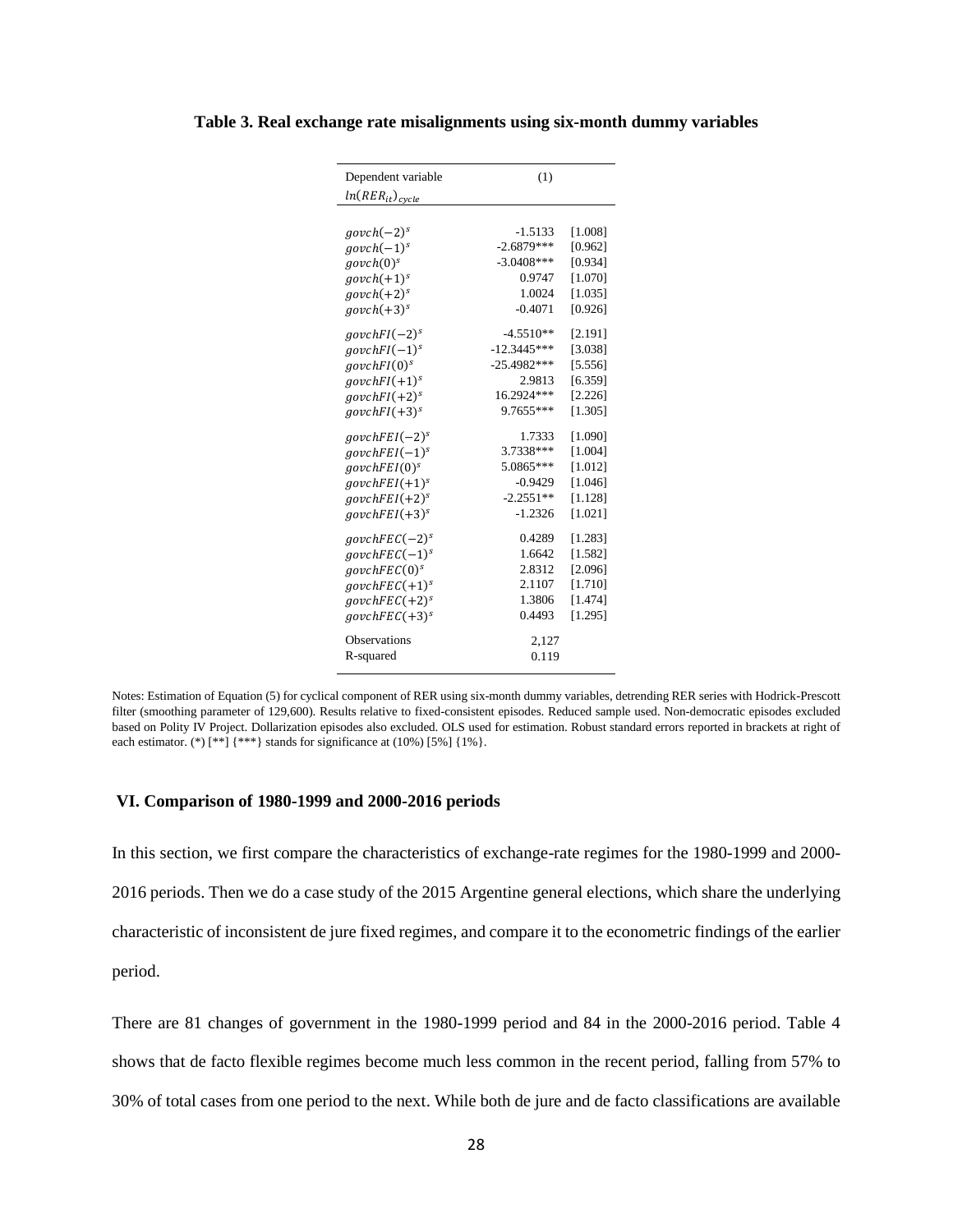for the earlier period, only the de facto classification is available for the later period. Nevertheless, we can use the typical characteristics of inconsistent de jure fixed regimes in the earlier period to draw parallels for the more recent period. For the period 1980-1999, two common shared characteristics of fixed-inconsistent regimes, where the preannounced fixed regime does not coincide with the actual policy, are dual/multiple markets and high inflation (more than 10% a year). Dual markets and high inflation characterize 81% of the fixed-inconsistent regime cases in the earlier period, as well as 73% of the flexible-consistent regime cases, while within the total de facto flexible cases, the proportion that involves dual markets and high inflation is 76%. This proportion drops to only 4% in the later period. That 4% represents a single case, something to which we return shortly. Hence, although we cannot observe the IMF de jure classification after 1999, we can still observe that dual/multiple markets and high inflation become exceptional after 1999. This provides indirect evidence that fixed-inconsistent regimes are no longer likely.

| Regime                        | Total | Cases with       | Cases with annual | Cases with dual     |  |
|-------------------------------|-------|------------------|-------------------|---------------------|--|
|                               | cases | dual markets     | inflation $>10\%$ | markets $\&$ annual |  |
|                               |       |                  |                   | inflation $>10\%$   |  |
|                               |       | 1980-1999 period |                   |                     |  |
| Inconsistent de jure fixed    | 16    | 16               | 13                | 13                  |  |
| Consistent de jure flexible   | 30    | 23               | 27                | 22                  |  |
| Total de facto flexible       | 46    | 39               | 40                | 35                  |  |
|                               |       |                  |                   |                     |  |
| Inconsistent de jure flexible | 24    | 8                | 14                | 6                   |  |
| Consistent de jure fixed      | 7     | 2                | 3                 | 2                   |  |
| Total de facto fixed          | 31    | 10               | 17                | 8                   |  |
| 2000-2016 period              |       |                  |                   |                     |  |
| Total de facto flexible       | 25    |                  | 20                |                     |  |
| Total de facto fixed          | 49    | 3                | 33                | 2                   |  |

**Table 4. Regime classification, 1980-2016. Number of episodes at government change date**

Note: Dollarization episodes excluded.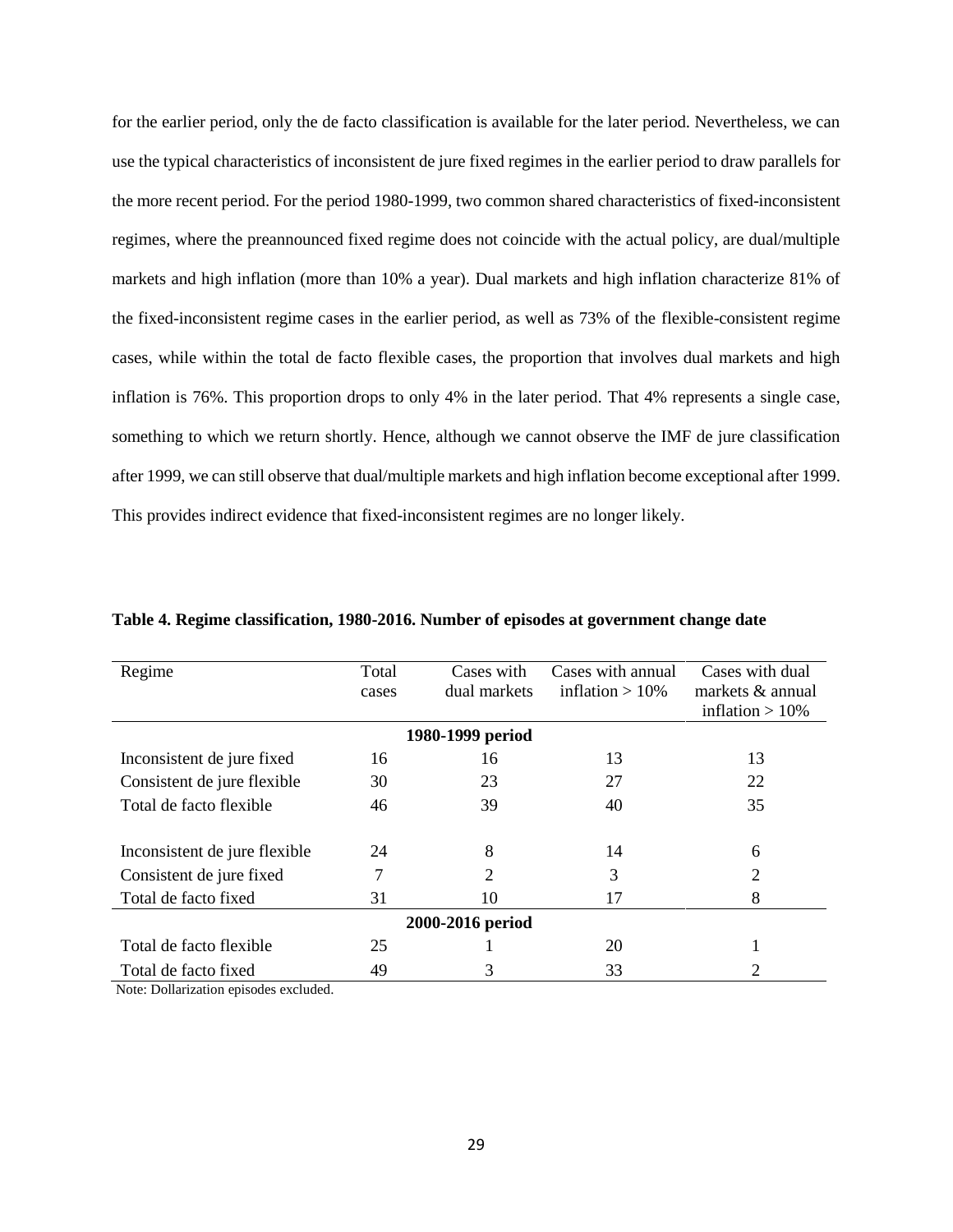The only case we can identify that is likely to have been classified as belonging to inconsistent de jure fixed regimes, because it shows flexible de facto behavior, dual exchange rates, and high inflation, is the 2015 presidential election of Argentina. The Central Bank of Argentina was applying a crawling peg, devaluing around 1% per month from January to November 2015. The incumbent government also announced that the policy would continue the following year, selling huge amounts of future dollar contracts at prices consistent with that crawling peg. Figure 6 compares the real exchange rate misalignment of fixedinconsistent regimes for the period 1980-1999, shown in Figure 5, with the real exchange rate misalignment around the government change of Argentina in 2015: the misalignment of Argentina, an overvaluation of 22% that is corrected suddenly in a month, is pretty similar to the one found for the earlier period, an overvaluation that hits 37% and is corrected in about two to three months. We also observe an aftergovernment-change undervaluation that is corrected smoothly; for the 1980-1999 period the undervaluation hits the peak at month +5, while for Argentina 2015 it is hit at month +2.<sup>24</sup>

 $\overline{a}$ 

 $^{24}$  In Appendix C we construct the same figure for the comparison of the 1980-1999 period with Argentina 2015 using the Hamilton (2018) filter rather than the Hodrick-Prescott filter. Results are qualitatively the same.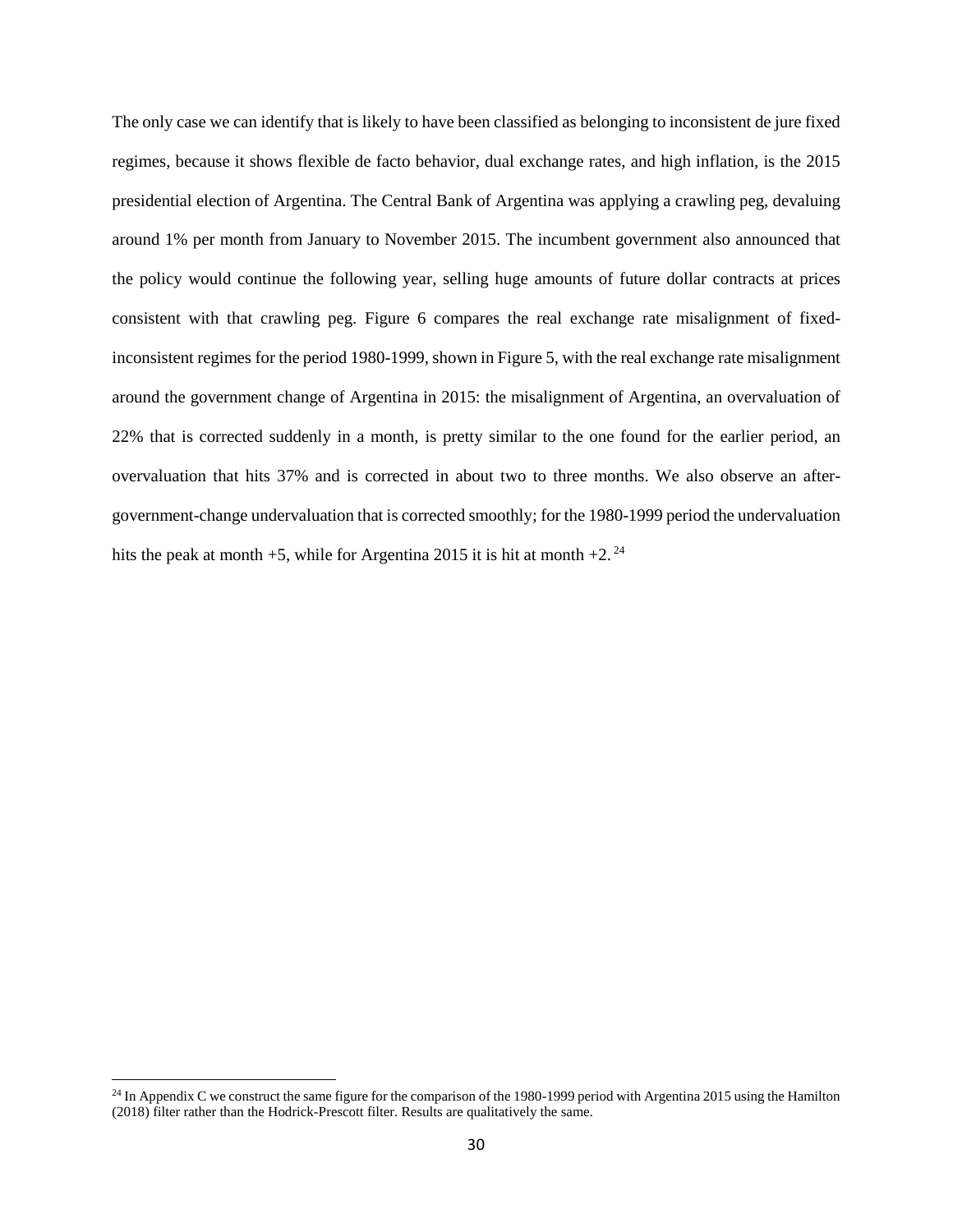



Notes: Graphic representation of estimators of Equation (5) for cyclical component of RER for period 1980-1999, detrending the RER series with Hodrick-Prescott filter (smoothing parameter of 129,600). Results shown for inconsistent de jure fixed regime (solid line) and Argentina 2015 general elections (stripped line).

### **VII. Conclusions**

We are interested in understanding the behavior of exchange-rate policy around elections. Our first step is to classify regime announcements using the IMF de jure classification, identifying a regime as inconsistent (broken promises) when it differs from the Reinhart and Rogoff (2004) de facto one.

We then study the determinants of both de jure and de facto exchange-rate regimes with ordered logit regressions, employing several time-varying controls used in the literature (among others, Juhn and Mauro, 2002; Alesina and Wagner, 2006; Levy-Yeyati, Sturzenegger, and Reggio, 2010) to isolate the impact of dummy variables for government changes. We identified that the de jure regime does not change in the four quarters leading up to a government change. This is important since it indicates that the potential endogeneity of the de jure regimes are not likely to be strongly affected by the endogeneity of regime announcement. Afterwards, we combine both classifications to study the consistency of the announcement,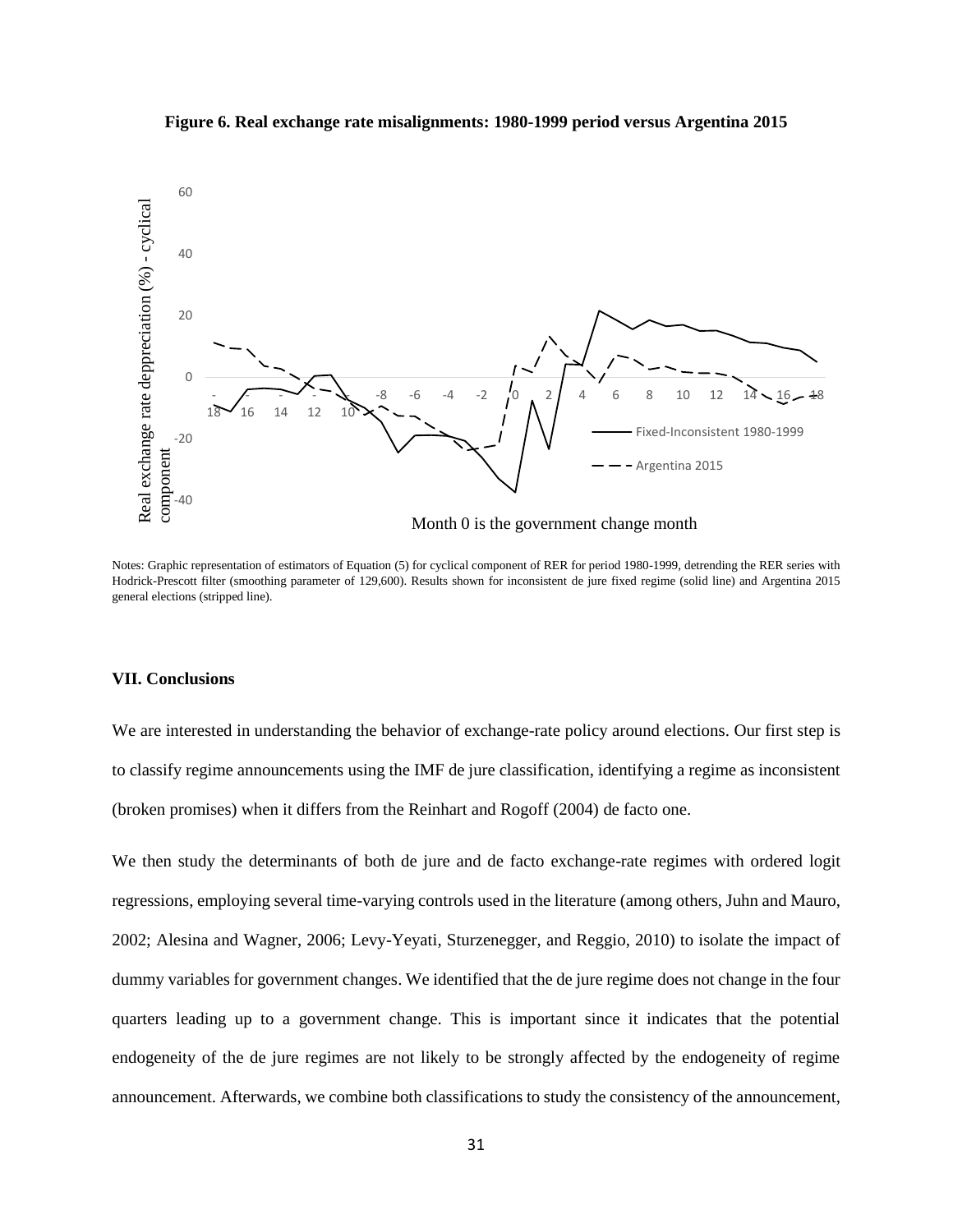rather than of either the announcement or the de facto regime independently from each other. This is something new in the literature of exchange-rate regimes.<sup>25</sup> We find that the first two quarters after government changes the probability of consistent de jure flexible regimes increases in relation to inconsistent de jure fixed regimes. This indicates that the monetary authority announces flexible regimes the first few months after a government change in an already flexible de facto environment.

We then use this classification to study the dynamics of the real exchange rate around elections conditional on consistent and inconsistent exchange-rate regime announcements. We employ a dynamic distributed lag model and a difference-in-difference strategy. This allows us to pinpoint that the pattern found in the earlier political economy literature of incumbents that postponed depreciations until the inauguration of the new administration (e.g., Edwards, 1994; Stein and Streb, 2004; Stein, Streb, and Ghezzi, 2005; Cermeño, Grier, and Grier, 2010) is specifically due to fix-inconsistent regimes. We find that during fix-inconsistent exchange-rate announcements, the devaluation rate is not statistically different from fix-consistent announcements until the government change date, but it increases and differs from the latter significantly afterwards. Although what Alesina and Wagner (2006) call "fear of pegging" (breaking commitments to pegging and floating more than announced) already shows up in our sample before the incumbent's term ends, the adjustment of the official exchange rate only takes place *after* the change of government. In other words, part of the broken promises –the devaluation of the official exchange rate– only show up afterwards. One possible interpretation is that sustaining a peg before the government change date can be used as a signal of macroeconomic strength that could increase the probability of being reelected. Exchange rates can be stabilized in the short run by using international reserves and debt. Some incompetent incumbents may attempt to mimic competent ones by sustaining the peg announcement before elections (Stein and Streb 1998; 2004).<sup>26</sup> However, in our sample the postponement of exchange-rate adjustments is specifically

 $\overline{\phantom{a}}$ 

<sup>&</sup>lt;sup>25</sup> Alesina and Wagner (2006) provide a specific study of fixed inconsistent regimes, what they call "fear of pegging". We produce a slightly different classification of the consistency of the announcement in Section III, and also control for elections.

<sup>&</sup>lt;sup>26</sup> Following the approach to political budget cycle under asymmetric information in Rogoff and Sibert (1988) and Rogoff (1990), Stein and Streb (1998; 2004) show that a low rate of devaluation can be used before elections by office-motivated incumbents to signal higher competence. In a two-sector model, the postponement of devaluations provokes an appreciated exchange rate (Stein, Streb, and Ghezzi, 2005). In these models where nominal devaluation acts as a tax on consumption, tax smoothing is optimal from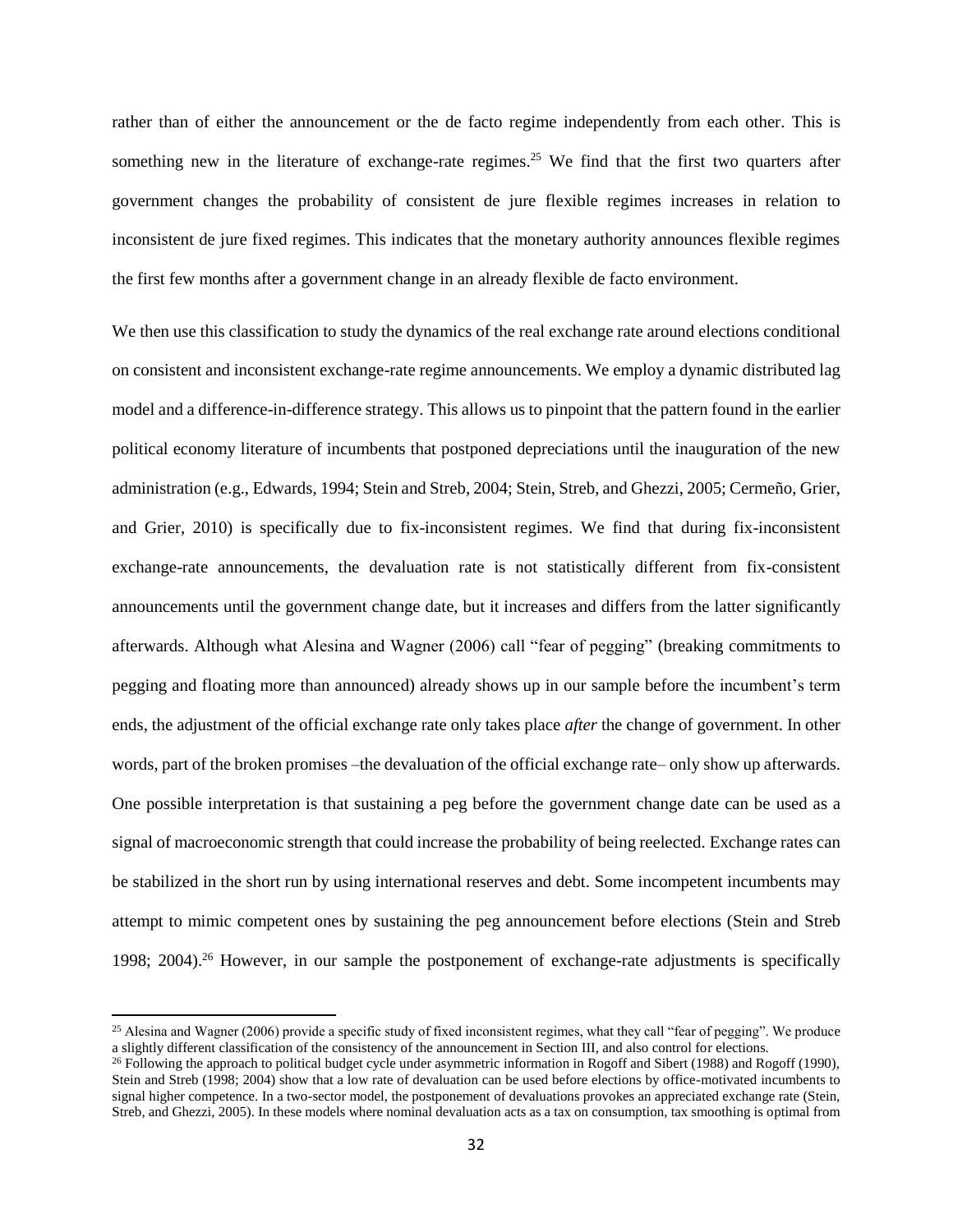linked to fixed-inconsistent regimes. Hence, an additional mechanism is at play: dual markets. Thus, our results during fixed-inconsistent regimes also suggest the presence of a channel of distributive politics: an "official" appreciated exchange rate before elections hurts the concentrated export sectors to the benefit of the general population that consumes those goods, and hence the median voter. Afterwards, the new administration devalues given the impossibility (or inconvenience) of sustaining it any longer. This resembles the logic behind the Bonomo and Terra (2005) model, which emphasizes the distributive consequences of appreciated exchange rates, though they do not consider the channel of dual markets. This could be an interesting topic for further research.

Finally, our paper contributes to the literature of real exchange-rate appreciations and their reversions. Goldfajn and Valdés (1999) show that real exchange-rate appreciations are usually reverted by nominal devaluations rather than through smooth inflation differentials. We identify that the episodes where the real exchange rate suffers an overvaluation correspond to regime announcements that are fixed inconsistent. This starts 10 months before the government change date, reaching its peak the month of government change with an overvaluation of 37%. The overvaluation is mostly reverted in a month through a sudden nominal devaluation. This process leads to a sharp undervaluation of the exchange rate, which is gradually corrected over the course of more than a year. We thus identify a precise timing for the macroeconomic scenario where exchange-rate overvaluation occurs: before the change of government. Additionally, a significant undervaluation takes place in its aftermath, in line with exchange-rate overshooting.

As to future lines of research, it may be interesting to study how the institutional setup affects the consistency of exchange-rate regime announcements. The literature on central bank independence mainly focuses on outcomes like inflation and economic performance (e.g., Alesina and Summers, 1993; Garriga and Rodriguez, 2020), or on exchange-rate manipulation and volatility (e.g., Cermeño, Grier, and Grier,

 $\overline{\phantom{a}}$ 

a welfare perspective, but some incumbents are tempted to exploit the trade-off between present and future devaluation for electoral reasons. In a setting with adaptive expectations, van der Ploeg (1989) derives a similar pattern where the government appreciates the exchange rate before election, to increase the real income of voters and boost its popularity, and depreciates it afterwards. However, his prediction that all incumbents engage in this electoral manipulation is at odds with the evidence.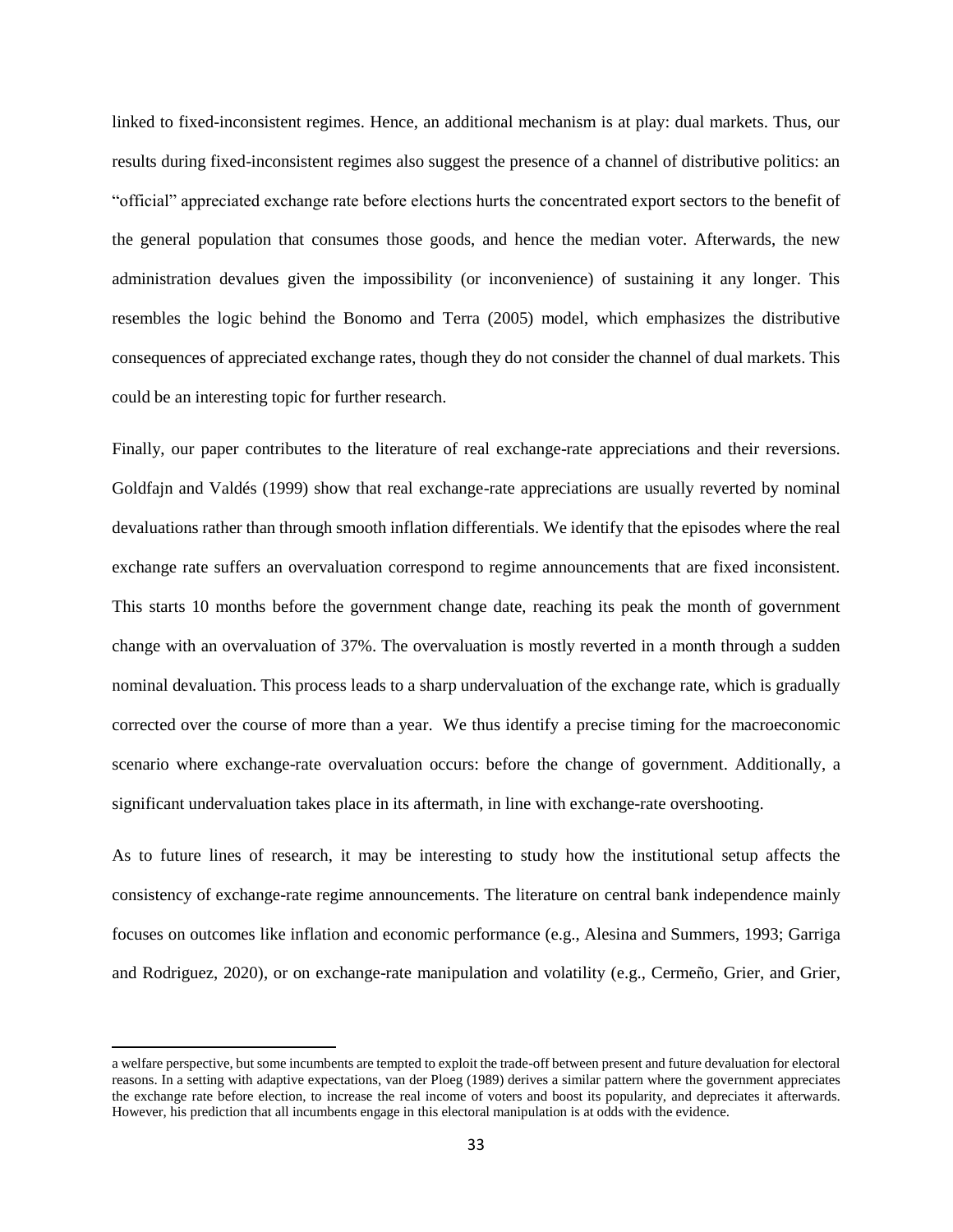2010). Higher degrees of central bank independence might increase the likelihood of consistent exchangerate regime announcements (fixed and flexible) during the electoral window and beyond. It may also be interesting to study if fixed-inconsistent regimes lead to a lower probability of re-election, and more generally if multiple exchange-rate markets affect electoral results.

# **References**

- Alesina, Alberto, and Lawrence H. Summers. Central bank independence and macroeconomic performance: some comparative evidence. *Journal of Money, Credit and Banking.* 1993. 25 (2) 151– 162.
- Alesina, Alberto; Alexander Wagner. Choosing (and reneging on) exchange-rate regimes. *Journal of the European Economic Association*. 2006. 4 (4) 770–799.
- Baxter, Marianne; Alan Stockman. Business cycles and the exchange-rate regime: Some international evidence. *Journal of Monetary Economics*. 1989. 23 (3) 377–400.
- Blomberg, Brock; Jeffry Frieden; Ernesto Stein. Sustaining fixed rates: The political economy of currency pegs in Latin America. *Journal of Applied Economics.* 2005. 8 (2) 203–225.
- Bonomo, Marco; Cristina Terra. Elections and exchange rate policy cycles. *Economics & Politics*. 2005. 17 (2) 151–176.
- Calvo, Guillermo A.; Leonardo Leiderman; Carmen M. Reinhart. Capital inflows and real exchange rate appreciation in Latin America: the role of external factors. *IMF Staff Papers*. 1993. 40 (1) 108-151.
- Calvo, Guillermo A.; Carmen Reinhart. Fear of floating. *Quarterly Journal of Economics*. 2002. 118 (2) 379–408.
- Cermeño, Rodolfo; Robin Grier; Kevin Grier. Elections, exchange rates and reform in Latin America. *Journal of Development Economics*. 2010. 92 (2) 166–174.
- Edwards, Sebastian. The political economy of inflation and stabilization in developing countries. *Economic Development and Cultural Change*. 1994. 42 (2) 235–266.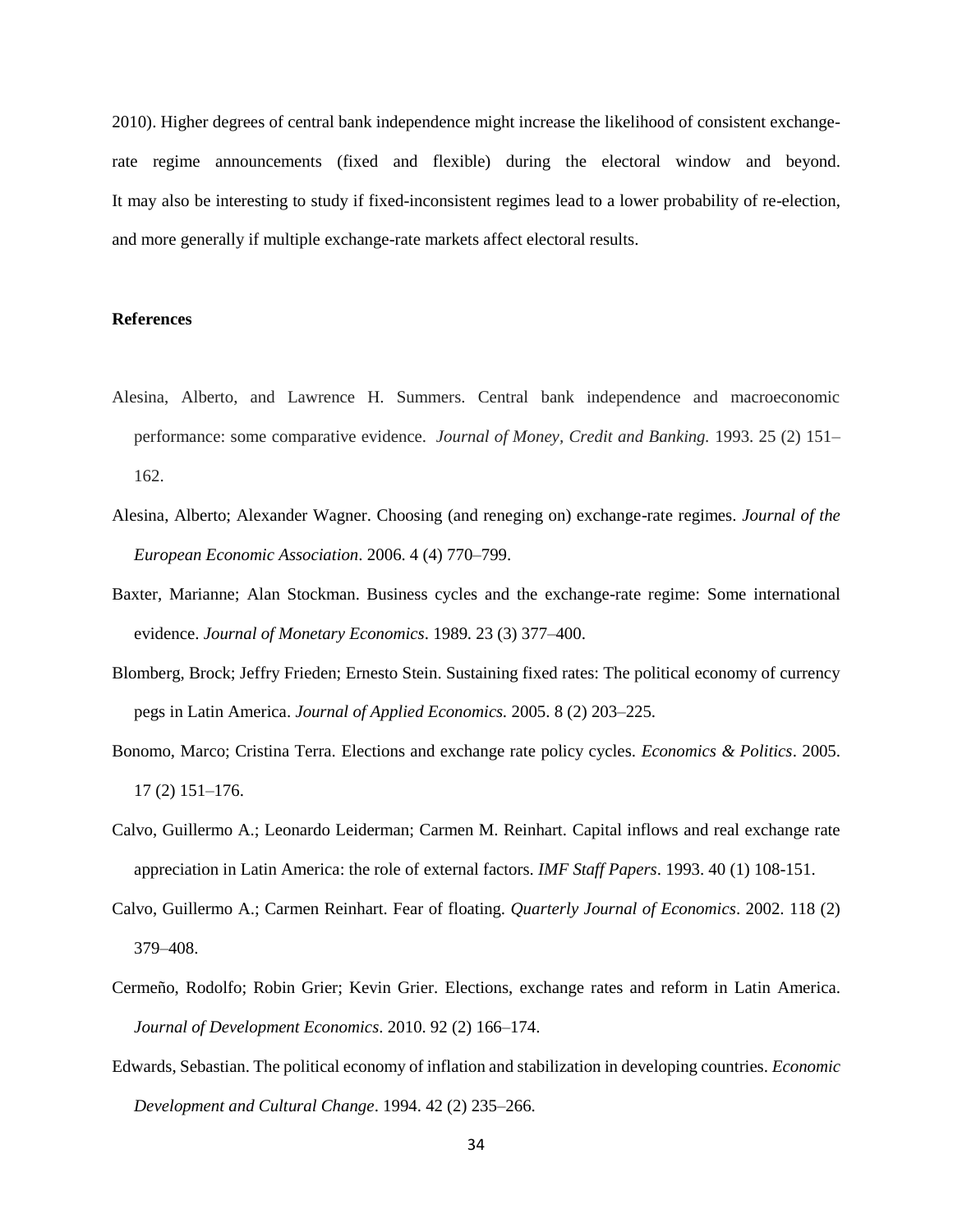- Fernandez-Arias, Eduardo; Peter J. Montiel. The surge in capital inflows to developing countries: an analytical overview. *World Bank Economic Review*. 1996. 10 (1) 51–77.
- Garriga, Ana; Cesar Rodriguez. More effective than we thought: Central bank independence and inflation in developing countries. *Economic Modelling*. 2020. 85 87–105.
- Gavin, Michael; Roberto Perotti. Fiscal policy in Latin America. In: Ben S. Bernanke and Julio Rotemberg, eds., *NBER Macroeconomics Annual*. 1997. 12. MIT Press, Cambridge, MA.
- Genberg, Hans, and Alexander K. Swoboda. Exchange rate regimes: Does what countries say matter? *IMF Staff Papers*. 2005. 52 (special issue) 129–141.
- Goldfajn, Ilan; Rodrigo Valdés. The aftermath of appreciations. *The Quarterly Journal of Economics*. 1999. 114 (1) 229–262.
- Hamilton, James D. Why you should never use the Hodrick-Prescott filter. *Review of Economics and Statistics*. 2018. 100 (5) 831-843.
- Ilzetzki, Ethan, Carmen M. Reinhart, and Kenneth S. Rogoff. Exchange arrangements entering the twentyfirst century: Which anchor will hold? *The Quarterly Journal of Economics*. 2019. 134 (2) 599–646.
- Jeanne, Olivier. International reserves in emerging market countries: too much of a good thing? *Brookings papers on Economic activity*. 2007. 1 (2007) 1–79.
- Jeanne, Olivier; Romain Rancière. The optimal level of international reserves for emerging market countries: A new formula and some applications. *Economic Journal*. 2011. 121 (555) 905–930.
- Juhn, Grace; Paolo Mauro. Long-Run determinants of exchange rate regimes: A simple sensitivity analysis. Unpublished manuscript. 2002. NBER.
- Klein, Michael W.; Nancy P. Marion. Explaining the duration of exchange-rate pegs. *Journal of Development Economics.* 1997. 54 (2) 387–404.
- Levy-Yeyati, Eduardo; Federico Sturzenegger. Classifying exchange rate regimes: Deeds vs. words. *European Economic Review.* 2005. 49 (6) 1603–1635.
- Levy-Yeyati, Eduardo; Federico Sturzenegger; Illiana Reggio. On the endogeneity of exchange rate regimes. *European Economic Review.* 2010. 54 659–677.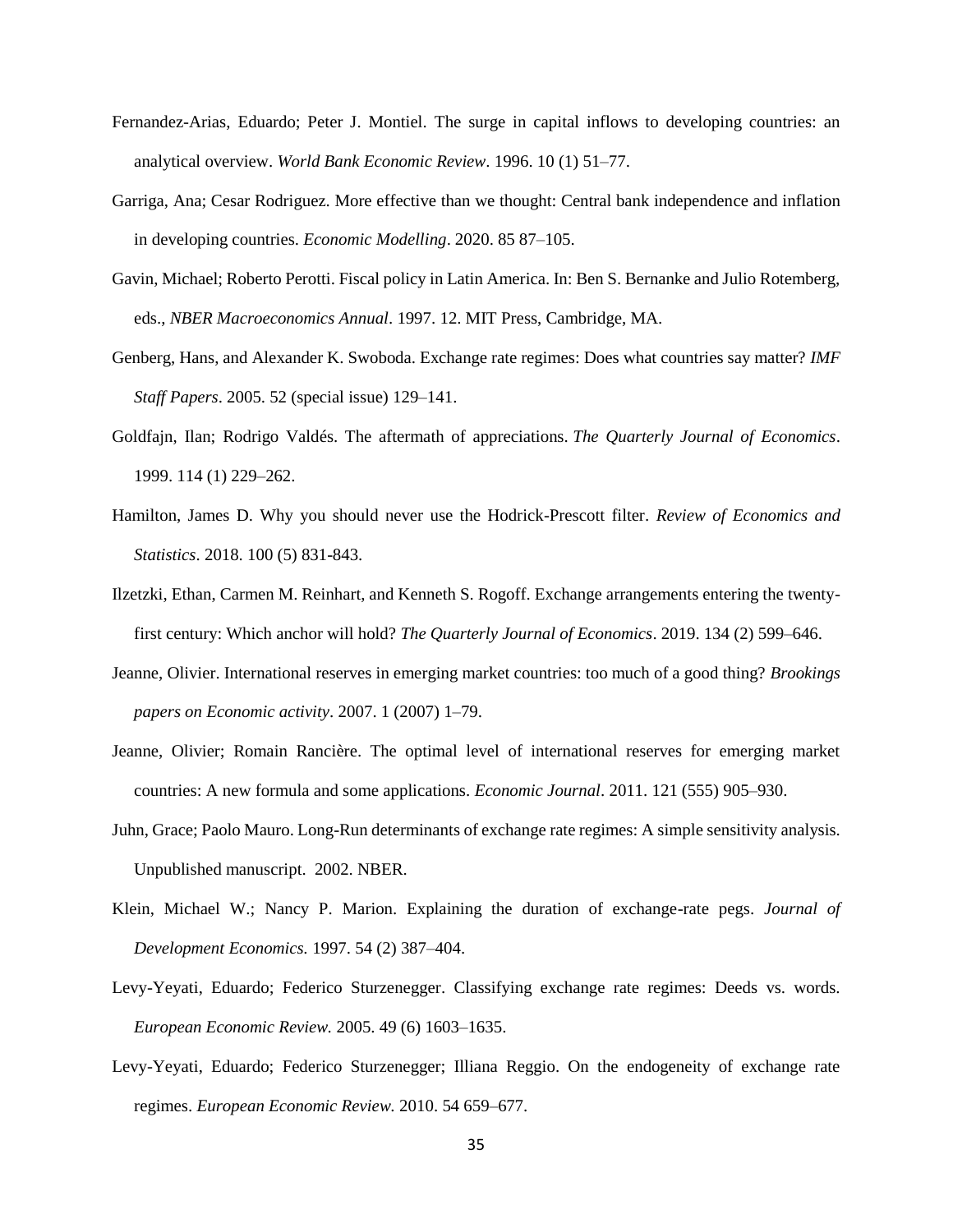- Ploeg, Frederick van der. The political economy of overvaluation. *Economic Journal.* 1989. 99 (397) 850– 855.
- Reinhart, Carmen; Kenneth Rogoff. The modern history of exchange rate arrangements: A reinterpretation. *Quarterly Journal of Economics.* 2004. 119 (1) 1–48.
- Ravn, Morten O.; Harald Uhlig. On adjusting the Hodrick-Prescott filter for the frequency of observations. *Review of economics and statistics.* 2002. 84 (2) 371–376.
- Rogoff, Kenneth; Anne Sibert. Elections and macroeconomic policy cycles. *Review of Economic Studies.* 1988. 55 (1) 1–16.
- Stein, Ernesto; Jorge M Streb. Political stabilization cycles in high-inflation economies. *Journal of Development Economics.* 1998. 56 (1) 159–180.
- Stein, Ernesto; Jorge M Streb. Elections and the timing of devaluations. *Journal of International Economics.* 2004. 63 (1) 119–145.
- Stein, Ernesto; Jorge M Streb; Piero Ghezzi. Real exchange rate cycles around elections. *Economics & Politics.* 2005. 17 (3) 297–330.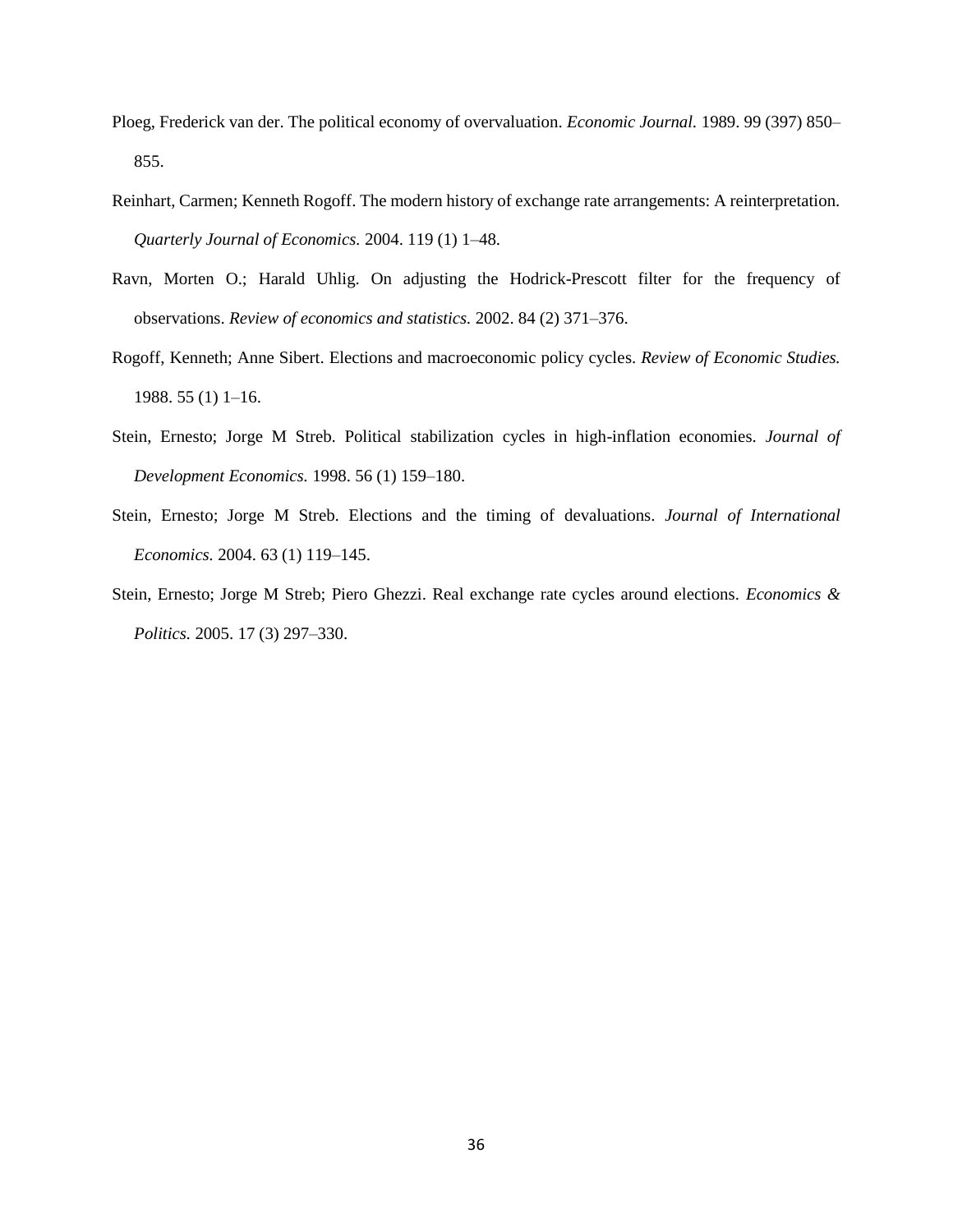#### **Appendix A. Monthly de jure exchange-rate regime classification**

The IMF de jure exchange-rate regime classification is reported with an annual frequency. However, the IMF *Annual Report on Exchange Arrangements and Exchange Restrictions* (AREAER) provides details on the day a country member adopted a new de jure regime classification. Identifying the day a regime change is announced is crucial to our identification strategy around the month of the change of government. We apply the following criterion to transform the IMF classification into a monthly frequency. The IMF reports in the summary section of exchange-rate regimes the regime as of December 31<sup>st</sup> of the current year. The IMF regime classification for the entire year is based on this classification as of December 31st of each year. The first approach we follow to identify if there is a need to change the classification within the year is to look if there was a change from one year to another. If there is no change, then we assume there was no change within the year. But if there was a change, then we look for the month of the change.

If there is a change within the year, we use as the cutoff day the 15th of each month to decide what to do with the month of the change. For example, suppose a country announces a change in the regime from peg to crawl on, say, December 25<sup>th</sup> 1998. The yearly IMF classification would lead to consider the entire year as a crawl, although it corresponds only to the last week of that year, while we would rather consider that year as a peg. Suppose instead that the new classification is adopted on, say, December  $14<sup>th</sup>$ . Then, we impute the old peg classification from January to November, leaving only December with the new crawl classification. This indicates how important it is to produce a monthly de jure classification by diving into the AERAER manuals. If the day of the change is not reported in the AREAER manual of a particular year, we then proceed to look at alternative sources. Figure A1 below describes the decision rule applied.

Finally, a terminological clarification. The month of the announcement of a regime is the month in which the country member informs the IMF of the adoption of a new official regime. However, since the regime announcement lasts until a new announcement is made, we use the term "announcement" to describe the de jure or preannounced exchange-rate regime officially in place. For example, if country  $X$  announces on, say, 1 June 1995 the adoption of a float, while it announces the adoption of a peg on, say, 1 September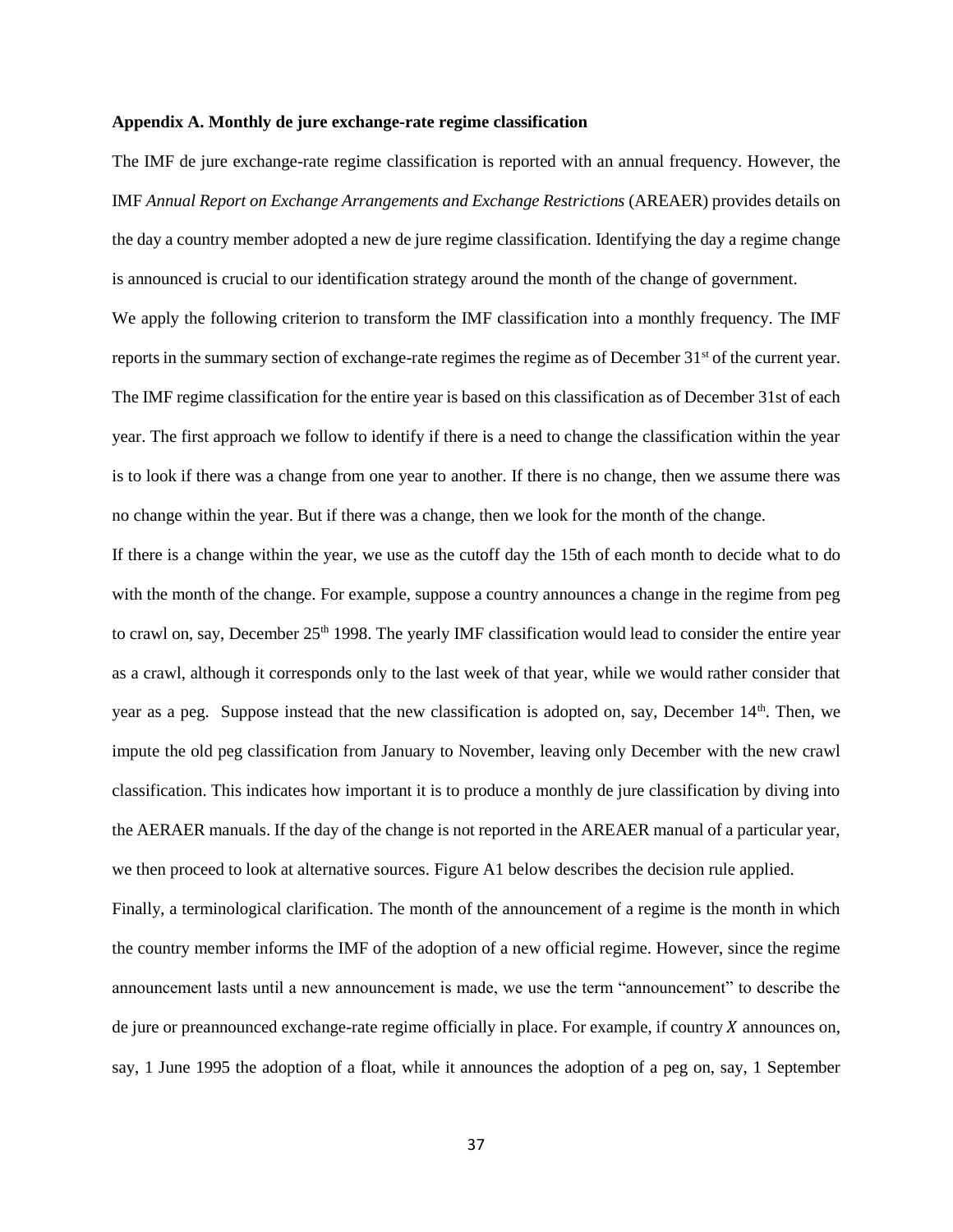1999, then the regime announcement or de jure regime from June 1995 to August 1999 is flexible, and from September 1999 on fixed.



**Figure A1. Algorithm for turning annual IMF classification into monthly frequency** 

Details on the months of changes identified per country and year are displayed in Table A1 below.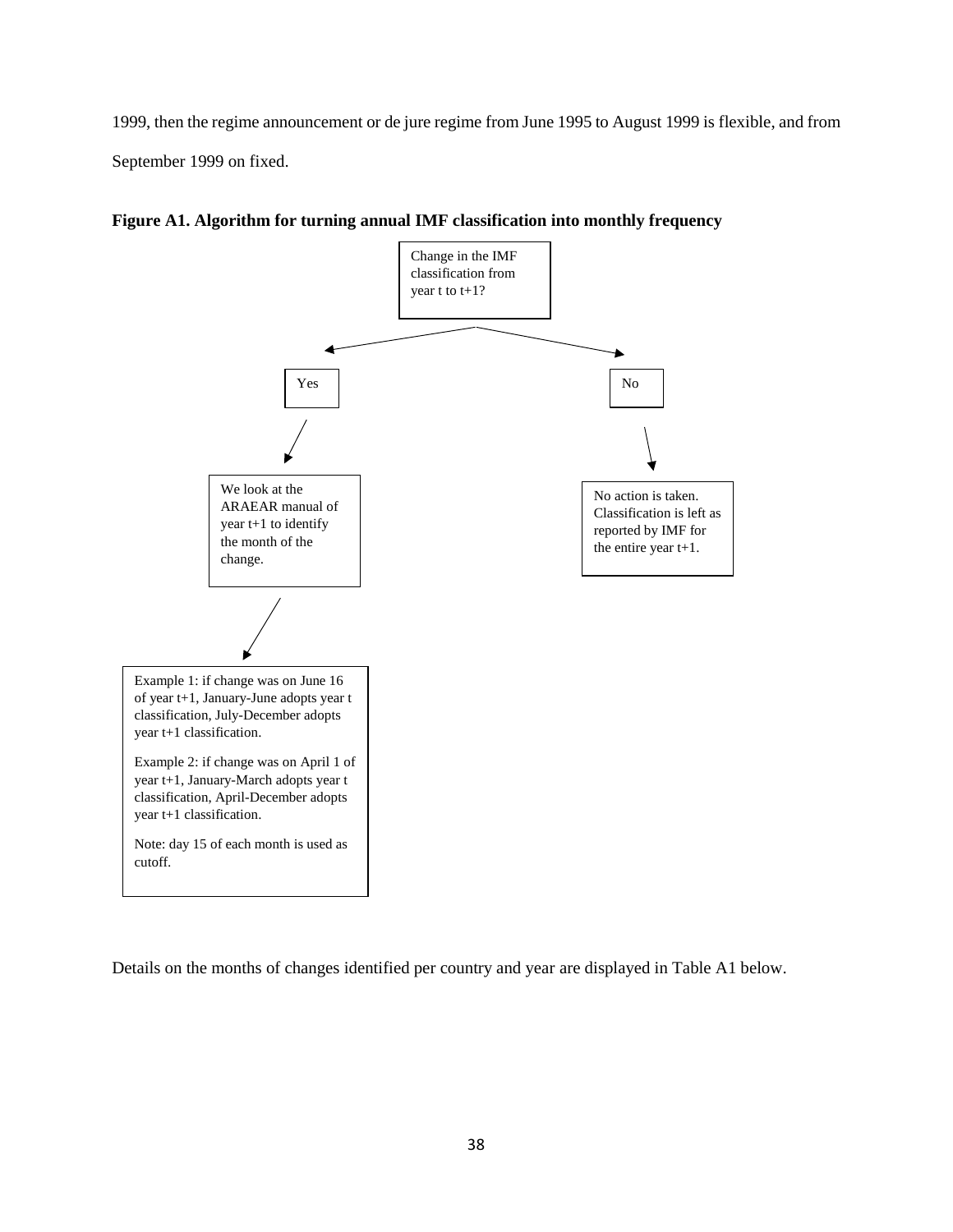| Table A1. Monthly classification of exchange-rate regime announcements |  |  |  |
|------------------------------------------------------------------------|--|--|--|
|                                                                        |  |  |  |

| Year | Country               | Months<br>that<br>change   | Category<br>originally<br>in place<br>(replace<br>with) | Description: text from ARAEAR unless alternate source or<br><i>authors' note</i> indicated                                                                                                                                                                                                                                                                                                                                                                                                      |
|------|-----------------------|----------------------------|---------------------------------------------------------|-------------------------------------------------------------------------------------------------------------------------------------------------------------------------------------------------------------------------------------------------------------------------------------------------------------------------------------------------------------------------------------------------------------------------------------------------------------------------------------------------|
| 1980 | Costa<br>Rica         | December                   | 1(4)                                                    | Costa Rica informed the Fund in December that the dual<br>exchange market established in September 1980 had been<br>unified and that, as a temporary exchange arrangement, the<br>been<br>allowed<br>float.<br>colon<br>had<br>to<br>Authors' note: All 1980 is classified by the IMF as fixed (1),<br>though in December a float (4) was adopted.                                                                                                                                              |
|      | Costa<br>1981<br>Rica | January to<br>March        | 3(1)                                                    | During April-July, when the exchange markets were reunified<br>on the basis of a flexible exchange rate system, the exchange<br>arrangement belonged to the "More Flexible (Independently<br>floating)" category. In July, although multiple exchange markets                                                                                                                                                                                                                                   |
|      |                       | April to<br>July           | 3(4)                                                    | were introduced, the pegging arrangement was used with respect<br>to two main exchange rates so that the exchange arrangement<br>was reclassified to the category "Pegged (U.S. dollar)." In                                                                                                                                                                                                                                                                                                    |
|      |                       | August<br>and<br>September | 3(1)                                                    | October, as a large proportion of exchange transactions began to<br>be transacted in an exchange market where the rates were<br>responsive to market forces, the exchange arrangement was<br>reclassified as belonging to the category of "More Flexible<br>(Independently<br>floating)."<br>Authors' note: All 1981 is classified as managed float (3) by the                                                                                                                                  |
|      |                       | October to<br>December     | 3(4)                                                    | IMF. Based on our review, it should have been either fix $(1)$ or<br>$float(4)$ .                                                                                                                                                                                                                                                                                                                                                                                                               |
| 1982 | Chile                 | January to<br>June         | 3(1)                                                    | In mid-June Chile changed the exchange arrangement for its<br>peso from a U.S. dollar peg to an arrangement whereby the<br>exchange rate for the peso would be determined on the basis of<br>a currency basket, against which the peso was to be depreciated<br>on a daily basis at a rate equivalent to 0.8 percent a month. The<br>Chilean peso was therefore reclassified from the category<br>"Pegged: U.S. Dollar" to the "Other Managed Floating"<br>category.                            |
|      | Costa<br>Rica         | January to<br>July         | 3(4)                                                    | With effect from August 9, the authorities of Costa Rica closed<br>all authorized exchange houses and transferred all exchange<br>transactions to the banking system. As the rate in the banking<br>market, now the major exchange market for the Costa Rican<br>colon, is adjusted periodically in the light of supply and demand<br>developments, the Costa Rican colon was reclassified within the<br>"More Flexible" category from "Independently Floating" to<br>"Other Managed Floating." |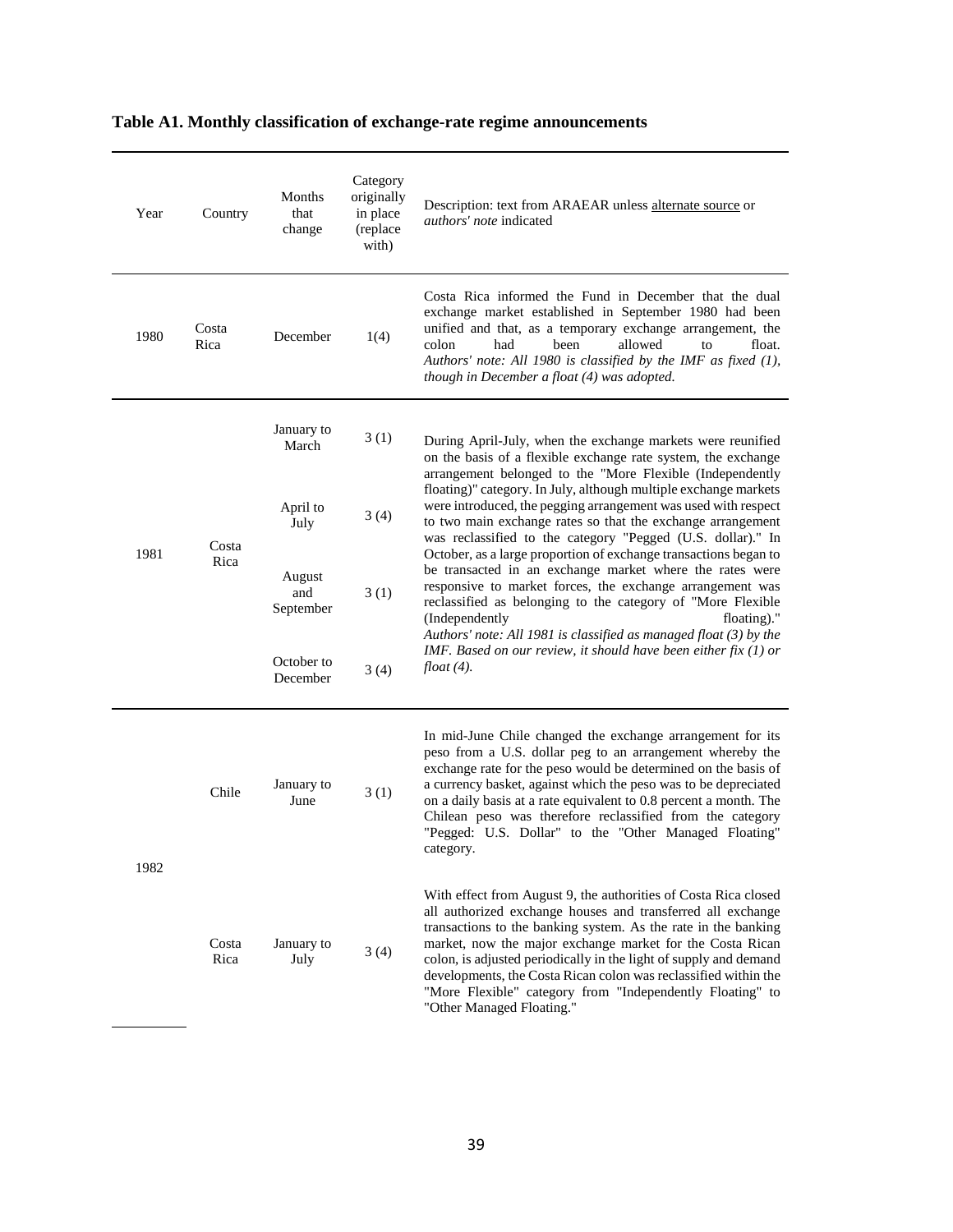|      | Uruguay        | January to<br>November | 4(3) | On November 29 the Central Bank of Uruguay discontinued its<br>policy adopted in December 1978 of announcing exchange rates<br>in advance and now permits the exchange rate of the new peso<br>to be determined by supply and demand without intervention<br>from the Central Bank. The Uruguayan new peso was<br>accordingly reclassified within the "More Flexible" category<br>from "Other Managed Floating" to "Independently Floating."                                                                                                |
|------|----------------|------------------------|------|---------------------------------------------------------------------------------------------------------------------------------------------------------------------------------------------------------------------------------------------------------------------------------------------------------------------------------------------------------------------------------------------------------------------------------------------------------------------------------------------------------------------------------------------|
| 1983 | Ecuador        | January to<br>March    | 3(1) | Ecuador informed the Fund of several changes to its dual<br>exchange market arrangements consisting of an official and a<br>free market. On March 19, the official exchange rate of the sucre<br>was devalued and Ecuador announced that with effect from<br>March 23, the sucre would be depreciated on a daily basis<br>against the U.S. dollar at a rate equivalent to 2.9 percent a<br>month. Ecuador was therefore reclassified from the category<br>"Pegged: U.S. Dollar" to the "More Flexible: Other Managed<br>Floating" category. |
|      | Jamaica        | January to<br>November | 3(1) | Jamaica informed the Fund that, with effect from November 24,<br>the pre-existing official, CARICOM and parallel market rates<br>had been unified into a single exchange rate. Since then the spot<br>exchange rate has been fixed jointly by the commercial banks<br>on a daily basis within a band prescribed by the Bank of Jamaica<br>and reviewed on a fortnightly basis. Jamaica's exchange<br>arrangement was reclassified from the category "Pegged: U.S.<br>Dollar" to the "More Flexible: Other Managed Floating"<br>category.    |
| 1984 | Jamaica        | January to<br>November | 4(3) | The authorities of Jamaica notified the Fund that with effect<br>from November 29, 1984 the exchange rate was to be permitted<br>to float freely.                                                                                                                                                                                                                                                                                                                                                                                           |
|      | Argentina      | January to<br>May      | 1(3) | With effect from June 14, Argentina introduced a new monetary<br>unit, the "austral" $(A)$ , to replace the peso argentine $(\$a)$ as the<br>currency of Argentina. The austral has a value equal to 1,000<br>pesos.                                                                                                                                                                                                                                                                                                                        |
|      | <b>Bolivia</b> | January to<br>August   | 4(1) | On August 29, 1985 the Government of Bolivia announced that<br>the previous fixed exchange rate relationship between the<br>Bolivian peso and the U.S. dollar was replaced by a system of<br>foreign exchange auctions to be held at least twice a week by the<br>Central Bank of Bolivia.                                                                                                                                                                                                                                                  |
| 1985 | Dom.<br>Rep.   | January                | 4(1) | The authorities of the Dominican Republic informed the Fund<br>that with effect from January 23, 1985, the previous dual<br>exchange markets were unified, and all foreign exchange<br>transactions now take place at market-determined exchange<br>rates.                                                                                                                                                                                                                                                                                  |
|      | El<br>Salvador | January to<br>June     | 3(1) | The authorities of El Salvador informed the Fund that with effect<br>from June 17, 1985, a number of categories of transactions have<br>been transferred from the official to the parallel market,<br>resulting in an effective depreciation of the colon. As a result of<br>this change, the majority of external transactions are now<br>conducted in the parallel market. El Salvador was thus<br>reclassified from the category "Pegged: U.S. Dollar" to the<br>category "More Flexible: managed Floating."                             |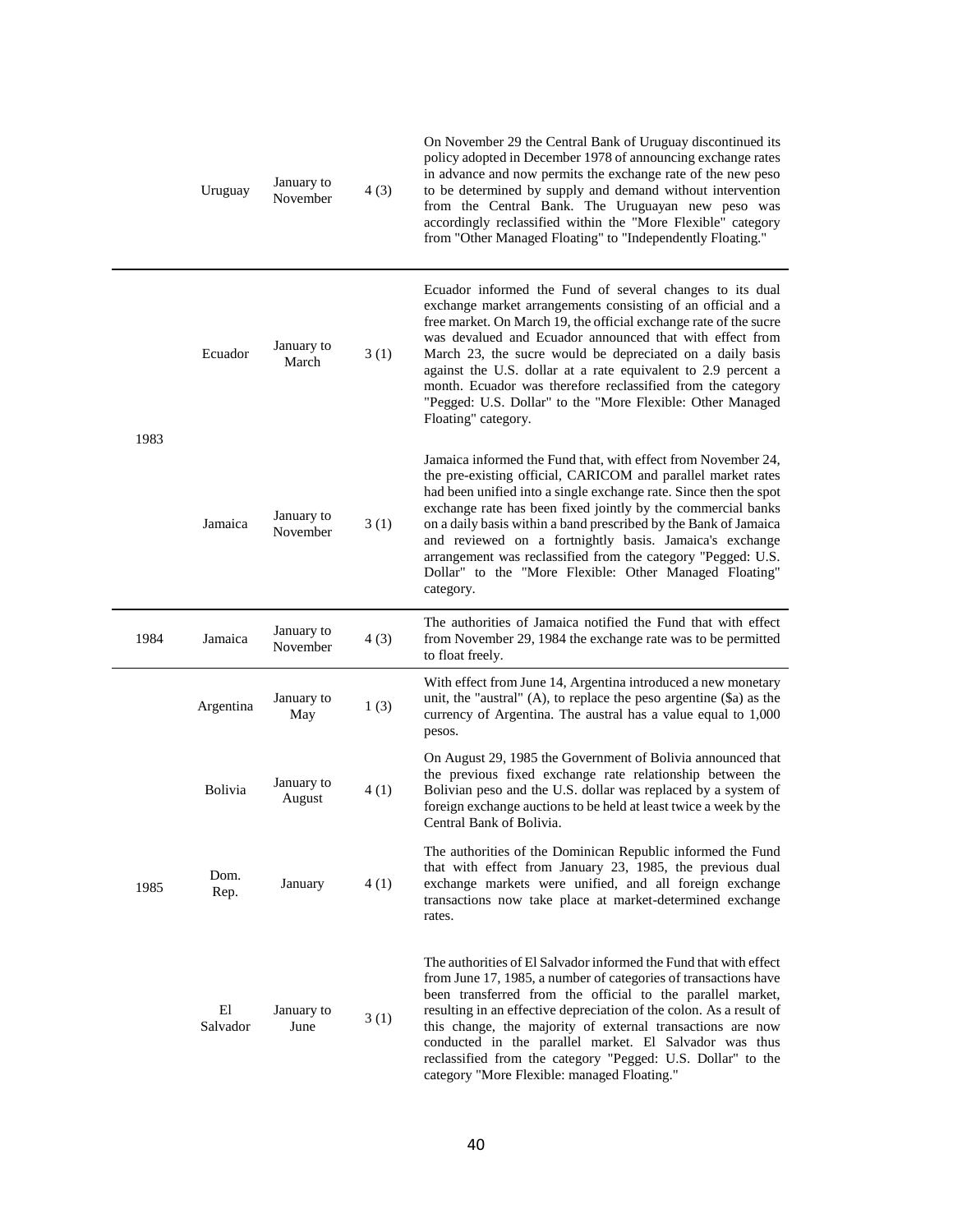|      | Peru           | January to<br>July    | 1(3) | Peru informed the Fund that, with effect from August 1, 1985,<br>the Peruvian authorities depreciated the sol and fixed the<br>exchange rate in terms of the U.S. dollar.                                                                                                                                                                                                                                                                                                                                                                                                                                                                                                                                                                                                                                                                                                                                                                                                                                                     |
|------|----------------|-----------------------|------|-------------------------------------------------------------------------------------------------------------------------------------------------------------------------------------------------------------------------------------------------------------------------------------------------------------------------------------------------------------------------------------------------------------------------------------------------------------------------------------------------------------------------------------------------------------------------------------------------------------------------------------------------------------------------------------------------------------------------------------------------------------------------------------------------------------------------------------------------------------------------------------------------------------------------------------------------------------------------------------------------------------------------------|
| 1986 | Argentina      | January to<br>June    | 3(1) | while inflation was contained, the annual rate of inflation was<br>still at about 100 percent by mid-1986, forcing the government<br>abandon<br>the<br>to<br>peg.<br>Alternate source: Thirty Years of Currency Crises in Argentina.<br>External Shocks or Domestic Fragility? Kaminsky, Mati, and<br>https://home.gwu.edu/~graciela/HOME-<br>Choueiri,<br>2009.<br>PAGE/RESEARCH-WORK/WORKING-<br>PAPERS/argentina.pdf                                                                                                                                                                                                                                                                                                                                                                                                                                                                                                                                                                                                       |
|      | El<br>Salvador | January               | 1(3) | El Salvador has notified the Fund that, with effect from January<br>22, the official exchange system has been unified, and the colon<br>has been pegged to the U.S. dollar at a rate of $C$ 5 = US\$1.                                                                                                                                                                                                                                                                                                                                                                                                                                                                                                                                                                                                                                                                                                                                                                                                                        |
| 1987 | Dom.<br>Rep.   | July to<br>October    | 4(3) | June 17. The free foreign exchange market was suspended, and<br>all foreign exchange was required to be surrendered to the<br>Central Bank at the exchange rate fixed by the Bank.<br>November 12. The official and unofficial parallel exchange<br>markets were unified, with the official rate to be set at the rate<br>prevailing in the parallel market.                                                                                                                                                                                                                                                                                                                                                                                                                                                                                                                                                                                                                                                                  |
|      |                | January               | 3(4) | February 11. The freely floating exchange rate system was<br>abolished, and a temporary exchange arrangement (to be<br>effective for 90 days) was introduced. The Central Bank would<br>set the exchange rate for the peso and appreciate it on a weekly<br>basis. The Central Bank's buying and selling rates were initially<br>set at $RDS5.40 = US$1$ and $RDS5.45 = US$1$ , respectively.                                                                                                                                                                                                                                                                                                                                                                                                                                                                                                                                                                                                                                 |
| 1988 | Dom. Rep       | August to<br>December | 3(1) | August 1. A new exchange system was established, under which<br>the Central Bank would administer all foreign exchange<br>transactions. All foreign exchange receipts were required to be<br>surrendered, and most payments were subject to the prior<br>approval of the Central Bank. Only foreign exchange purchases<br>by private individuals for specified current invisibles up to<br>US\$5,000 for each transaction and US\$10,000 a year would not<br>require prior approval. The midpoint official exchange rate was<br>RD\$6.34<br>established<br>US\$1<br>at.<br>(Position on December 1989) The currency of the Dominican<br>Republic is the Dominican Peso, which is pegged to the U.S.<br>dollar, the intervention currency, at RD\$6.34 = $US$1$ .<br>Authors' note: The two paragraphs above (first from 1989<br>ARAEAR and second from 1990 ARAEAR) suggest that on<br>August 1st, 1988, the monetary authority decided to peg the<br>official exchange rate, and it was still sustained in December<br>1989. |
|      | Ecuador        | January to<br>August  | 3(1) | August 31. The intervention market rate was changed from SI.<br>250 per US\$1 to SI. 390 per US\$1, and it was announced that<br>the intervention rate would be depreciated by SI. 2.50 a week<br>against the U.S. dollar.                                                                                                                                                                                                                                                                                                                                                                                                                                                                                                                                                                                                                                                                                                                                                                                                    |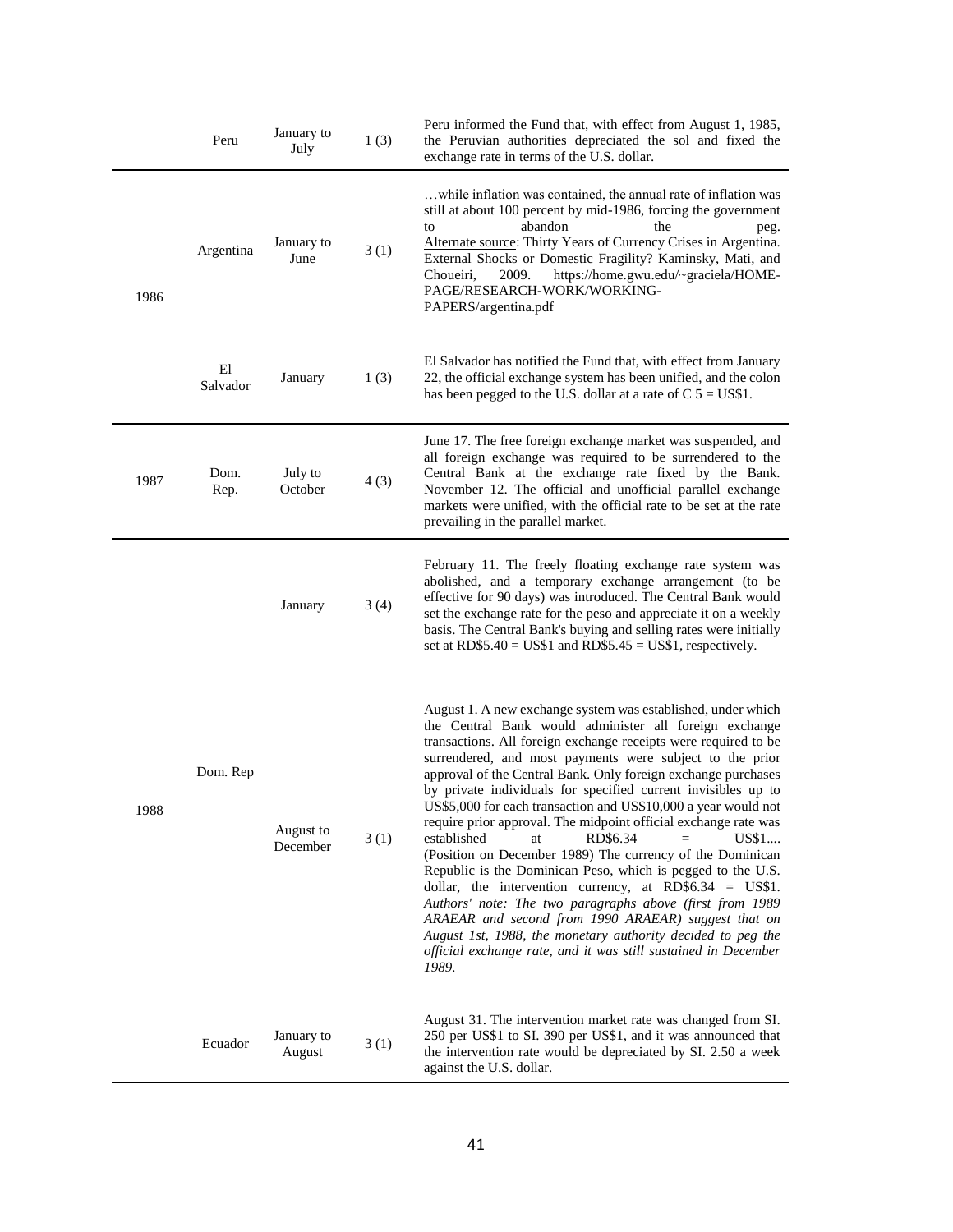|      | Argentina      | January to<br>December     | 4(3) | December 20. The foreign exchange market was unified under<br>a freely floating system. At the end of the month, the exchange<br>rate depreciated to about A 2,000 per US\$1.                                                                                                                                                                                                                                                                                                                                                                                                                                                                                                                                                                                                                                                                                                                                                                                                              |
|------|----------------|----------------------------|------|--------------------------------------------------------------------------------------------------------------------------------------------------------------------------------------------------------------------------------------------------------------------------------------------------------------------------------------------------------------------------------------------------------------------------------------------------------------------------------------------------------------------------------------------------------------------------------------------------------------------------------------------------------------------------------------------------------------------------------------------------------------------------------------------------------------------------------------------------------------------------------------------------------------------------------------------------------------------------------------------|
| 1989 | El<br>Salvador | January to<br>June         | 3(1) | Until July 10, 1989, most authorized foreign exchange<br>transactions took place in the official market, in which the<br>Salvadoran colon was pegged to the U.S. dollar, the intervention<br>currency, at $C5.00 = US$1$ . Foreign exchange held in approved<br>foreign currency deposit accounts with commercial banks,<br>however, could be freely sold among registered account holders<br>at a rate that diverged from the official exchange rate. On July<br>11, 1989, the Salvadoran Monetary Board modified the foreign<br>exchange system by transferring the equivalent of 75-80 percent<br>of current transactions to the free bank foreign exchange market<br>operated by commercial banks. As a result, and until December<br>31,1989, transactions in the official market were limited to<br>foreign exchange receipts from loans and transfers to the<br>Government and foreign exchange sales for imports of<br>petroleum products and public sector debt-service payments. |
|      | Guatemala      | January to<br>October      | 4(1) | November 3. A floating exchange rate system was introduced.<br>The Bank of Guatemala ceased to provide exchange rate<br>guarantees for prefinancing of exports.                                                                                                                                                                                                                                                                                                                                                                                                                                                                                                                                                                                                                                                                                                                                                                                                                            |
|      | Paraguay       | January<br>and<br>February | 3(1) | February 27. A unified floating exchange rate system applicable<br>to all current and capital transactions was introduced, and the<br>system of minimum surrender export prices was eliminated.                                                                                                                                                                                                                                                                                                                                                                                                                                                                                                                                                                                                                                                                                                                                                                                            |
|      | Peru           | January to<br>June         | 3(1) | June 8. A crawling peg system was introduced, and the Central<br>Bank announced that, effective June 9, it would inform<br>commercial banks about the prevailing exchange rate on a daily<br>basis.                                                                                                                                                                                                                                                                                                                                                                                                                                                                                                                                                                                                                                                                                                                                                                                        |
|      | Venezuela      | January<br>and<br>February | 4(1) | March 13. The system of multiple exchange rates was replaced<br>by a unified, interbank market system under which the exchange<br>rate would be allowed to be determined by market forces.<br>Virtually all forms of exchange control were eliminated.                                                                                                                                                                                                                                                                                                                                                                                                                                                                                                                                                                                                                                                                                                                                     |
|      | <b>Brazil</b>  | January to<br>March        | 4(3) | March 16. The Central Bank introduced an official foreign<br>exchange interbank market. The following transactions would<br>take place in this market where the exchange rate is to be<br>determined freely: import and export transactions; profit and<br>divided remittances; capital repatriation; debt-service payments;<br>and approved foreign investments.                                                                                                                                                                                                                                                                                                                                                                                                                                                                                                                                                                                                                          |
| 1990 | El<br>Salvador | January to<br>May          | 4(3) | June 1. The process of unification of the exchange system,<br>which began in May, was completed. The Central Reserve<br>Bank's official exchange rate would henceforth be determined<br>on a weekly basis as a simple average of the exchange rate<br>prevailing in the exchange markets of commercial banks and<br>exchange houses during the previous week.                                                                                                                                                                                                                                                                                                                                                                                                                                                                                                                                                                                                                              |

42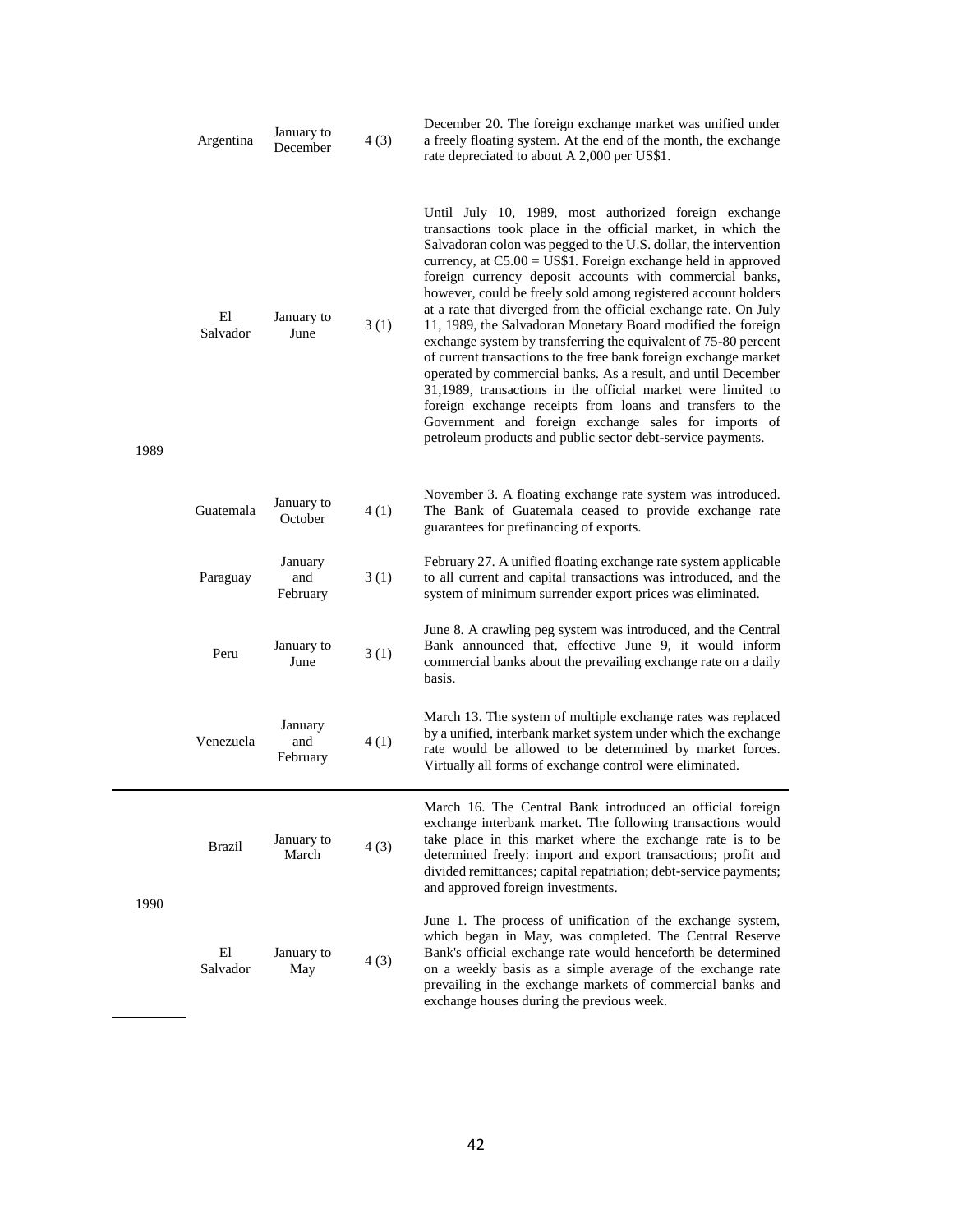|      | Honduras     | January<br>and<br>February | 3(1) | March 13. A new exchange rate system came into operation.<br>With the exception of debt-service payments by the Central<br>Government, and trade with other Central American countries,<br>all foreign exchange transactions will be conducted in an<br>interbank market in which the exchange rate will be allowed to<br>float within margins of 2.5 percent around a reference exchange<br>rate. The latter will be determined by the Central Bank of<br>Honduras and will be adjusted periodically, taking into account<br>market conditions as reflected in the actual exchange rates<br>prevailing in the transactions of the commercial banks and other<br>macroeconomic factors. |
|------|--------------|----------------------------|------|-----------------------------------------------------------------------------------------------------------------------------------------------------------------------------------------------------------------------------------------------------------------------------------------------------------------------------------------------------------------------------------------------------------------------------------------------------------------------------------------------------------------------------------------------------------------------------------------------------------------------------------------------------------------------------------------|
|      | Jamaica      | January to<br>September    | 4(3) | September 17. An interbank foreign exchange market (Interbank<br>Foreign Exchange Trading System) was established, in which<br>the exchange rate of the Jamaica dollar is market determined.<br>Commercial banks are authorized dealers, and they are allowed<br>to negotiate the buying and selling rates for Canadian dollars,<br>pounds sterling, and U.S. dollars.                                                                                                                                                                                                                                                                                                                  |
|      | Peru         | January to<br>July         | 4(3) | August 9. Regulations were enacted to unify and float the<br>exchange rate. Exporters would receive all of their surrendered<br>proceeds in freely disposable foreign exchange certificates<br>(CLDs), which could be used to pay for all imports, nonfactor<br>services, and the servicing of private unguaranteed debt.                                                                                                                                                                                                                                                                                                                                                               |
|      | Argentina    | January to<br>March        | 1(4) | March 19. The unified floating exchange rate system was<br>replaced by a peg to the U.S. dollar, and the lower end of the<br>intervention band was raised to narrow the band to A 9,700-A<br>10,000 per US\$1.                                                                                                                                                                                                                                                                                                                                                                                                                                                                          |
| 1991 | Dom.<br>Rep. | January                    | 4(1) | January 24. A new exchange system, consisting of an official<br>rate that would apply to all exports and essential imports to be<br>transacted through the Central Bank and an interbank market in<br>which the exchange rate would be freely determined and to be<br>applied to all other transactions was introduced.                                                                                                                                                                                                                                                                                                                                                                 |
|      | Guyana       | January to<br>September    | 4(1) | September 30. The official exchange rate was abolished. The<br>Bank of Guyana would apply the average telegraphic transfer<br>cambio rate to transactions channeled through it (that is, export<br>receipts from sugar and bauxite and payments for imports of fuel<br>and official debt-service payments). The Bank of Guyana would<br>quote weekly rates for the CARICOM currencies under the<br>bilateral arrangements with the central banks of the CARICOM.                                                                                                                                                                                                                        |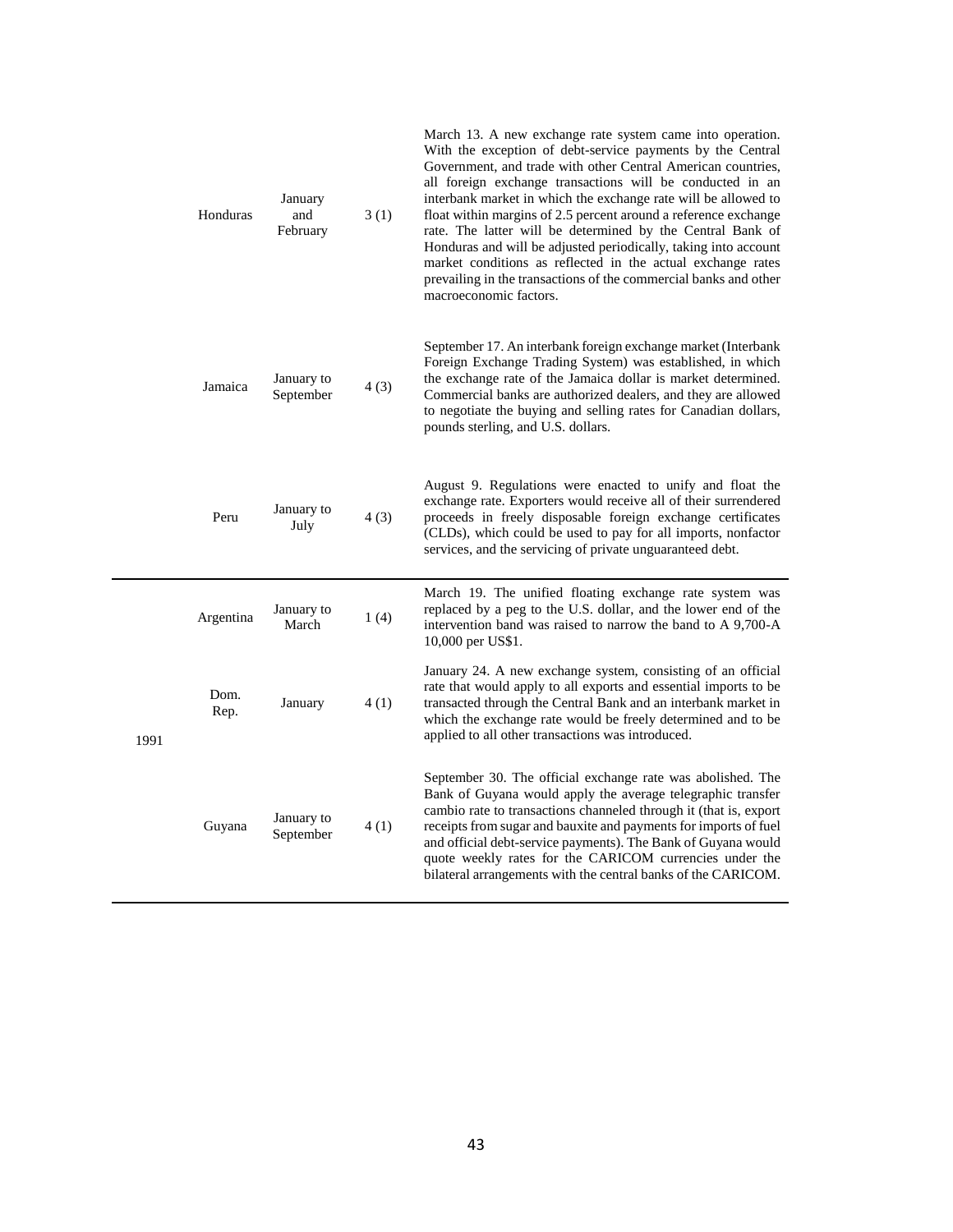| 1992 | Costa<br>Rica | January<br>and<br>February | 4(3) | rate was discontinued, and a new exchange rate arrangement<br>was introduced, under which commercial banks and other<br>financial institutions under the supervision of the Auditor<br>General of Financial Institutions would be allowed to buy and<br>sell foreign exchange at freely negotiated rates immediately for<br>current transactions (including debt-service payments) and as of<br>June 1, 1992 for other capital transactions. Ninety percent of<br>export receipts would have to be sold to the authorized entities<br>at market rates and 25 percent of all foreign exchange purchased<br>by those entities would have to be sold to the Central Bank,<br>which would meet its additional requirements from the market<br>and would intervene, as needed, to smooth out large swings in<br>the exchange rate to meet the foreign reserves target. The<br>Government, its institutions, and public enterprises would<br>purchase and sell foreign exchange through the Central Bank, at<br>the reference buying or selling exchange rate. The reference<br>rates would be calculated by the Central Bank as the weighted<br>average of the respective exchange rates for the foreign<br>exchange transactions performed by the authorized institutions<br>during the previous working day. |
|------|---------------|----------------------------|------|-----------------------------------------------------------------------------------------------------------------------------------------------------------------------------------------------------------------------------------------------------------------------------------------------------------------------------------------------------------------------------------------------------------------------------------------------------------------------------------------------------------------------------------------------------------------------------------------------------------------------------------------------------------------------------------------------------------------------------------------------------------------------------------------------------------------------------------------------------------------------------------------------------------------------------------------------------------------------------------------------------------------------------------------------------------------------------------------------------------------------------------------------------------------------------------------------------------------------------------------------------------------------------------------------------------|
|      | Honduras      | January                    | 4(3) | February 13. The National Assembly approved legislation that<br>legalized the establishment of foreign exchange houses and<br>authorized them to buy and sell foreign exchange at freely<br>negotiated rates for all transactions, except for purchases of<br>export proceeds. The Central Bank would purchase export<br>proceeds in the interbank market at the average exchange rate of<br>the preceding five days in this market. Commercial banks would<br>continue to buy and sell foreign exchange at the interbank<br>market rate and would be required to transfer 40 percent of their<br>purchases to the Central Bank. The Central Bank would meet its<br>remaining foreign exchange requirements with purchases in the<br>market and would intervene, if necessary, to smooth out<br>fluctuations in the market exchange rate.                                                                                                                                                                                                                                                                                                                                                                                                                                                                 |
|      | Nicaragua     | None                       | 3(1) | January 10. The official rate of the cordoba was devalued from<br>C\$5 to C\$6 per US\$1 and would be depreciated daily at an<br>annual rate of 5 percent.                                                                                                                                                                                                                                                                                                                                                                                                                                                                                                                                                                                                                                                                                                                                                                                                                                                                                                                                                                                                                                                                                                                                                |
| 1993 | Uruguay       | January<br>and<br>February | 3(4) | The Uruguayan peso replaced the new Uruguayan peso at the<br>ratio of 1,000 to 1 on March 1,1993. The Central Bank of<br>Uruguay intervenes to ensure that the exchange rate will remain<br>within the higher and lower limits of the exchange rate band<br>(currently 7 percent) and allows market rates to float freely<br>within these limits. The Central Bank periodically announces its<br>intervention buying and selling rates.                                                                                                                                                                                                                                                                                                                                                                                                                                                                                                                                                                                                                                                                                                                                                                                                                                                                   |

March 1. The system of periodic devaluations of the exchange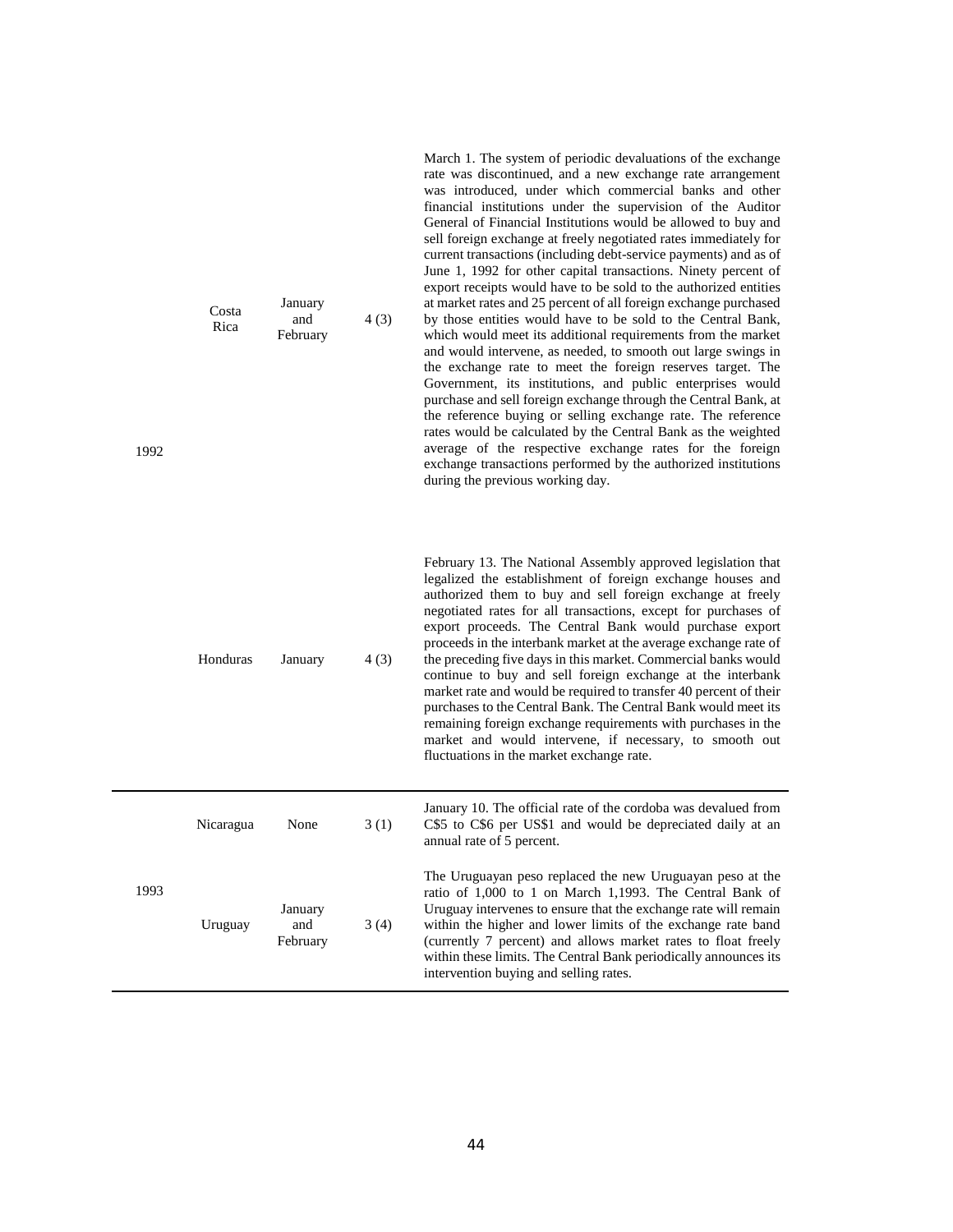|      | Brazil         | January to<br>June          | 3(4) | July 1. A new currency, the real (R\$), was introduced to replace<br>the cruzeiro real and the URV at the conversion rate of 2,750<br>cruzeiro real to R\$1. All contracts denominated in URVs were<br>converted to reais at a conversion rate of 1:1. The Central Bank<br>would set a floor of R\$1 per US\$1 in the commercial market and<br>be committed to use its international reserves to maintain the<br>floor for an indefinite period. Otherwise, the exchange rate<br>would be determined by market forces.                                                                                                                                                                                                                                                               |
|------|----------------|-----------------------------|------|--------------------------------------------------------------------------------------------------------------------------------------------------------------------------------------------------------------------------------------------------------------------------------------------------------------------------------------------------------------------------------------------------------------------------------------------------------------------------------------------------------------------------------------------------------------------------------------------------------------------------------------------------------------------------------------------------------------------------------------------------------------------------------------|
|      | Dom.<br>Rep.   | January to<br>August        | 3(4) | September 7. The Monetary Board announced that the official<br>exchange rate would be set weekly on the basis of the average<br>of the previous week's exchange rates in the interbank market;<br>previously, the official exchange rate was set on a daily basis to<br>reflect the previous day's exchange rates in the interbank market.                                                                                                                                                                                                                                                                                                                                                                                                                                           |
| 1994 | Honduras       | January to<br>July          | 3(4) | July 17. The interbank foreign exchange system was suspended<br>temporarily, and a foreign exchange auction system was<br>introduced. Under the auction system, banks and exchange<br>houses are required to sell all their daily foreign exchange<br>purchases to the Central Bank, which auctions at least 60 percent<br>of the foreign exchange it has purchased at a "base price" that it<br>has set. The base price is changed each time the reference<br>exchange rate (the weighted average of successful bids) differs<br>in the same direction from the base prices for 15 consecutive<br>auctions. The bid (buying) price in the auctions cannot be<br>different from the base price by more than 1 percent, and the<br>maximum bid in an auction cannot exceed \$200,000. |
|      | Mexico         | January to<br>December      | 4(3) | December 22. The peso was allowed to float, and the exchange<br>regime based on the crawling peg was abandoned.                                                                                                                                                                                                                                                                                                                                                                                                                                                                                                                                                                                                                                                                      |
|      | Venezuela      | January to<br>June          | 1(4) | July 11. The exchange market reopened under a pegged<br>exchange regime, and the exchange rate was set at Bs 170 per<br>US\$1.                                                                                                                                                                                                                                                                                                                                                                                                                                                                                                                                                                                                                                                       |
| 1995 | Costa<br>Rica  | January to<br>May           | 3(4) | May 30. The Central Bank announced that the spread between<br>the buying and selling rates of authorized banks and financial<br>institutions cannot exceed 0.56 percent.                                                                                                                                                                                                                                                                                                                                                                                                                                                                                                                                                                                                             |
| 1996 | Venezuela      | January to<br>June          | 3(1) | On July 8, 1996, an exchange rate band of $\pm 7.5\%$ around the<br>central rate was introduced with an initial rate of Bs 470 per \$1.<br>During the remainder of 1996, the central rate was adjusted in<br>line with the inflation target for the first quarter of 1996, i.e.,<br>$1.5\%$ a month.                                                                                                                                                                                                                                                                                                                                                                                                                                                                                 |
| 1998 | <b>Bolivia</b> | January to<br>December      | 3(4) | December 31. The exchange rate arrangement of Bolivia was<br>reclassified to "managed floating" from "independently<br>floating."                                                                                                                                                                                                                                                                                                                                                                                                                                                                                                                                                                                                                                                    |
| 1999 | Chile          | September<br>to<br>December | 3(4) | On September 2, 1999, the central bank suspended the crawling<br>band and allowed the peso to float. Thus, the exchange rate<br>arrangement was reclassified to the category independently<br>floating<br>from<br>crawling<br>the<br>category<br>band.<br>Authors' note: All 1999 is classified as managed float (3) by the<br>IMF. Based on our review, September to December correspond<br>to float $(4)$ .                                                                                                                                                                                                                                                                                                                                                                        |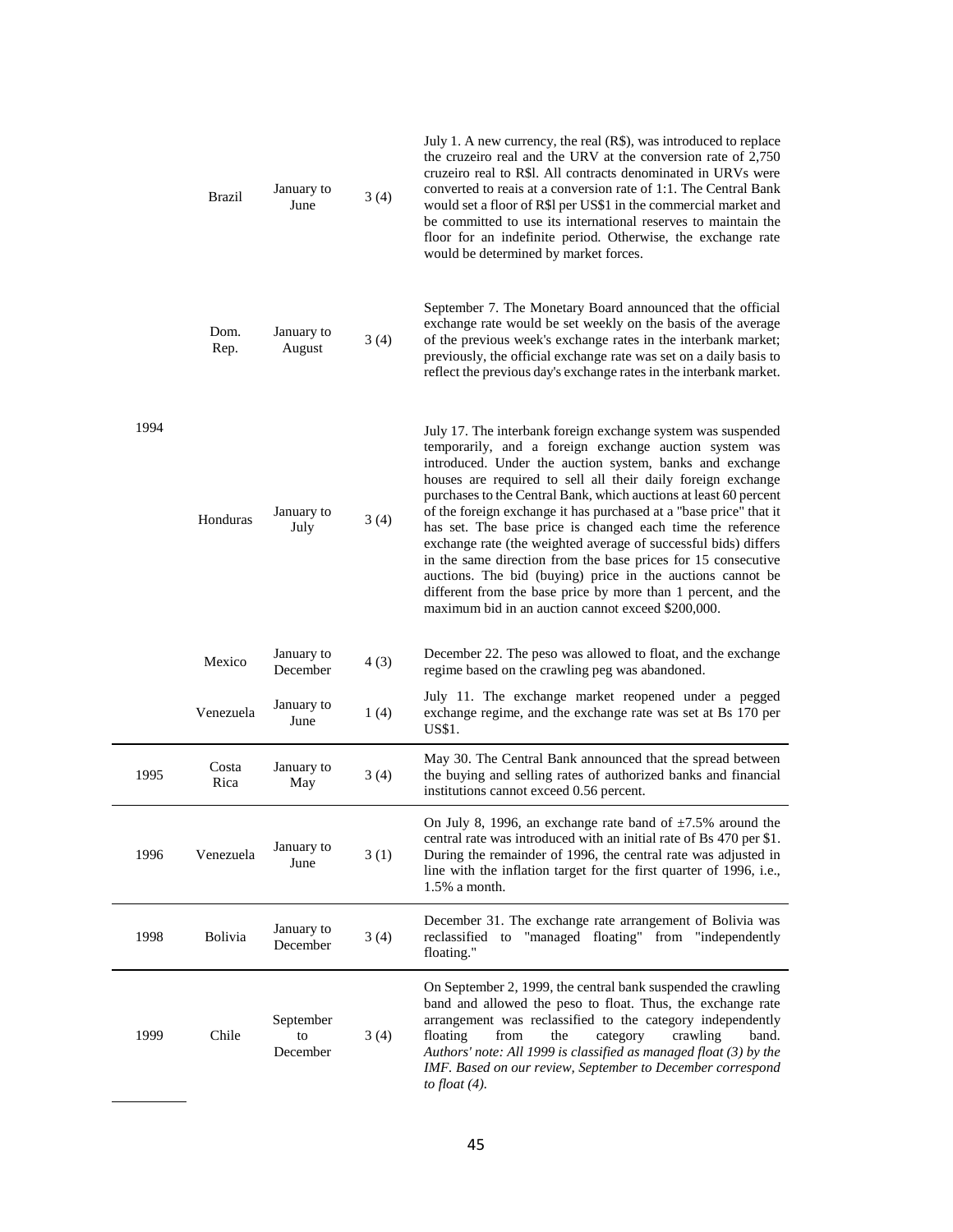| Brazil   | January                 | 4(3) | Before February 1, 1999, there were two official exchange<br>markets The Central Bank of Brazil (CBB) established an<br>adjustable band for the external value of the national<br>currency On February 1, 1999, the exchange rate was unified. |
|----------|-------------------------|------|------------------------------------------------------------------------------------------------------------------------------------------------------------------------------------------------------------------------------------------------|
| Colombia | January to<br>September | 4(3) | On September 25, 1999, the BR abandoned the crawling band<br>and allowed the peso to float.                                                                                                                                                    |
| Ecuador  | January                 | 4(3) | The dual exchange rate system was unified on February 12,<br>1999, when the sucre was floated.                                                                                                                                                 |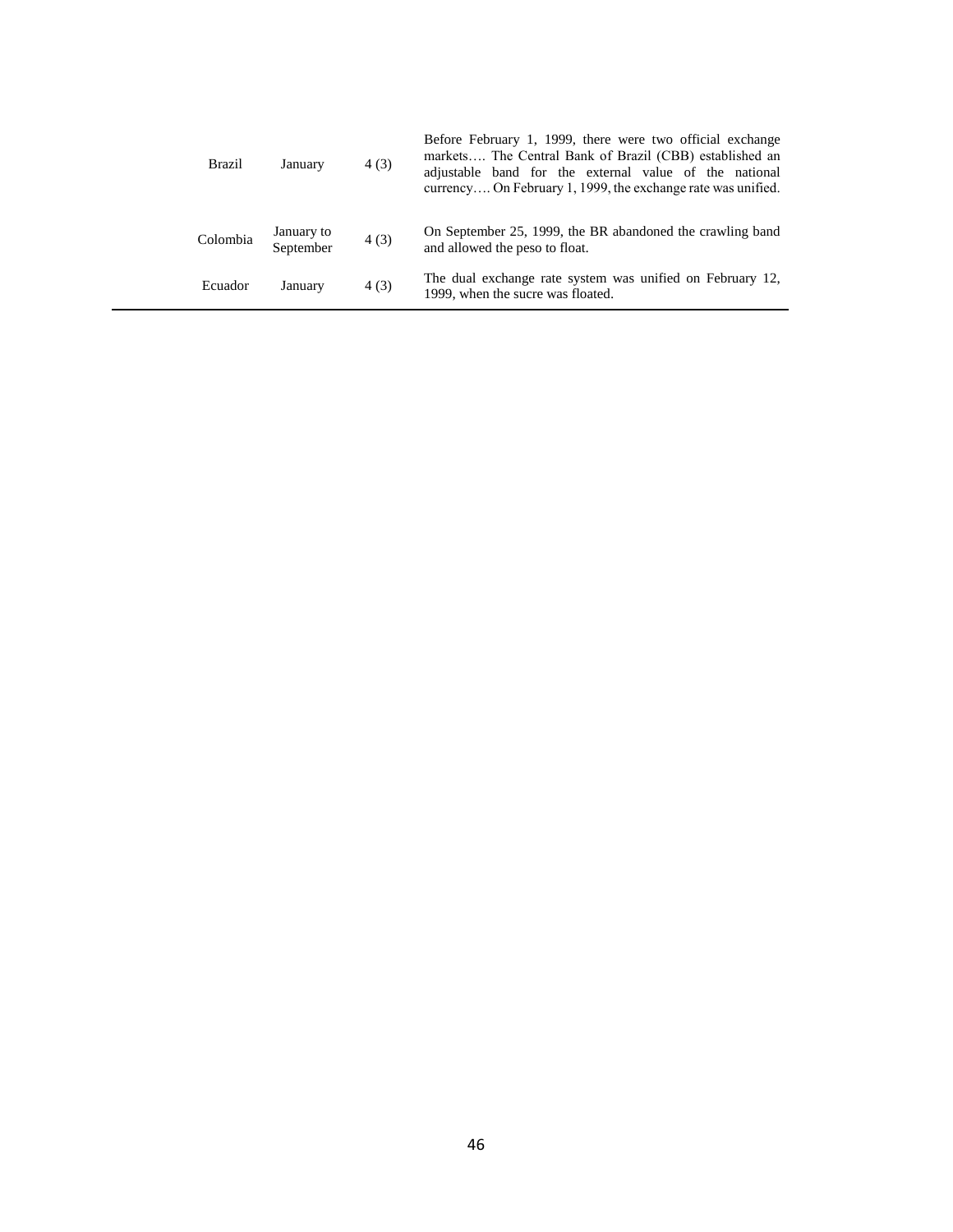#### **Appendix B. Construction of marginal effects based on estimators from Table 1**

This Appendix first discusses the estimation strategy behind Table 1 in Section IV. It then shows the marginal effects of the ordered and multinomial logit models based on the estimators displayed in Table 1. Regarding the estimation strategy, in order to identify accurately what happen with the probabilities per category for the ordered logit models shown in Table 1, Columns 1 and 2, the marginal effects should be calculated around particular level for the covariates, which is usually the mean of the covariates. We first identify a score function evaluated at the mean of the covariates outside the electoral window:  $S_0 = \bar{\mathbf{x}}' \hat{\beta}$ . Given the estimated score, we define the probabilities of the regimes as follows:

$$
P(regime = 1[\text{fixed}] | \bar{\mathbf{x}}) = (1 + \exp(S_0 - k_1))^{-1},
$$
  
\n
$$
P(regime = 2[\text{crav}] | \bar{\mathbf{x}}) = (1 + \exp(S_0 - k_2))^{-1} - (1 + \exp(S_0 - k_1))^{-1},
$$
  
\n
$$
P(regime = 3[\text{manage}] | \bar{\mathbf{x}}) = (1 + \exp(S_0 - k_3))^{-1} - (1 + \exp(S_0 - k_2))^{-1},
$$
  
\n
$$
P(regime = 4[\text{float}] | \bar{\mathbf{x}}) = 1 - (1 + \exp(S_0 - k_3))^{-1},
$$
\n(A1)

where  $k_3 > k_2 > k_1$  are the cutoffs estimated in the model.<sup>27</sup> If, for example,  $\hat{\beta}_1 > 0$ , then  $\partial P(\text{regime}=1[\text{fixed}] | \bar{x})$  $\frac{e=1[\text{fixed}] | \bar{x}}{\partial x_1}$  < 0 and  $\frac{\partial P(\text{regime}=4[\text{float}] | \bar{x})}{\partial x_1}$  > 0, but it is not possible to identify the signs of  $\partial P(\text{regime}=2[\text{crawl}] | \bar{x})$  $\frac{\partial P(\text{regime=3}[\text{manage}]\mid \bar{x})}{\partial x_1}$  and  $\frac{\partial P(\text{regime=3}[\text{manage}]\mid \bar{x})}{\partial x_1}$  when  $\hat{\beta}_1 > 0$ . In Table B1, Panel A, below we present

the full set of marginal effects for each of the categories for the ordered logit model.

The interpretation of the estimators in the multinomial logit model is different from the ordered logit model. By selecting inconsistent de jure fixed regimes as the base category  $(y = 3)$ , the estimated probabilities are as follows:

$$
P(\text{regime} = 1[\text{consistent fixed}] \mid \bar{\mathbf{x}}) = \frac{\exp(\bar{\mathbf{x}}'\hat{\boldsymbol{\beta}}_1)}{1 + \exp(\bar{\mathbf{x}}'\hat{\boldsymbol{\beta}}_1) + \exp(\bar{\mathbf{x}}'\hat{\boldsymbol{\beta}}_2) + \exp(\bar{\mathbf{x}}'\hat{\boldsymbol{\beta}}_4)},
$$

 $\overline{a}$ 

<sup>&</sup>lt;sup>27</sup> For *N* categories there are  $N - 1$  cutoffs.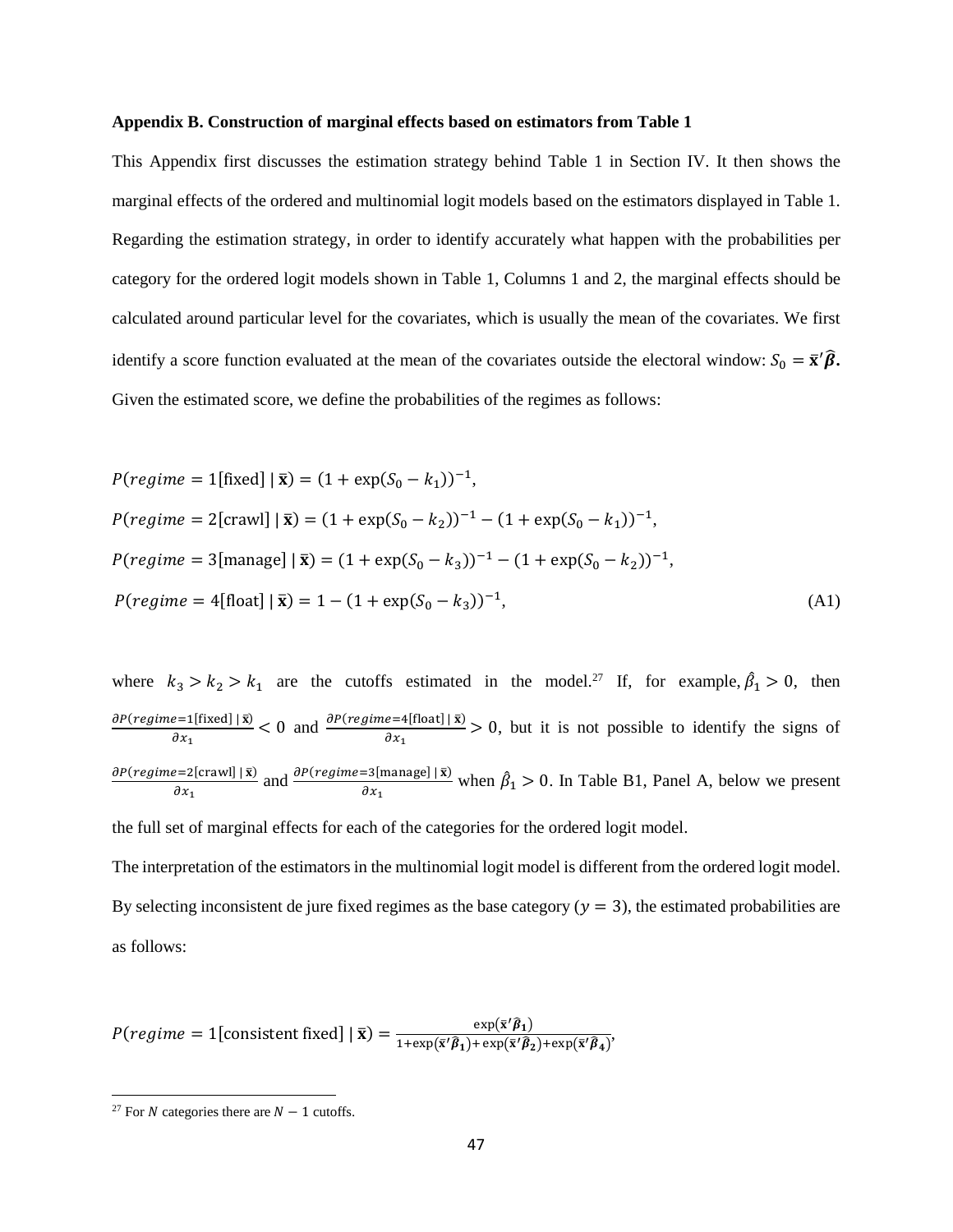$$
P(regime = 2[\text{inconsistent flex}] | \overline{\mathbf{x}} \rangle = \frac{\exp(\overline{\mathbf{x}}'\hat{\boldsymbol{\beta}}_2)}{1 + \exp(\overline{\mathbf{x}}'\hat{\boldsymbol{\beta}}_1) + \exp(\overline{\mathbf{x}}'\hat{\boldsymbol{\beta}}_2) + \exp(\overline{\mathbf{x}}'\hat{\boldsymbol{\beta}}_4)},
$$
  

$$
P(regime = 3[\text{inconsistent fixed}] | \overline{\mathbf{x}} \rangle = \frac{1}{1 + \exp(\overline{\mathbf{x}}'\hat{\boldsymbol{\beta}}_1) + \exp(\overline{\mathbf{x}}'\hat{\boldsymbol{\beta}}_2) + \exp(\overline{\mathbf{x}}'\hat{\boldsymbol{\beta}}_4)},
$$
  

$$
P(regime = 4[\text{consistent flex}] | \overline{\mathbf{x}} \rangle = \frac{\exp(\overline{\mathbf{x}}'\hat{\boldsymbol{\beta}}_4)}{1 + \exp(\overline{\mathbf{x}}'\hat{\boldsymbol{\beta}}_1) + \exp(\overline{\mathbf{x}}'\hat{\boldsymbol{\beta}}_2) + \exp(\overline{\mathbf{x}}'\hat{\boldsymbol{\beta}}_4)}.
$$
(A2)

Note that  $\ln \left( \frac{P(regime=j \mid \bar{x})}{P(reigime=j \mid \bar{x})} \right)$  $\left(\frac{P(regime=j|\vec{x})}{P(regime=3|\vec{x})}\right) = \vec{x}'\hat{\beta}_j$  for  $j = 1,2,4$ . Now for a vector of marginal increase,  $\Delta x$ , we get  $\ln \left( \frac{P(\text{regime}=j \mid \bar{x} + \Delta x)}{P(\text{resimes}=2 \mid \bar{x} + \Delta x)} \right)$  $\frac{P(\text{regime}=j \mid \bar{x} + \Delta x)}{P(\text{regime}=3 \mid \bar{x} + \Delta x)} - \ln \left( \frac{P(\text{regime}=j \mid \bar{x})}{P(\text{regime}=3 \mid \bar{x})} \right)$  $\frac{P(regame=J|\vec{x})}{P(regime=3|\vec{x})} = \Delta \mathbf{x'} \hat{\beta}_j$ . If we analyze only an increase in the covariate 1 equal to  $\Delta x_1 = 1$ , keeping all the other covariates constant at the mean values, then we get  $\ln \left( \frac{P(regime=j \mid \bar{x}+1)}{P(reigime=0 \mid \bar{x}+1)} \right)$  $\frac{P(\text{regime}=j \mid \bar{x}+1)}{P(\text{regime}=3 \mid \bar{x}+1)} - \ln \left( \frac{P(\text{regime}=j \mid \bar{x})}{P(\text{regime}=3 \mid \bar{x})} \right)$  $\frac{P(regime=j|\bar{x})}{P(regime=3|\bar{x})} = \hat{\beta}_{1j}$ , which is precisely what is called the "relative risk ratio". In other words, each coefficient is understood as the increase in the probability of category  $j = 1,2,4$  in relation to category 3 (base) if  $\hat{\beta}_{1j} > 0$ , given a marginal increase of  $x_{1j}$ . Note that for two non-based categories  $j \neq k$ ,

$$
\ln\left(\frac{P(\text{regime}=j\mid\bar{x}+1)}{P(\text{regime}=k\mid\bar{x}+1)}\right) - \ln\left(\frac{P(\text{regime}=j\mid\bar{x})}{P(\text{regime}=k\mid\bar{x})}\right) = \hat{\beta}_{1j} - \hat{\beta}_{1k},
$$

which indicates that we can also compare categories beyond the base category by comparing the estimators of categories *j* and  $k$  for the same covariate 1. We also provide the full set of marginal effects in Table B1, Panel B.

The marginal effects of the ordered logit and multinomial logit models estimated and displayed in Table 1 are shown in Table B1. The table shows the change in the probability of all the categories for a marginal increase in a particular variable, evaluated at the mean values of all covariates and at 0 for all the dummy variables (*Default* and **govch**s). Take for instance the coefficient of terms of trade *ToT* (-2.564\*\*\*) in the RR de facto regime classification of Table 1, Column 2: Panel A shows that a 1% increase of *ToT* leads the probability of fix and crawl regimes to increase by 0.385 p.p. and 0.242 p.p., while manage and float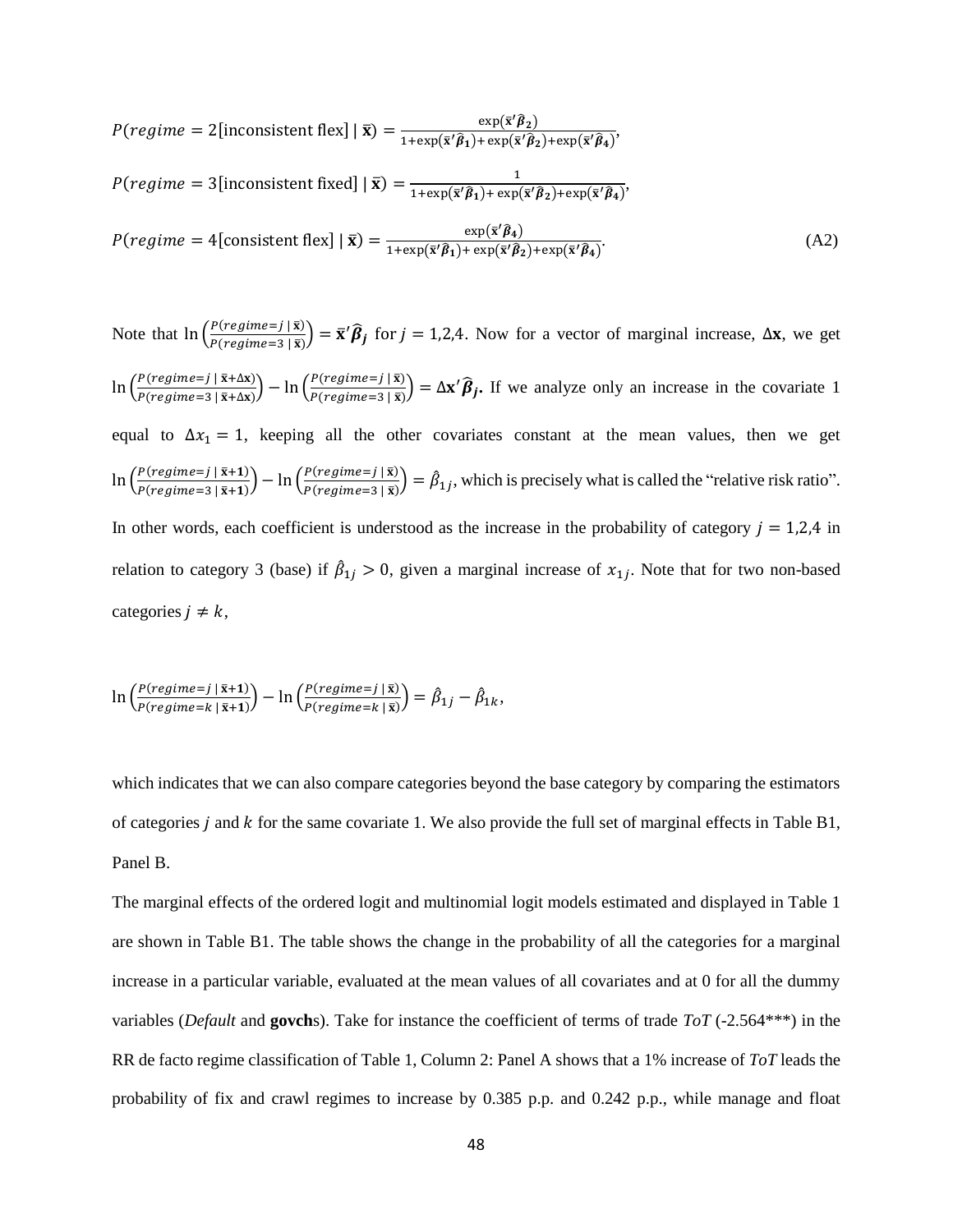decrease by 0.36 p.p. and 0.267 p.p. For dummy variables, the marginal increases are calculated by estimating the difference P(*regime*  $Y_{it} = y | \overline{\mathbf{X}}, D = 1) - P(regime Y_{it} = y | \overline{\mathbf{X}}, D = 0)$ . Standard errors are calculated by applying the Delta Method. We could not calculate the marginal effect under crawl with the IMF de jure regimes because the underlying probability of this category is zero, given that no preannounced crawl was registered in our sample.

| Panel A. Marginal effect from ordered logit model |           |            |           |           |  |  |  |  |  |
|---------------------------------------------------|-----------|------------|-----------|-----------|--|--|--|--|--|
| <b>IMF</b> de Jure regime:                        | Fix       | Band/crawl | Manage    | Float     |  |  |  |  |  |
| $ln$ Portfolio <sub>t-12</sub>                    | $-0.008*$ |            | 0.000     | $0.008*$  |  |  |  |  |  |
| $ln$ Foreign. Liab. $pc_{t-12}$                   | $-0.002$  |            | 0.000     | 0.002     |  |  |  |  |  |
| $ln Size_{t-12}$                                  | 0.001     |            | 0.000     | $-0.001$  |  |  |  |  |  |
| $ln\;ToT_{t-12}$                                  | 0.114     |            | $-0.003$  | $-0.111$  |  |  |  |  |  |
| $ln U.S. Interest_{t-1}$                          | $0.404*$  |            | $-0.011$  | $-0.393*$ |  |  |  |  |  |
| $ln\,Opennes_{t-1}$                               | $-0.080*$ |            | 0.002     | $0.078*$  |  |  |  |  |  |
| $Default_{t-12}$                                  | $-0.085*$ |            | $-0.030*$ | $0.115*$  |  |  |  |  |  |
| $govch(-3)^q$                                     | $-0.008$  |            | 0.000     | 0.008     |  |  |  |  |  |
| $govch(-2)^q$                                     | $-0.021$  |            | $-0.001$  | 0.022     |  |  |  |  |  |
| $govch(-1)^q$                                     | $-0.027$  |            | $-0.002$  | 0.029     |  |  |  |  |  |
| govch(0) <sup>q</sup>                             | $-0.033$  |            | $-0.003$  | 0.036     |  |  |  |  |  |
| $govch(+1)^q$                                     | $-0.086*$ |            | $-0.031$  | $0.117*$  |  |  |  |  |  |
| $govch(+2)^q$                                     | $-0.073*$ |            | $-0.020$  | $0.093*$  |  |  |  |  |  |
| $govch(+3)^q$                                     | $-0.054*$ |            | $-0.010$  | 0.064     |  |  |  |  |  |
| $govch(+4)^q$                                     | $-0.061*$ |            | $-0.013$  | $0.074*$  |  |  |  |  |  |
| RR de facto regime:                               | Fix       | Band/crawl | Manage    | Float     |  |  |  |  |  |
| $ln$ Portfolio <sub>t-12</sub>                    | $0.007*$  | $0.004*$   | $-0.006*$ | $-0.005*$ |  |  |  |  |  |
| $ln$ Foreign. Liab. $pc_{t-12}$                   | $0.007*$  | $0.005*$   | $-0.007*$ | $-0.005*$ |  |  |  |  |  |
| $ln Size_{t-12}$                                  | 0.006     | 0.004      | $-0.006$  | $-0.004$  |  |  |  |  |  |
| $ln\;ToT_{t-12}$                                  | $0.385*$  | $0.242*$   | $-0.360*$ | $-0.267*$ |  |  |  |  |  |
| $ln U.S. Interest_{t-1}$                          | 0.003     | 0.002      | $-0.002$  | $-0.002$  |  |  |  |  |  |
| $ln$ Openness <sub>t-1</sub>                      | $0.045*$  | $0.028*$   | $-0.042*$ | $-0.031*$ |  |  |  |  |  |
| $Default_{t-12}$                                  | $-0.139*$ | $-0.216*$  | $0.081*$  | $0.274*$  |  |  |  |  |  |
| $govch(-3)^q$                                     | $-0.040*$ | $-0.033$   | $0.038*$  | 0.035     |  |  |  |  |  |
| $govch(-2)^q$                                     | $-0.057*$ | $-0.051*$  | $0.055*$  | $0.053*$  |  |  |  |  |  |
| $govch(-1)^q$                                     | $-0.058*$ | $-0.054*$  | $0.056*$  | $0.056*$  |  |  |  |  |  |
| govch(0) <sup>q</sup>                             | $-0.060*$ | $-0.056*$  | $0.058*$  | $0.058*$  |  |  |  |  |  |
| $govch(+1)^q$                                     | $-0.077*$ | $-0.079*$  | $0.073*$  | $0.083*$  |  |  |  |  |  |
| $govch(+2)^q$                                     | $-0.063*$ | $-0.060*$  | $0.061*$  | $0.062*$  |  |  |  |  |  |
| $govch(+3)^q$                                     | $-0.044*$ | $-0.036$   | $0.042*$  | 0.038     |  |  |  |  |  |
| $govch(+4)^q$                                     | $-0.035$  | $-0.028$   | 0.034     | 0.029     |  |  |  |  |  |

# **Table B1. Marginal effects of ordered and multinomial logit models in Table 1**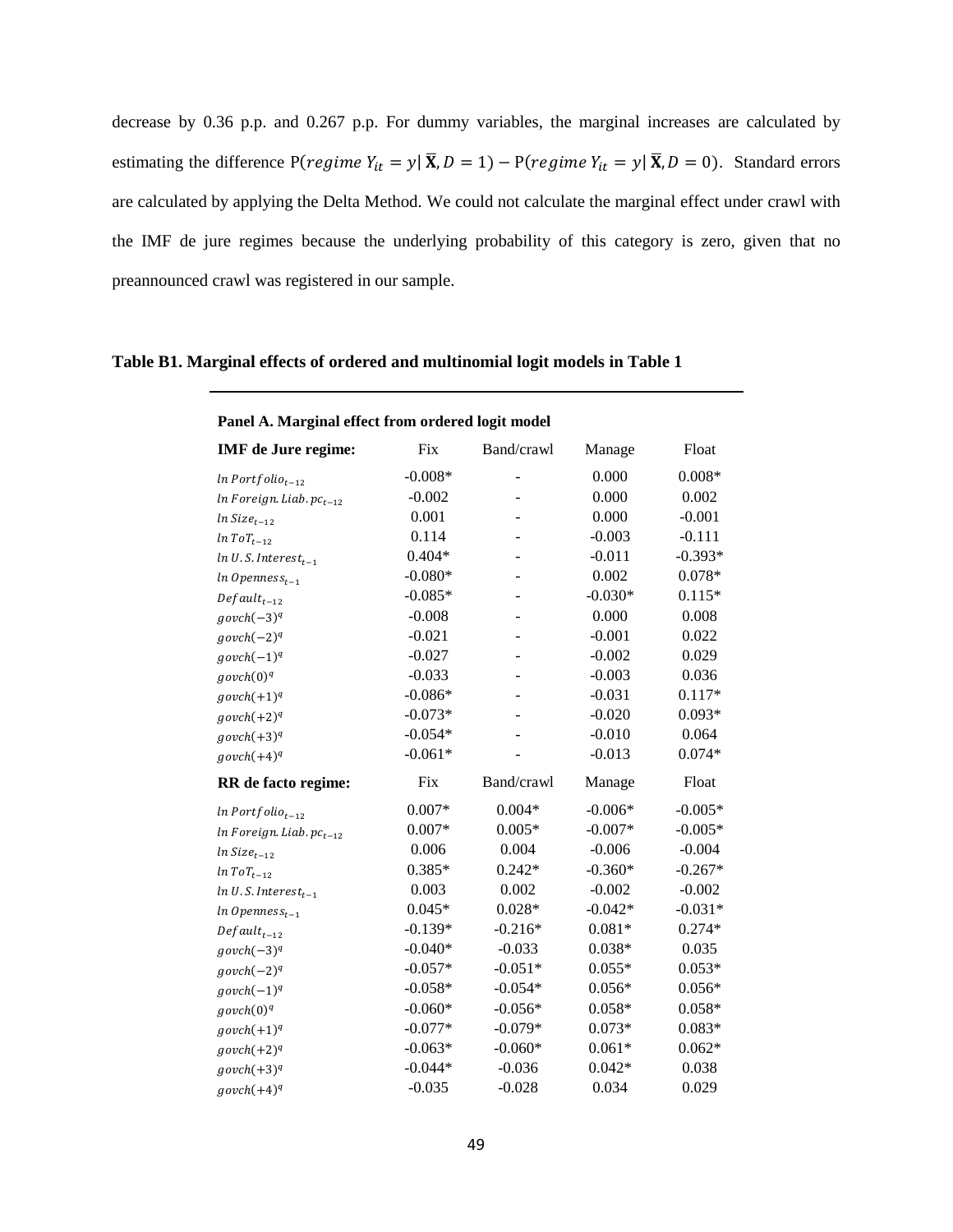| <b>Regimes:</b>                   | Fixed-<br>Consistent | Flexible-<br>Inconsistent | Fixed-<br>Inconsistent | Flexible-<br>Consistent |
|-----------------------------------|----------------------|---------------------------|------------------------|-------------------------|
| $ln$ Portfolio <sub>t-12</sub>    | 0.012                | 0.005                     | $-0.006*$              | $-0.011*$               |
| $ln$ Foreign. Liab. $pc_{t-12}$   | $0.007*$             | $-0.009*$                 | $-0.011*$              | $0.013*$                |
| $ln Size_{t-12}$                  | $0.025*$             | $-0.032*$                 | $-0.058*$              | $0.064*$                |
| $ln\,ToT_{t-12}$                  | $-0.322*$            | $0.982*$                  | $-0.204*$              | $-0.455*$               |
| $ln U.S.$ Interest <sub>t-1</sub> | $0.530*$             | $-0.456*$                 | $0.084*$               | $-0.157*$               |
| $ln\,Opennes_{t-1}$               | $-0.026$             | $-0.047*$                 | $-0.04*$               | $0.113*$                |
| $Default_{t-12}$                  | $-0.355*$            | $-0.117*$                 | $-0.019*$              | $0.492*$                |
| $govch(-3)^q$                     | $-0.083$             | $-0.020$                  | $-0.006$               | $0.109*$                |
| $govch(-2)^q$                     | $-0.136*$            | $-0.011$                  | 0.005                  | $0.141*$                |
| $govch(-1)^q$                     | $-0.134*$            | $-0.223$                  | 0.009                  | $0.147*$                |
| govch(0) <sup>q</sup>             | $-0.143*$            | $-0.007$                  | 0.009                  | $0.141*$                |
| $govch(+1)^q$                     | $-0.129*$            | $-0.04$                   | $-0.016$               | $0.185*$                |
| $govch(+2)^q$                     | $-0.095$             | $-0.020$                  | $-0.016$               | $0.131*$                |
| $govch(+3)^q$                     | $-0.002$             | $-0.037$                  | $-0.010$               | 0.049                   |
| $govch(+4)^q$                     | 0.009                | $-0.002$                  | $-0.004$               | $-0.003$                |

# **Panel B. Marginal effect from multinomial logit model**

Notes: For ordered logit models from Panel A, marginal effects calculated with set of equations (A1) as  $\frac{\partial P(regime=y|\bar{x})}{\partial}$  for  $y = \{Fix, Crawl, Manage, Y\}$  $\partial x_j$ Float}, with all time-varying covariates at their mean values  $(\bar{x}_j)$ . No observations reported in our dataset for category "crawl" under IMF de jure regime, which prevents us from calculating marginal effects (estimated probability is zero). For dummy variables  $(D_i)$ , marginal effects calculated as  $P(\text{regime} = y | \bar{x}, D_i = 1) - P(\text{regime} = y | \bar{x}, D_i = 0)$ . Similar approach used to calculate marginal effects of multinomial logit model with set of equations (A2) for categories  $y = \text{fFixed-consistent, Flexible-inconsistent, Fixed-inconsistent, Flexible-consistent}$ . Standard errors calculated by applying the Delta Method. 95% significance or higher denoted with (\*).

### **Appendix C. Real exchange-rate misalignments with Hamilton filter**

Hamilton (2018) has shown that the HP filter introduces undesired spurious dynamic relations. As a robustness procedure, we employ here his method to show that our results under the HP filter for the misalignments of the real exchange rate of Section V are not substantially driven by such spurious dynamics. That is, we find here qualitatively similar results under the Hamilton method.

As we mentioned in the main text, we have identified that the first difference of the natural log of Real exchange rate ( $\Delta \ln RER$ ), our main dependent variable, is  $I(0)$ . We have run Dickey Fuller test on  $\ln RER$ and  $\Delta$  ln RER for each country to confirm that they are  $I(1)$  and  $I(0)$ , respectively. We complement the DF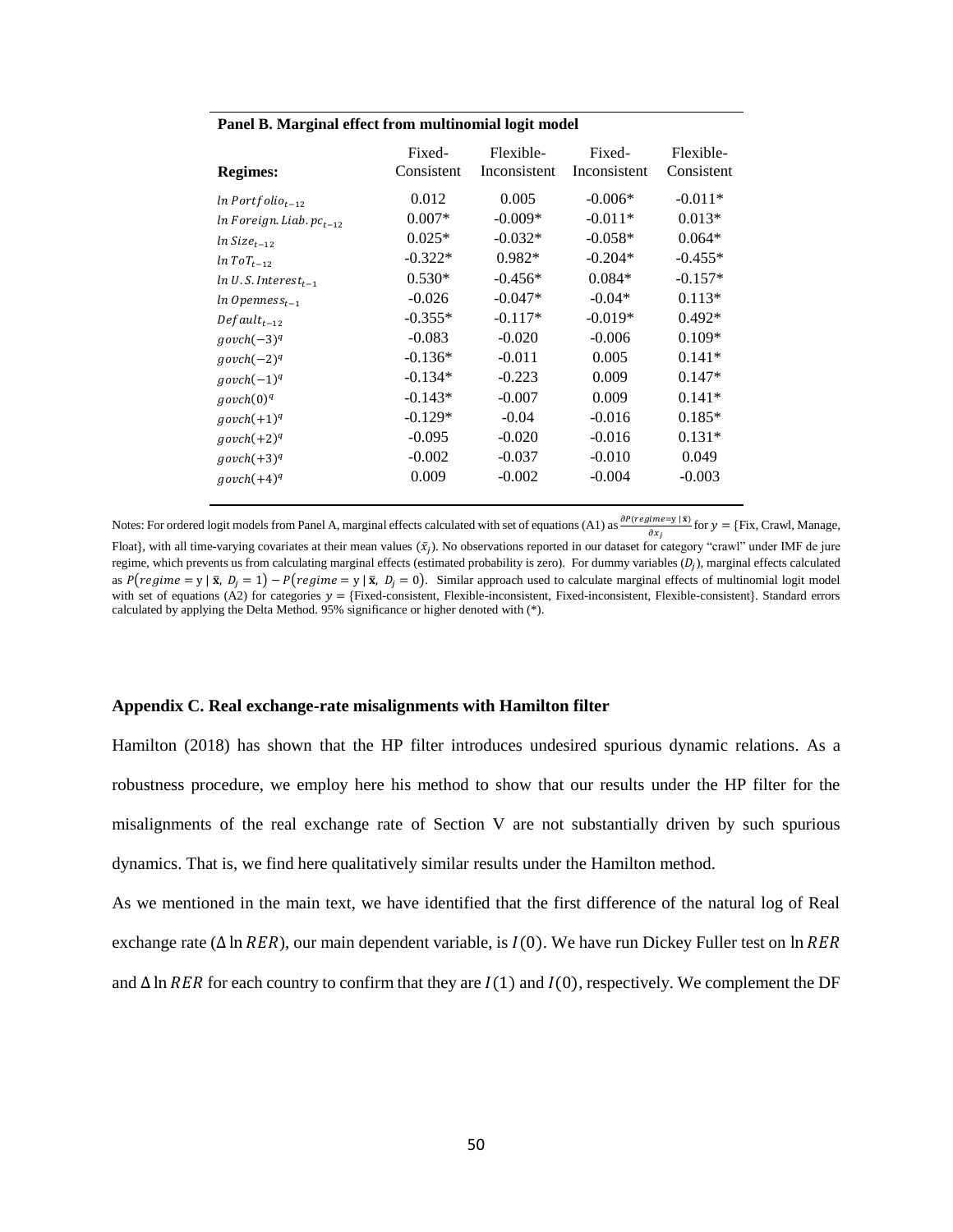test results with a visual inspection of the time series per country of  $\Delta \ln RER$ , where we have corroborated visually that  $\Delta$  ln RER is  $I(0).^{28}$ 

Given that  $\Delta^d$  ln RER is  $I(0)$  for  $d = 1$ , the Hamilton filter predicts that the cyclical component of ln RER is asymptotically equivalent to

$$
\ln RER_{t+h}^{cycle} = \ln RER_{t+h} - \ln RER_t.
$$

We decided to use  $h = 12$  in monthly data in order to avoid losing so many observations due to the differentiation process. Below we see the estimation results of Equation (5) in Figure C1 for the Hamilton Filter, as we have done in Figure 5 for the HP filter.





Notes: Graphic representation of the estimators of Equation (5) for cyclical component of RER, estimated by detrending the RER series with Hamilton filter (with differential parameter h=12). Results are relative to fixed-consistent episodes. Vertical bars represent 95% confidence intervals of estimators based on robust standard errors for fixed-inconsistent estimators around the government change date.

 $\overline{\phantom{a}}$ 

<sup>&</sup>lt;sup>28</sup> Results of DF test and time series graphs are available on request.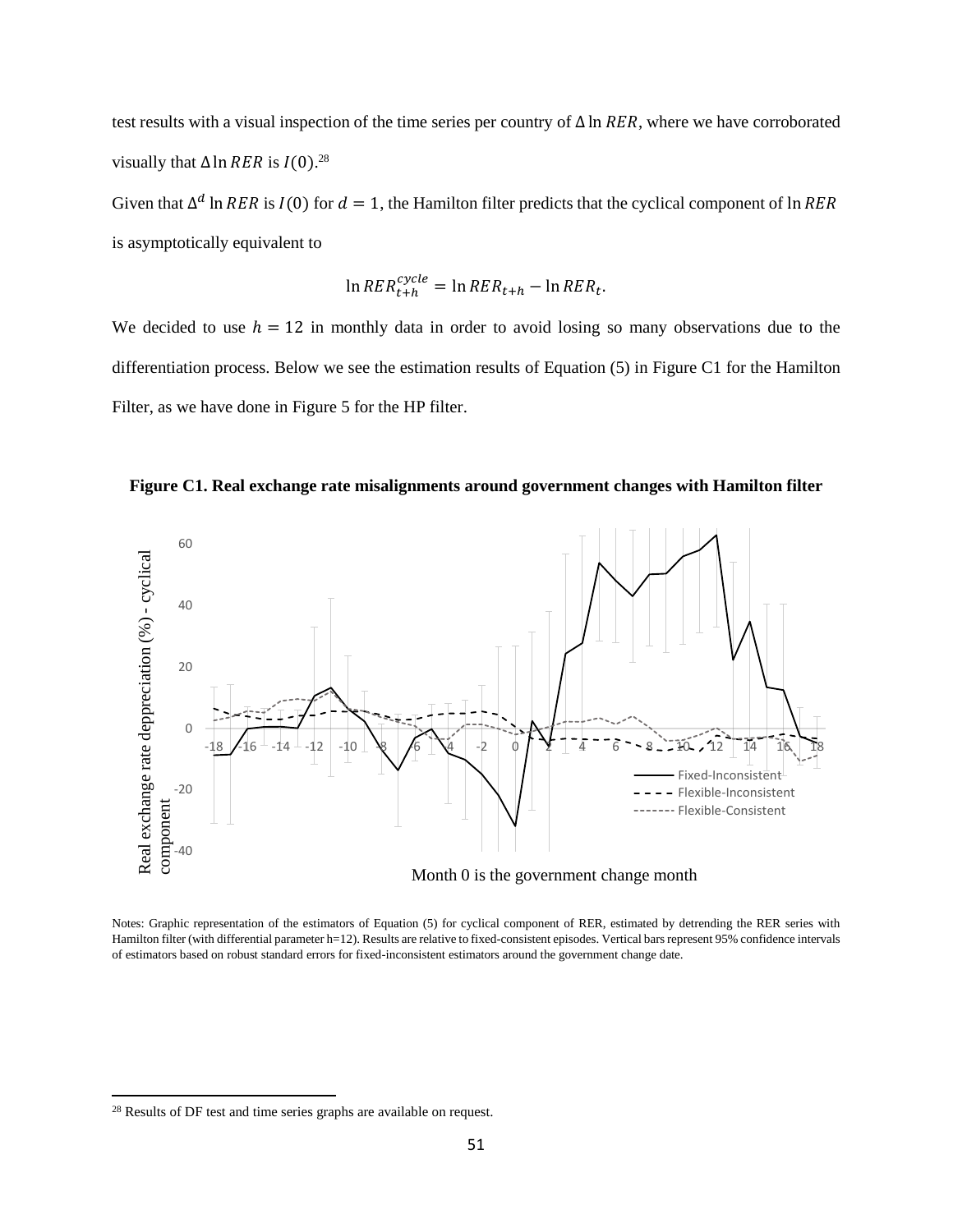We observe that the patterns in Figure 5, for the HP filter, and Figure C1, for the Hamilton filter, are similar. There are still some discrepancies. While the 5% history threshold is hit at month 10 before the government change for the HP filter, here it is hit at month -4. For the HP filter the history/peak stage lasts 10 months with an appreciation peak of 37% at the government change month, while in here it only lasts 4 months with an appreciation peak of 32%, also at government change month. The peak/end stage lasts 3 months with the HP filter in Figure 5, while here it lasts between 1 and 2 months. We also observe an overshooting here, with two undervaluation peaks, one at month  $+5$ , and the other one at month  $+11$ . The second peak reaches a 63% undervaluation, which is corrected in 6 months. Something similar happened with the HP filter of Figure 5, where the peak at month +6 was corrected smoothly in a 12 month period, doubling the correction found with the Hamilton filter.

In Table C1, we also show the six-month collapsed dummy variables to capture average medium-term behavior, as we have done for the HP filter in Table 3. For direct comparison purposes, in Column 1 we paste results for the HP filter, which are also available at Table 3 in the main text, while Column 2 displays the result under the Hamilton filter. As we explained in the main text, we observe that for the fixedinconsistent regimes the six-month average overvaluation hits a six-month average of 25.5% during the last semester before government change for the HP filter, while for the Hamilton filter such overvaluation hits a six-month average of 14% for the last semester before government change.

The overvaluation is reverted during the first semester after government change and we observe a six-month average of 16% undervaluation during the second semester after government change for HP filter. This overvaluation is exacerbated under the Hamilton filter, to 25% and 54% in the first and second semester after government change, respectively.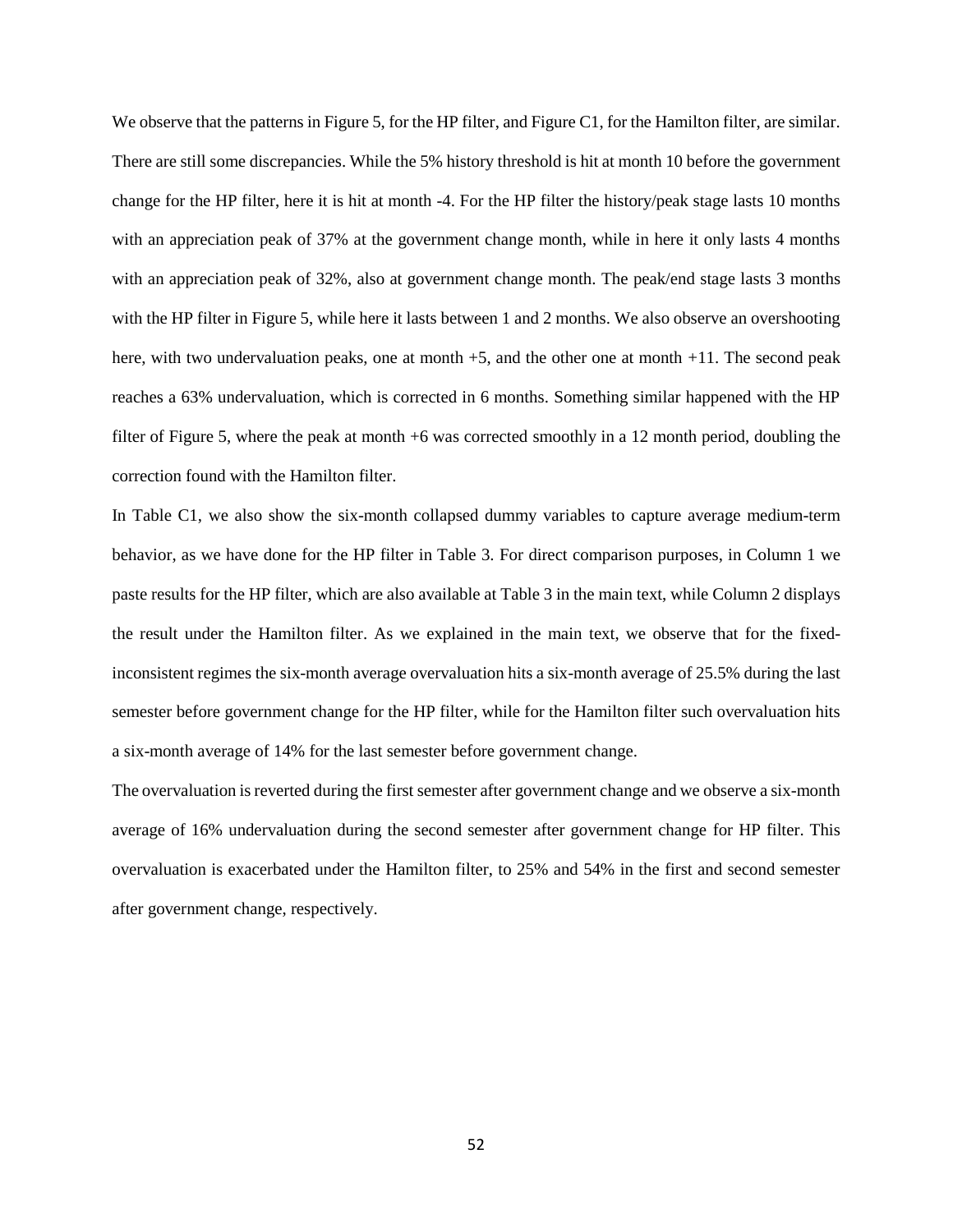|  |  |  |  |  | Table C1. Real exchange rate misalignment: six-month dummy variables, HP and Hamilton filters |  |  |  |  |
|--|--|--|--|--|-----------------------------------------------------------------------------------------------|--|--|--|--|
|  |  |  |  |  |                                                                                               |  |  |  |  |

| Dependent variable:      | (1)           |         | (2)                    |         |  |
|--------------------------|---------------|---------|------------------------|---------|--|
| $ln(RER_{it})_{cycle}$   | HP-filter     |         | <b>Hamilton Filter</b> |         |  |
|                          |               |         |                        |         |  |
| $govch(-2)^s$            | $-1.5133$     | [1.008] | $-2.5633**$            | [1.186] |  |
| $govch(-1)^s$            | $-2.6879***$  | [0.962] | $-1.2911$              | [1.208] |  |
| govch(0) <sup>s</sup>    | $-3.0408***$  | [0.934] | 0.7652                 | [1.366] |  |
| $govch(+1)^s$            | 0.9747        | [1.070] | 5.0749**               | [2.234] |  |
| $govch(+2)^s$            | 1.0024        | [1.035] | 5.4999***              | [1.966] |  |
| $govch(+3)^s$            | $-0.4071$     | [0.926] | 3.1308***              | [1.051] |  |
| $govchFI(-2)^s$          | $-4.5510**$   | [2.191] | 0.5835                 | [3.075] |  |
| $govchFI(-1)^s$          | $-12.3445***$ | [3.038] | $-0.1517$              | [3.747] |  |
| $govchFI(0)^s$           | $-25.4982***$ | [5.556] | $-14.0769**$           | [7.143] |  |
| $govchFI(+1)^s$          | 2.9813        | [6.359] | 25.1382***             | [7.530] |  |
| $govchFI(+2)^s$          | 16.2924***    | [2.226] | 54.1979***             | [5.572] |  |
| $govchFI(+3)^s$          | $9.7655***$   | [1.305] | 12.1803**              | [6.062] |  |
| $govchFEI(-2)^s$         | 1.7333        | [1.090] | 3.8436**               | [1.654] |  |
| $govchFEI(-1)^s$         | 3.7338***     | [1.004] | 4.5296***              | [1.594] |  |
| govchFEI(0) <sup>s</sup> | 5.0865***     | [1.012] | 4.2582**               | [1.659] |  |
| $govchFEI(+1)^s$         | $-0.9429$     | [1.046] | $-3.6386$              | [2.251] |  |
| $govchFEI(+2)^s$         | $-2.2551**$   | [1.128] | $-5.7436***$           | [2.034] |  |
| $govchFEI(+3)^s$         | $-1.2326$     | [1.021] | $-2.9709**$            | [1.247] |  |
| $govchFEC(-2)^s$         | 0.4289        | [1.283] | 7.1340***              | [1.803] |  |
| $govchFEC(-1)^s$         | 1.6642        | [1.582] | 5.1829*                | [2.732] |  |
| govchFEC(0) <sup>s</sup> | 2.8312        | [2.096] | $-0.9248$              | [2.955] |  |
| $govchFEC(+1)^s$         | 2.1107        | [1.710] | 1.5014                 | [2.885] |  |
| $govchFEC(+2)^s$         | 1.3806        | [1.474] | $-0.8325$              | [2.812] |  |
| $govchFEC(+3)^s$         | 0.4493        | [1.295] | $-5.3511**$            | [2.410] |  |
| <b>Observations</b>      | 2,127         |         | 2,127                  |         |  |
| R-squared                | 0.119         |         | 0.165                  |         |  |

Notes: Estimation of Equation (5) for cyclical component of RER using six-month dummy variables, detrending the RER series with Hodrick-Prescott filter (smoothing parameter of 129,600) in Column 1, and with Hamilton filter (for  $h = 12$ ) in Column 2. Reduced sample used. Results relative to fixed-consistent episodes. Non-democratic episodes excluded based on Polity IV Project. Dollarization episodes also excluded. OLS used for estimations. Robust standard errors reported in brackets at right of each estimator. (\*) [\*\*] {\*\*\*} stands for significance at (10%) [5%] {1%}.

On the other hand, in our comparison between 1980-1999 versus 2000-2016 periods of Section VI, we observe that the patterns in Figure 6, for the HP filter, and Figure C2, for the Hamilton filter, are similar.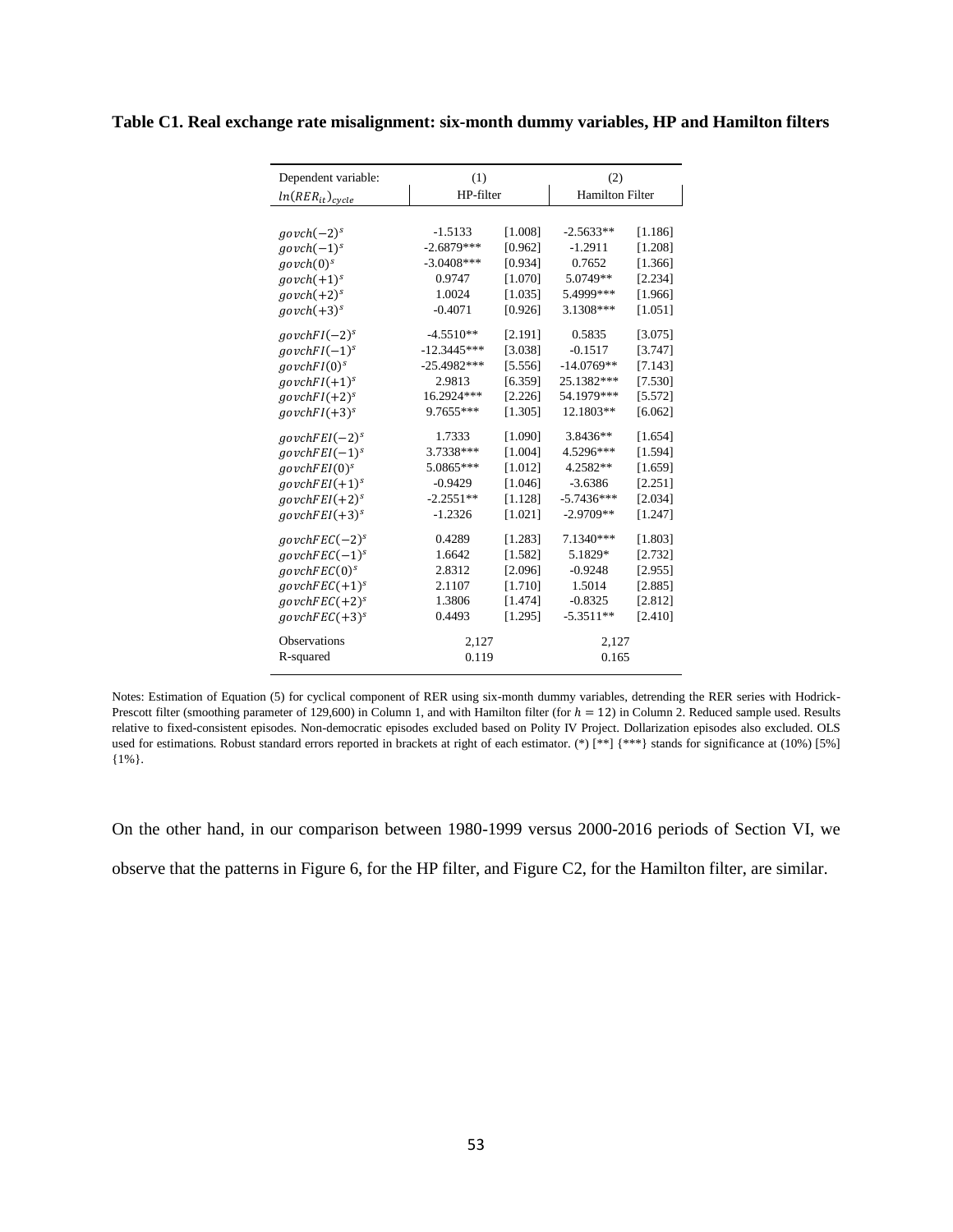# **Figure C2. Real exchange rate misalignments in 1980-1999 period and Argentina 2015 with Hamilton**





Notes: Graphic representation of estimators of Equation (5) for cyclical component of RER for 1980-1999 period, detrending RER series with Hamilton (2018) filter  $(h = 12)$ . Results shown for fixed-inconsistent regime (solid line) and Argentina 2015 general election (stripped line).

### **Appendix D. Allowing for conditional exchange rate volatility**

# **D1. Robustness analysis of exchange-rate variation around government changes in Table 2**

Exchange rate volatility may be particularly high around general elections and government changes. Alesina and Wagner (2006) also note that macroeconomic instability could be highest during fear of pegging regimes. Despite the inclusion of time-varying controls listed and included under Equation (2) – which should partially address conditional volatility–, we might not identify such instability accurately. We are not trying to study the volatility (or uncertainty) of present or future exchange rates here. Our question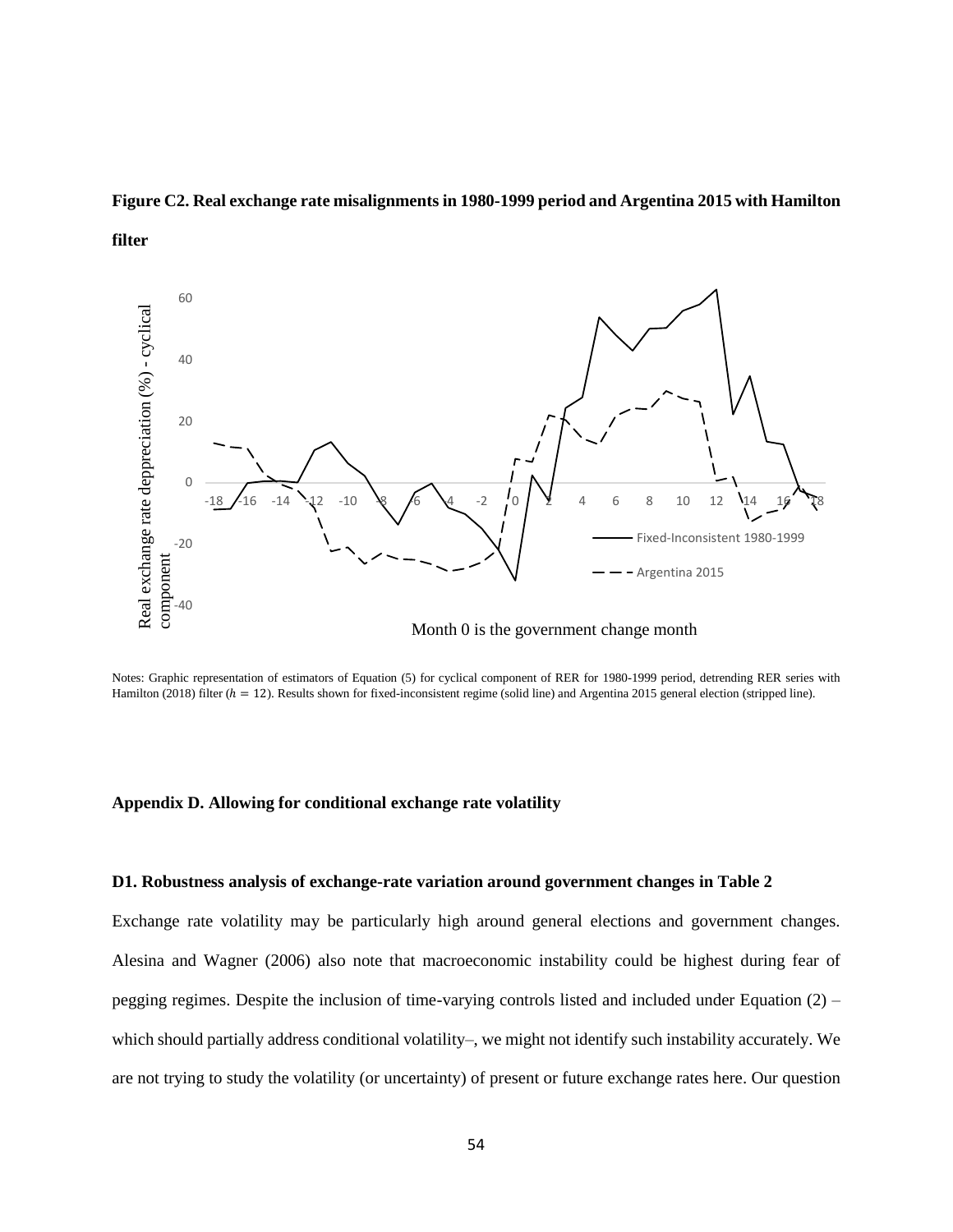is whether an alternative variance structure does not substantially bias the results of our mean equations, where a traditional robust variance structure is employed. In other words, do our results in the main text survive the inclusion of bias correction for conditional volatility? To estimate macroeconomic volatility, we allow the variance to be conditional on government change and exchange-rate regimes, where uncertainty due to electoral process (especially in our fixed-inconsistent category) may be higher than in non-electoral years. This is a straightforward way to model macroeconomic instability through the volatility of the exchange rate. The results, shown in Table D1, Columns (1) and (2), allow examining the robustness of the estimates in Columns (2) and (3) of Table 2, respectively.

| Dependent variable<br>$\Delta ln$ RER | (1)         |             | (2)         |             |  |  |
|---------------------------------------|-------------|-------------|-------------|-------------|--|--|
|                                       |             |             |             |             |  |  |
| Type of sample                        | Reduced     |             | Extended    |             |  |  |
| Type of dummy variable                | $x = q$     | $x = a$     | $x = q$     | $x = a$     |  |  |
| Equation                              | Mean        | Variance    | Mean        | Variance    |  |  |
|                                       |             |             |             |             |  |  |
| $govch(-3)^x$                         | 0.101       |             | $-0.316$    |             |  |  |
| $govch(-2)^x$                         | $0.390**$   |             | $-0.383$    |             |  |  |
| $govch(-1)^x$                         | $-0.125$    |             | $-0.572$    |             |  |  |
| $govch(0)^x$                          | $-0.652$    | 0.813       | $-0.644*$   | $-0.885$    |  |  |
| $govch(+1)^x$                         | 0.383       | $-0.503$    | $-0.656**$  | $-1.304**$  |  |  |
| $govch(+2)^x$                         | $0.660***$  |             | $-1.038***$ |             |  |  |
| $govch(+3)^x$                         | $-0.163$    |             | $-0.610**$  |             |  |  |
| $govch(+4)^x$                         | 0.082       |             | $-0.333$    |             |  |  |
| $govchFI(-3)^{x}$                     | $-0.187$    |             | $2.654**$   |             |  |  |
| $govchFI(-2)^{x}$                     | $-0.461$    |             | $-0.505**$  |             |  |  |
| $govchFI(-1)^{x}$                     | $1.443*$    |             | 0.474       |             |  |  |
| $govchFI(0)^{x}$                      | 4.100***    | $-0.759$    | $3.126***$  | 0.347       |  |  |
| $govchFI(+1)^x$                       | 0.211       | 0.873       | $7.137***$  | 2.128       |  |  |
| $govchFI(+2)^x$                       | 11.278***   |             | 8.454***    |             |  |  |
| $govchFI(+3)^x$                       | $-0.543*$   |             | $-1.007*$   |             |  |  |
| $govchFI(+4)^x$                       | 1.026       |             | 4.112       |             |  |  |
| $govchFEI(-3)^{x}$                    | 0.144       |             | $-0.244$    |             |  |  |
| $govchFEI(-2)^{x}$                    | 0.146       |             | $-1.028***$ |             |  |  |
| $govchFEI(-1)^{x}$                    | 0.398*      |             | 0.087       |             |  |  |
| $govchFEI(0)^x$                       | 0.387       | $-2.381***$ | $-0.249$    | $-2.179***$ |  |  |
| $govchFEI(+1)^x$                      | $-0.421$    | $-1.434***$ | $0.400**$   | $-1.540***$ |  |  |
| $govchFEI(+2)^{x}$                    | $-0.817***$ |             | 0.231       |             |  |  |
| $govchFEI(+3)^{x}$                    | $-0.161$    |             | $-0.298$    |             |  |  |
| $govchFEI(+4)^{x}$                    | 0.285       |             | $-0.327$    |             |  |  |
|                                       |             |             |             |             |  |  |
| $govchFEC(-3)^{x}$                    | 0.270       |             | $-0.059$    |             |  |  |
| $govchFEC(-2)^{x}$                    | 1.734       |             | 1.158       |             |  |  |
| $govchFEC(-1)^x$                      | 2.117**     |             | 1.486*      |             |  |  |
| $govchFEC(0)^{x}$                     | 2.986       | 0.989       | 1.142*      | 0.676       |  |  |

**Table D1. Exchange rate variation around government changes with conditional variance**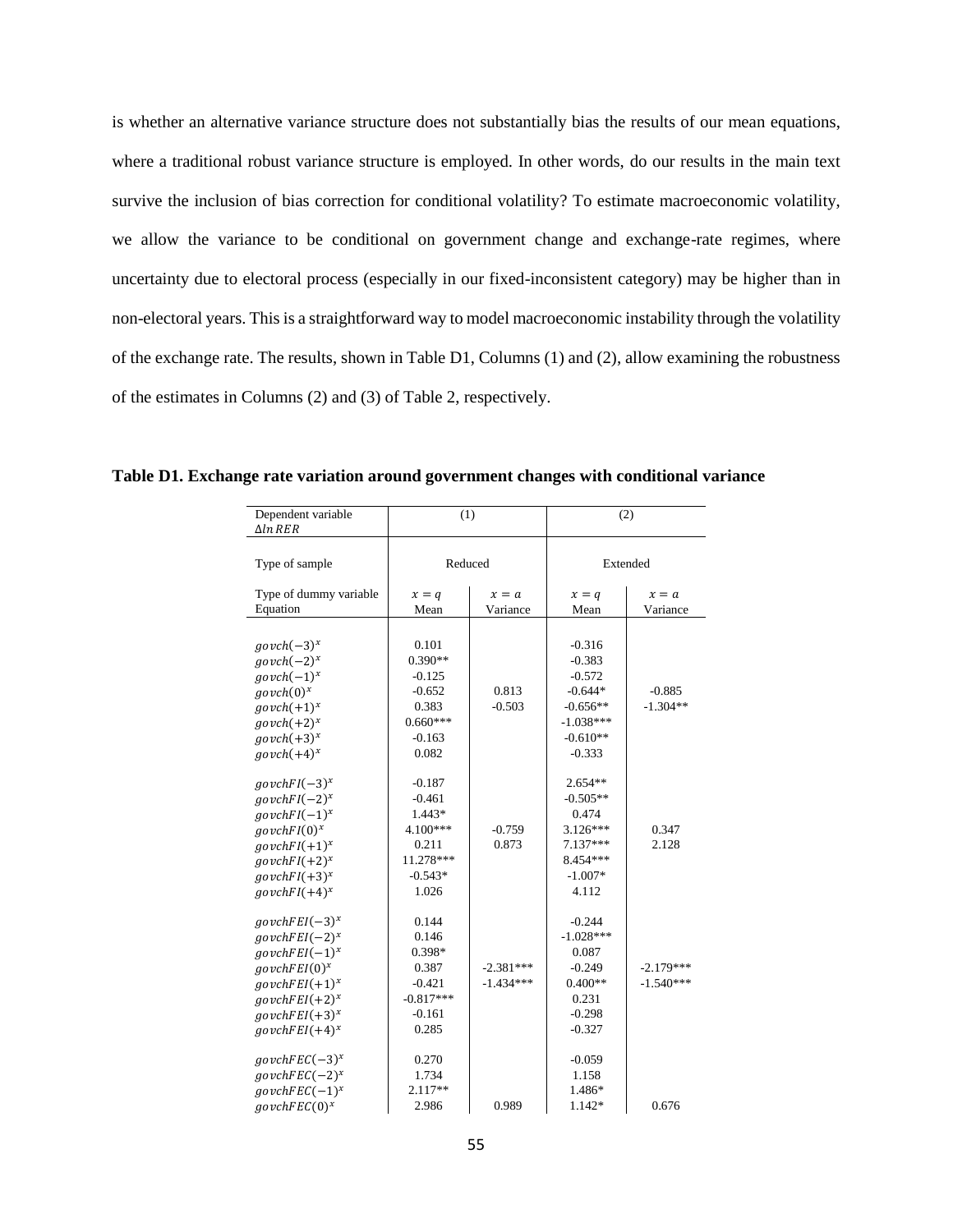| $govchFEC(+1)^{x}$<br>$govchFEC(+2)^{x}$<br>$qovchFEC(+3)^x$<br>$govchFEC(+4)^{x}$<br>$L1$ . arch   | 0.477<br>0.623<br>0.303<br>$-0.148$        | 1.846**<br>$2.695***$ | $0.778**$<br>$0.689*$<br>0.569<br>$-0.399$         | 0.672<br>$3.798***$ |  |
|-----------------------------------------------------------------------------------------------------|--------------------------------------------|-----------------------|----------------------------------------------------|---------------------|--|
| <b>Observations</b>                                                                                 | 2.236                                      |                       | 4.008                                              |                     |  |
| Linear Combination 1<br>Linear Combination 2<br>Linear Combination 3<br><b>Linear Combination 4</b> | $-3.888***$<br>$2.974*$<br>1.955<br>1.770* |                       | $4.011***$<br>5.995***<br>$3.830***$<br>$3.237***$ |                     |  |

Notes: Estimation of Equation (2). Reduced sample includes Argentina, Bolivia, Brazil, Colombia, Costa Rica, Dominican Republic, Ecuador, Guatemala, Honduras, Mexico, Nicaragua, Panama, Peru, Uruguay, and Venezuela over 1980-1999 period. Extended sample also includes Barbados, Chile, El Salvador, Guyana, Jamaica, and Paraguay. *FI*, *FEI*, and *FEC* stand for fixed-inconsistent, flexible-inconsistent, and flexibleconsistent regimes; flexible-consistent is omitted category. Non-democratic episodes excluded based on Polity IV Project. Dollarization episodes also excluded. MLE-ARCH used for estimations. Linear Combination  $k = 1,2,3,4$ : govch $FI(+1)^q - govchFI(0)^q$ ,  $\frac{1}{q}$  $\frac{1}{2}(govchFI(+2)^{q} +$  $govchFI(+1)^q - govchFI(0)^q - govchFI(-1)^q$ 1  $\frac{1}{3}(govchFI(+3)^{q}+govchFI(+2)^{q}+govchFI(+1)^{q}-govchFI(0)^{q}$  $govchFl(-1)<sup>q</sup> - govchFl(-2)<sup>q</sup>$ ), 1  $\frac{1}{4}(govchFI(+4)^{q} + govchFI(+3)^{q} + govchFI(+2)^{q} + govchFI(+1)^{q} - govchFI(0)^{q}$  $govchF I(-1)^q - govchF I(-2)^q - govchF I(-3)^q$ . Robust standard errors not reported due to space limitation. (\*) [\*\*] {\*\*\*} stands for significance at (10%) [5%] {1%}.

The dummy variables of the mean equations are quarterly based, while the ones from the variance equation are annually based, because the algorithms used to reach convergence in an ARCH setting fail when the amount of variables in both equations, mean and variance, are high. For the reduced sample in Column 1, the coefficients of the linear combinations at the bottom of Table D1 fall in relation to those of Table 2, Column 2. However, Linear Combinations (LC) 2 and 4 are still significantly positive, although the magnitudes are considerably smaller (e.g., the value of LC2 is 2.974<sup>∗</sup> here and 15.38∗∗ in Table 2, Column 2). When we employ the extended sample instead, the results of the mean equation under the conditional variance structure are also a bit smaller than those in Table 2, Column 3, but the statistical significance is higher. For example, LC1 is 4.011<sup>\*\*\*</sup> here and 12.47<sup>\*\*</sup> in Table 2, Column 3. Moreover, for medium run differences, such as LC3 or LC4, the coefficients are very similar in both Table 2 and Table D1.

We briefly discuss now the findings of the variance equation. Since results from both samples, reduced in Column 1 and extended in Column 2 of Table D1, show very similar patterns, we only describe the results of the variance equation of Column 2. For the fixed-inconsistent category,  $govchFI(0)^a$  and  $govchFI(+1)^a$ , though volatility tends to be higher after the government change, it is not significant. For the flexible-inconsistent category, volatility is significantly lower not only before government change but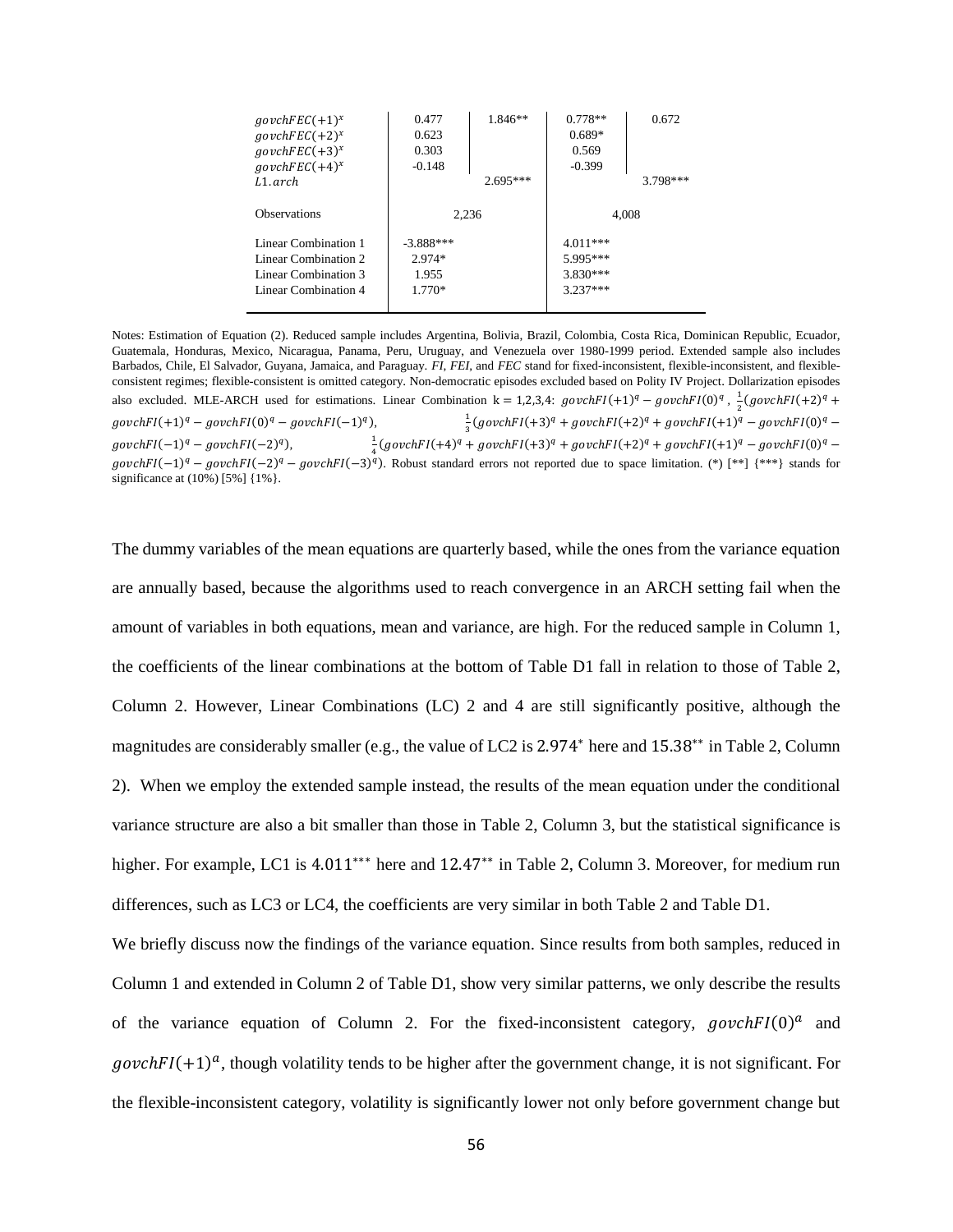also afterwards. This suggests that the Calvo and Reinhart (2002) finding of fear of floating, in which the exchange rate is stabilized though reserve usages and interest rates, is particularly acute around elections. Finally, govchFEC(0)<sup>a</sup> and govchFEC(+1)<sup>a</sup> are not significant, although positive. This is totally congruent with consistent de jure flexible regimes, where the monetary authority lets the exchange rate float.

# **D2. Robustness analysis of real exchange rate misalignments in Table 3**

As in our robustness analysis of the exchange rate dynamics under a conditional variance structure of Appendix D1, we produce the same alternative conditional variance approach in Appendix D2 for the exchange rate misalignment analysis of Section V. As in Section V, the dummy variables of the mean equations are semestral based, while we decided to use annually based dummy variables for the variance equation given that algorithms used to reach convergence in an ARCH setting fail when the amount of variables in both equations, mean and variance, are high.<sup>29</sup> We apply it for both filtering techniques, the Hodrick-Prescott and Hamilton (2018) filters. Results are shown below in Table D2. The estimation of Column 1 corresponds to the conditional variance robustness of the estimation in Column 1 of Table C1, where the HP filter is used for the misalignment with the traditional robust variance approach, while the estimation of Column 2 of Table D2 corresponds to Column 2 of Table C1 for the Hamilton technique.

 $\overline{a}$ 

<sup>&</sup>lt;sup>29</sup> Standard errors shown in Figure 5 start to become higher within the  $\pm$  12-month window. Therefore, we decided to use 12-month based dummy variables for the variance equation instead of 18-month based dummy variables.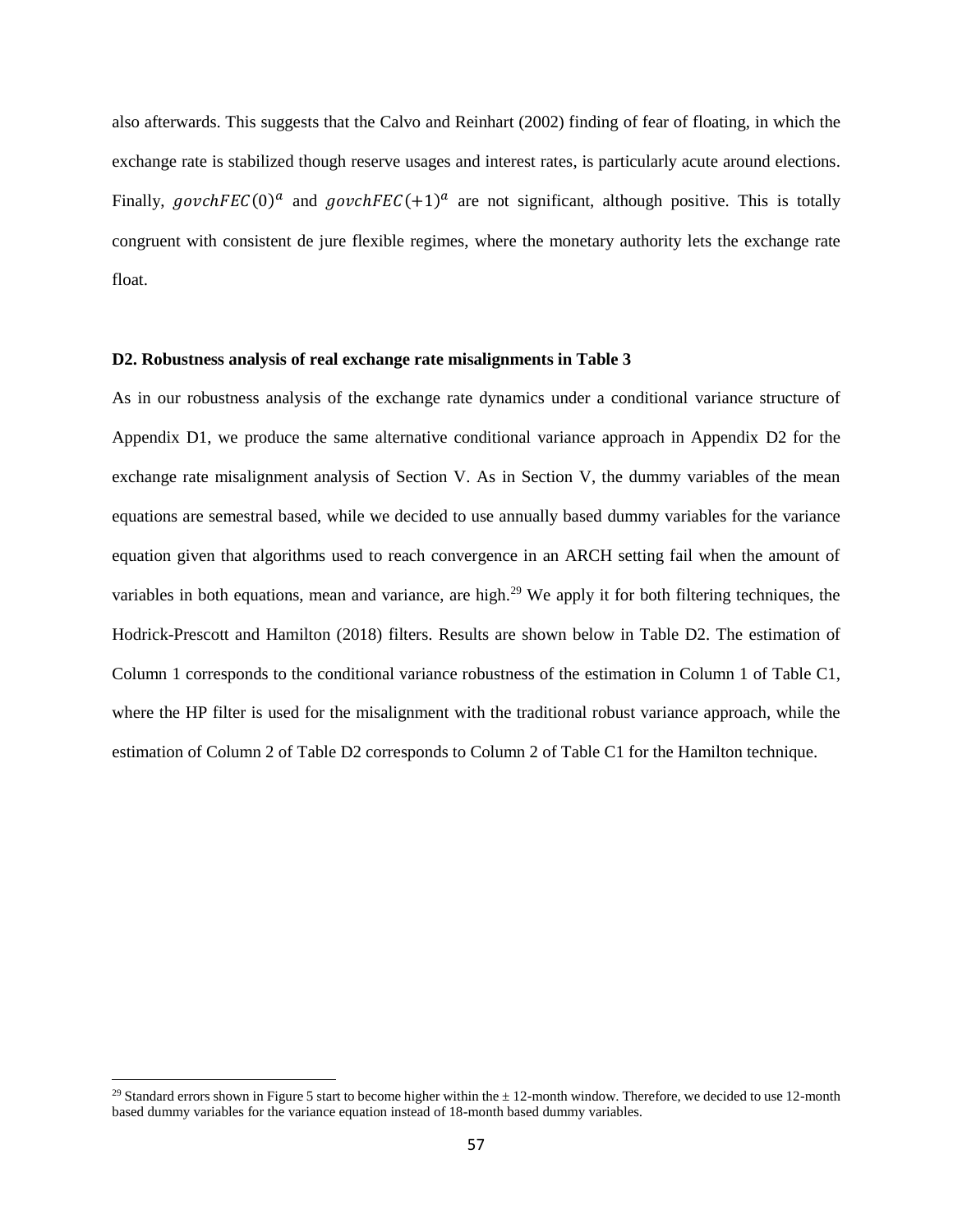# **Table D2. Real exchange rate misalignments with six-month dummy variables**: c**onditional variance**

### **robustness**

| Dependent variable<br>$ln(RER_{it})_{cycle}$ | (1)          |             | (2)           |             |  |
|----------------------------------------------|--------------|-------------|---------------|-------------|--|
| Filter type used                             | $H-P$        |             | Hamilton 2018 |             |  |
| Type of dummy variable                       | $x = s$      | $x = a$     | $x = s$       | $x = a$     |  |
| Equations                                    | Mean         | Variance    | Mean          | Variance    |  |
|                                              |              |             |               |             |  |
| $govch(-2)^x$                                | $1.366***$   |             | 1.6953        |             |  |
| $govch(-1)^x$                                | 1.394**      |             | 1.5079        |             |  |
| $govch(0)^x$                                 | $1.607***$   | $-1.777**$  | 2.358*        | $-2.069***$ |  |
| $govch(+1)^x$                                | $1.414**$    | $-1.450***$ | 2.079*        | $-2.301***$ |  |
| $govch(+2)^x$                                | 1.918***     |             | 3.925***      |             |  |
| $govch(+3)^x$                                | 0.341        |             | 3.287***      |             |  |
|                                              |              |             |               |             |  |
| $govchFI(-2)^{x}$                            | $-9.903***$  |             | 3.178         |             |  |
| $govchFI(-1)^{x}$                            | $-12.573***$ |             | $-5.735***$   |             |  |
| $govchFI(0)^{x}$                             | $-21.458***$ | 3.737***    | $-5.129$      | $2.846***$  |  |
| $govchFI(+1)^{x}$                            | 13.568***    | 1.095       | 47.774***     | 0.062       |  |
| $govchFI(+2)^{x}$                            | 12.507***    |             | 45.079***     |             |  |
| $govchFI(+3)^x$                              | 9.501***     |             | $-6.779***$   |             |  |
|                                              |              |             |               |             |  |
| $govchFEI(-2)^{x}$                           | $-0.397$     |             | $-0.845$      |             |  |
| $govchFEI(-1)^x$                             | $-0.362$     |             | $-0.484$      |             |  |
| $govchFEI(0)^x$                              | 0.427        | 0.382       | $-1.319***$   | $-0.530$    |  |
| $govchFEI(+1)^x$                             | 0.187        | $-1.078*$   | $-1.928***$   | 0.239       |  |
| $govchFEI(+2)^{x}$                           | $-1.152***$  |             | $-4.644***$   |             |  |
| $govchFEI(+3)^x$                             | $-0.271$     |             | $-3.446***$   |             |  |
|                                              |              |             |               |             |  |
| $govchFEC(-2)^{x}$                           | $-2.940***$  |             | -1.781**      |             |  |
| $govchFEC(-1)^{x}$                           | $-1.789***$  |             | $-3.088*$     |             |  |
| govchFEC(0) <sup>x</sup>                     | 1.886        | $2.048***$  | $-2.015$      | 2.784**     |  |
| $govchFEC(+1)^{x}$                           | $3.927**$    | 2.962***    | $-1.819**$    | $1.902**$   |  |
| $govchFEC(+2)^{x}$                           | 0.382        |             | $-3.656***$   |             |  |
| $govchFEC(+3)^x$                             | 0.779        |             | $-2.415**$    |             |  |
| L1. arch                                     |              | 1.257***    |               | 1.234***    |  |
|                                              |              |             |               |             |  |
| <b>Observations</b>                          | 2,127        |             | 2,127         |             |  |
|                                              |              |             |               |             |  |
|                                              |              |             |               |             |  |

Notes: Estimation of Equation (5) for cyclical component of RER using six-month dummy variables, detrending RER series with Hodrick-Prescott filter (smoothing parameter of 129,600) in Column (1), and with Hamilton (2018) filter  $(h = 12)$  in Column (2). Reduced sample used. MLE-ARCH used for estimations. Results relative to fixed-consistent episodes. Non-democratic episodes excluded based on Polity IV Project. Dollarization episodes also excluded. Robust standard errors not reported due to space limitation. (\*) [\*\*] {\*\*\*} stands for significance at (10%) [5%] {1%}.

Using the HP filter, the misalignment of the mean equation follows a similar pattern to the one found with the traditional robust variance estimation. For example, the last semester before government change we observe an overvaluation of the real exchange rate of about 21% (i.e.,  $govchFl(0)^s = -21.458^{***}$ ), while we found one of 25% in Table 3 under the traditional robust